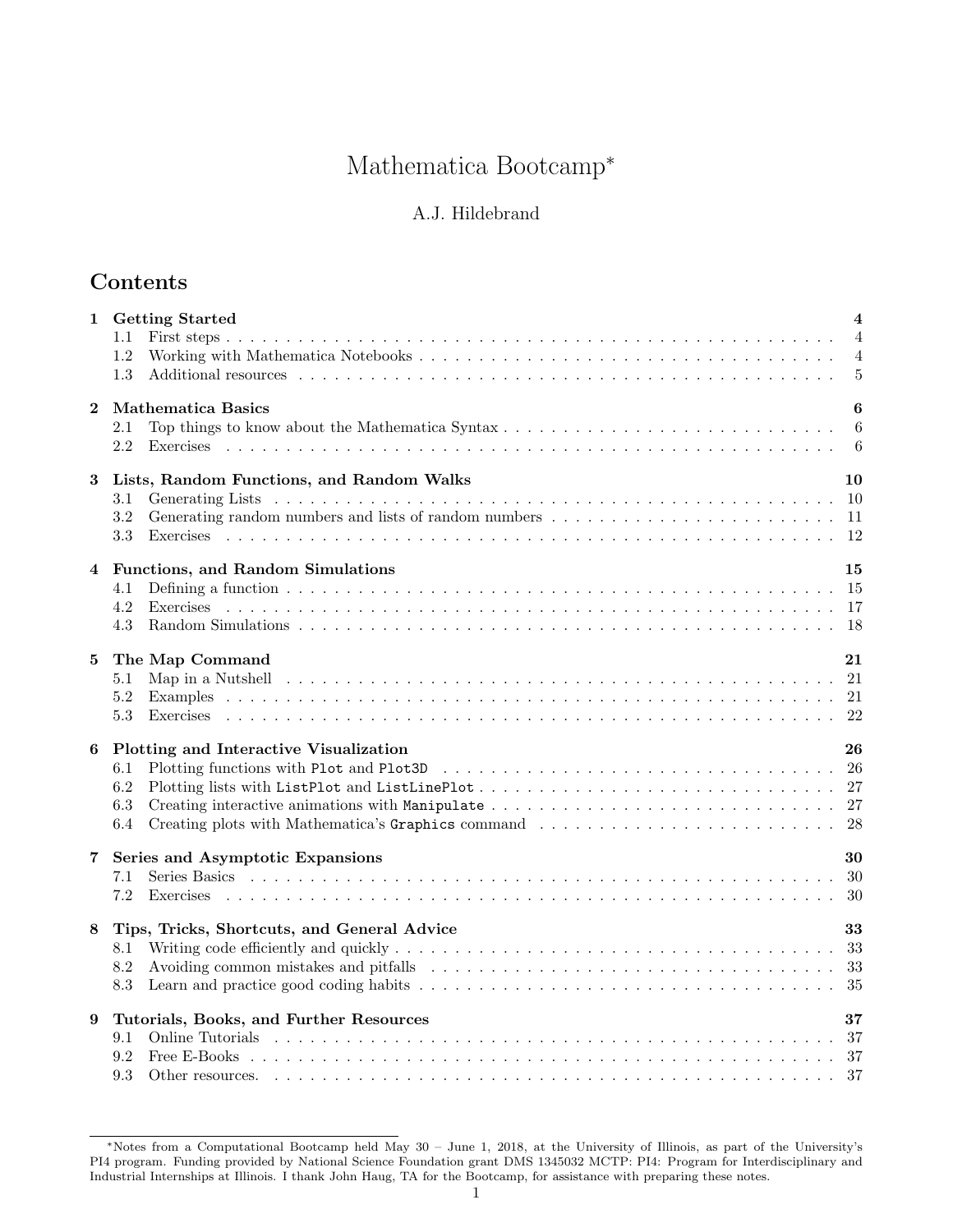## About the Bootcamp

This Mathematica Bootcamp is based on a series of workshops I have developed for summer REU programs during the past three years. Most participants in these programs had no knowledge of Mathematica at the outset; a few had some basic familiarity with Mathematica, e.g., through courses, research projects, or NetMath. By the end of the program, all had attained a high level of proficiency in Mathematica, and several of the participants created interactive visualizations that have been published at the Wolfram Demonstrations website.<sup>1</sup>

These workshops are aimed both at novices to Mathematica, and at those with some basic knowledge of Mathematica. The goal of these workshops is for you to:

- Develop a solid *general* foundation in Mathematica. Get familiar with the structure and syntax of Mathematica, learn how to do common tasks in a wide range of areas of mathematics, and get a taste of the power and elegance of Mathematica.
- Develop *in-depth* knowledge of applications in selected areas. We will focus on topics relevant for the PI4 program, such as series expansions and asymptotics.
- Develop and practice good coding skills. Learn useful tips and tricks, and learn to avoid common mistakes and pitfalls.
- Learn how to use Mathematica as a tool for research. You'll learn how to use Mathematica efficiently to perform large scale numerical/visual experimentation, and to use such experimentation to discover/guess new results.

Format. Each workshop will be about two hours long and focus on a particular topic, e.g., Mathematica basics, lists, functions, graphics. The first hour or so of each workshop will consist of a presentation that you can follow along. In the second hour you will do exercises and a project, while I will be circulating through the room to provide individual help. In the projects you will learn how to use Mathematica as a tool for research. You'll use experimentation and visualization with Mathematica to come up with conjectures and discover new results.

Course materials. There will be a handout accompanying each workshop that includes the exercises and the project, highlights some key points, and provides tips and advice on developing good coding habits and avoiding common mistakes and pitfalls.

Course materials will also be made available through a U of I Box folder. If you have not used Box (through the U of I interface) before, you may need to set up an account first. Go to http://box.illinois.edu, and click on "Sign up".

 $1$ To see these, go to demonstrations.wolfram.com, and type any of the following names into the search box: Narken Aimambet, Chingis Matayev, Khoa Tran, Laila Zhexembay, Jose Sanchez, Madina Bolat, Daniyar Omarov.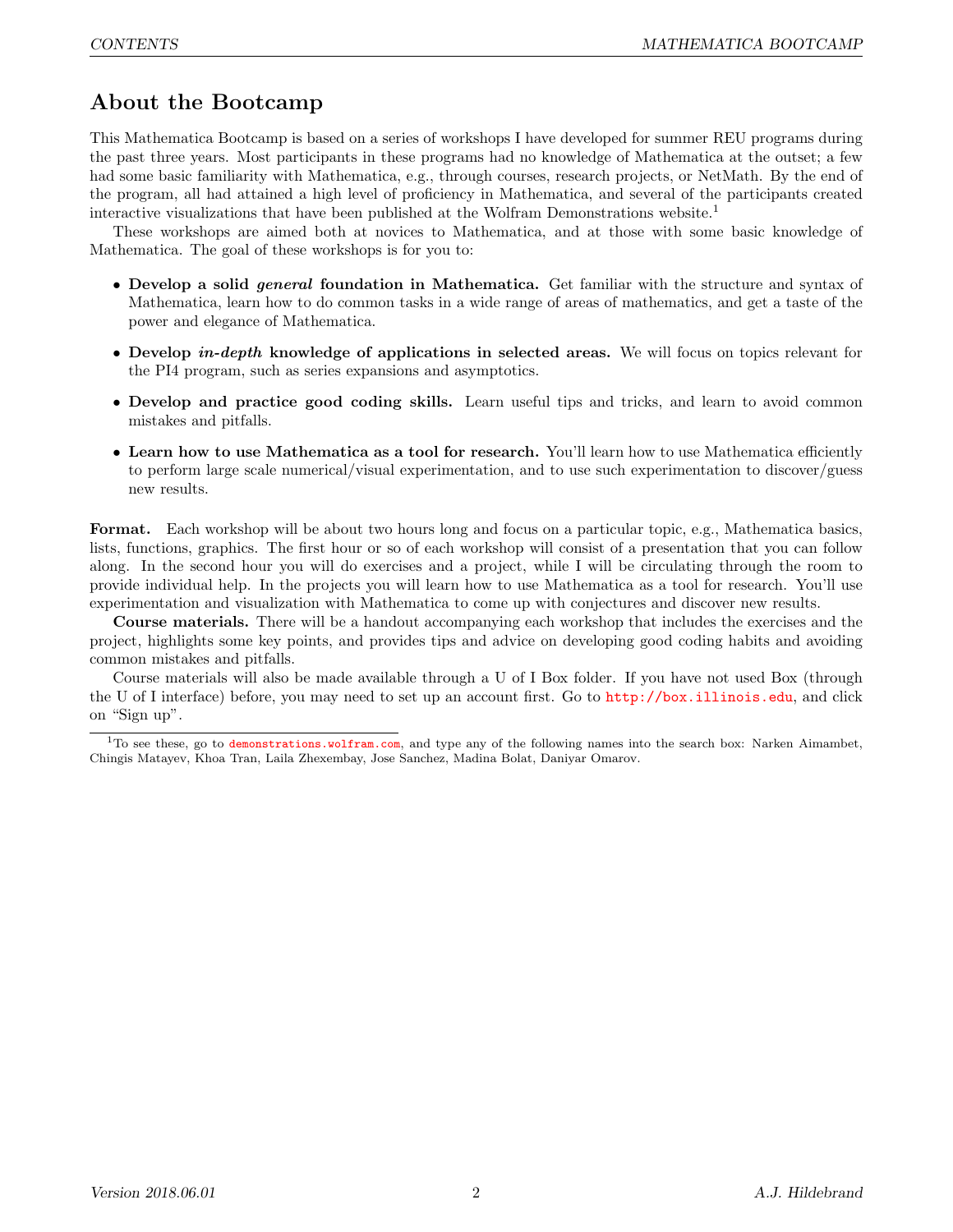## How to get the most out of the workshops

- Try to work with your neighbor(s) and help each other out in case one of you gets stuck.
- Those new to Mathematica. Follow the presentation, using the accompanying Mathematica notebook to try things out yourself and get comfortable with the basic syntax of Mathematica, and with working with notebooks. Try making small changes to the commands, and observe the output; use this opportunity to see what works, and what doesn't, and try to learn from errors. Next, do the exercises on the handout (after opening up a new notebook), and finally try the projects.
- Those with prior knowledge of Mathematica. If you are already familiar with the topic covered, do only selected exercises (e.g., pick one or two from each type), then move on to the projects. Focus on developing good coding habits, and unlearning any bad habits you may have acquired (such as using "For" or "While" loops in Mathematica ...).
- Carefully read all of the tips/tricks/advice sections on the handouts. These sections focus on the most important points and the most common sources of errors, and they help you develop good coding habits and guard against mistakes. Pay particular attention to the boxed/highlighted sections of the handout; these include some of the most useful tips.
- After the workshop, finish any left-over exercises/projects, review the handouts, and continue practicing Mathematica on your own. Mathematica is available on the computers in 239 Altgeld, and in the graduate student offices and labs in Altgeld and Coble Hall, and on all machines in the Illini Union lab and other University computer labs. If you want to use Mathematica on your own laptop, you can download an inexpensive version (and free for faculty/staff) from WebStore, webstore.illinois.edu

Questions/comments/suggestions. If you have questions about the material of the workshop, just ask during the workshop.

I'd be happy to assist with any Mathematica-related problems you encounter after the workshop (e.g. in your PI4 research). I will be on campus through mid/late July; just email me at ajh@illinois.edu.

I welcome comments and suggestions about these notes; email me at ajh@illinois.edu.

.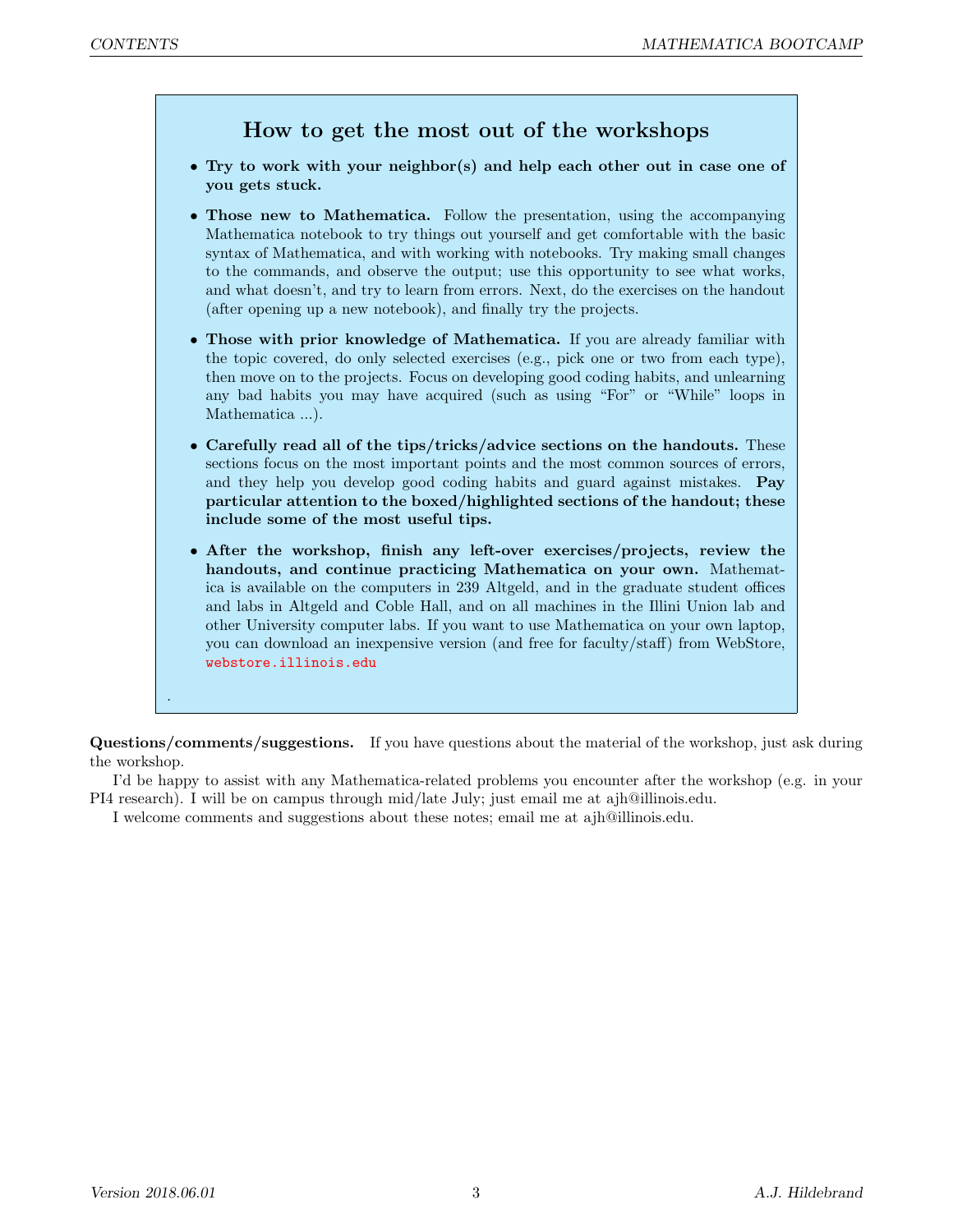## 1 Getting Started

#### 1.1 First steps

- 1. Find Mathematica on the computer and open it. All computers in 239 Altgeld have Mathematica installed; look for the orange "spikey" icon. If you want to use Mathematica on your own laptop, you can either download a free 15 day trial version from Wolfram, wolfram.com or purchase a student version through Webstore, webstore.illinois.edu (\$35 per semester for students, free for faculty/staff).
- 2. Open a Mathematica Notebook. A Mathematica Notebook is where you do all of your work. Open a new notebook, by clicking on "New Document", then "Notebook." In addition, you might want to download and open the notebook accompanying this workshop using the "Open" tab. (Access will be provided to registered participants.)
- 3. Follow along the class presentation and do the exercises for the first workshop (see the section "Mathematica Basics" below).

#### 1.2 Working with Mathematica Notebooks: Tips and Tricks

- 1. Increase the magnification in your notebook to 125% (or larger), to make the text more readable (see the button on the lower right corner of the window). This makes it easier to distinguish between different types of parentheses, especially, e.g., curly braces  $\{\}$  and square brackets  $\Box$ , a common source of errors.
- 2. Press Shift-Enter after each command to evaluate this command and generate its output. Pressing Enter doesn't do anything; also, a semi-colon (;) at the end of the command has the effect of suppressing the output instead of showing the output. (Occasionally, e.g., with commands that generate huge amounts of output, this may be desirable, but normally you want to see the output.) To evaluate (or re-evaluate) all commands in a notebook, click on the "Evaluation" tab, then select "Evaluate Notebook."
- 3. Save your work frequently. Click on "File", then "Save". As you are learning Mathematica, you will make frequent mistakes, and some of these may cause Mathematica to crash. If you are using one of the lab computers, email the notebook file to yourself at the end of each session so you have it available the next time.
- 4. Dealing with freezes and crashes. If Mathematica gets "stuck" (e.g., because a calculation takes too long), click on "Evaluation", then "Abort Evaluation." Sometimes, it takes several tries to "kill" an evaluation. Occasionally, it doesn't work at all, and Mathematica ends up crashing ... Hence the advice to frequently save your work.
- 5. Selecting, copying/pasting, and deleting material. A notebook is organized into cells, either an **input cell** (indicated by  $In[...]=...$ ) or an **output cell** (indicated by  $Out[...]=...$ ). Each cell has an accompanying bracket on the right side of the window. To select the cell, click on this bracket. You can use the Edit menu to delete/cut, or copy the cell. For example, if a calculation inadvertently generated large amount of output, you can delete the output cell using this technique.
- 6. Text entry vs. visual entry of symbols. Under the "Palettes" tab Mathematica provides an options to enter mathematical notation (e.g., squareroots, fractions, exponents, or mathematical constants  $\pi$ ,  $e$ ,  $i$ , etc.) by picking appropriate symbols from a palette, instead of typing in the corresponding text version. You are, of course, free to do this if you want, and some tutorials will teach you this, but my advice is to not bother with the palette:

TIP: Don't bother with palettes, and things liks Math Assistant, Class Assistant, etc. For mathematical symbols and special letters just type in the appropriate text equivalent: Pi for  $\pi$ , Sqrt for a squareroot, a/b (with a forward slash) for the fraction  $\frac{a}{b}$ , a<sup>n</sup>b for the power  $a^b$ , etc. Hunting for symbols in a palette will only slow you down, and you'll have know the text equivalents anyway in order to be able to read code others have written.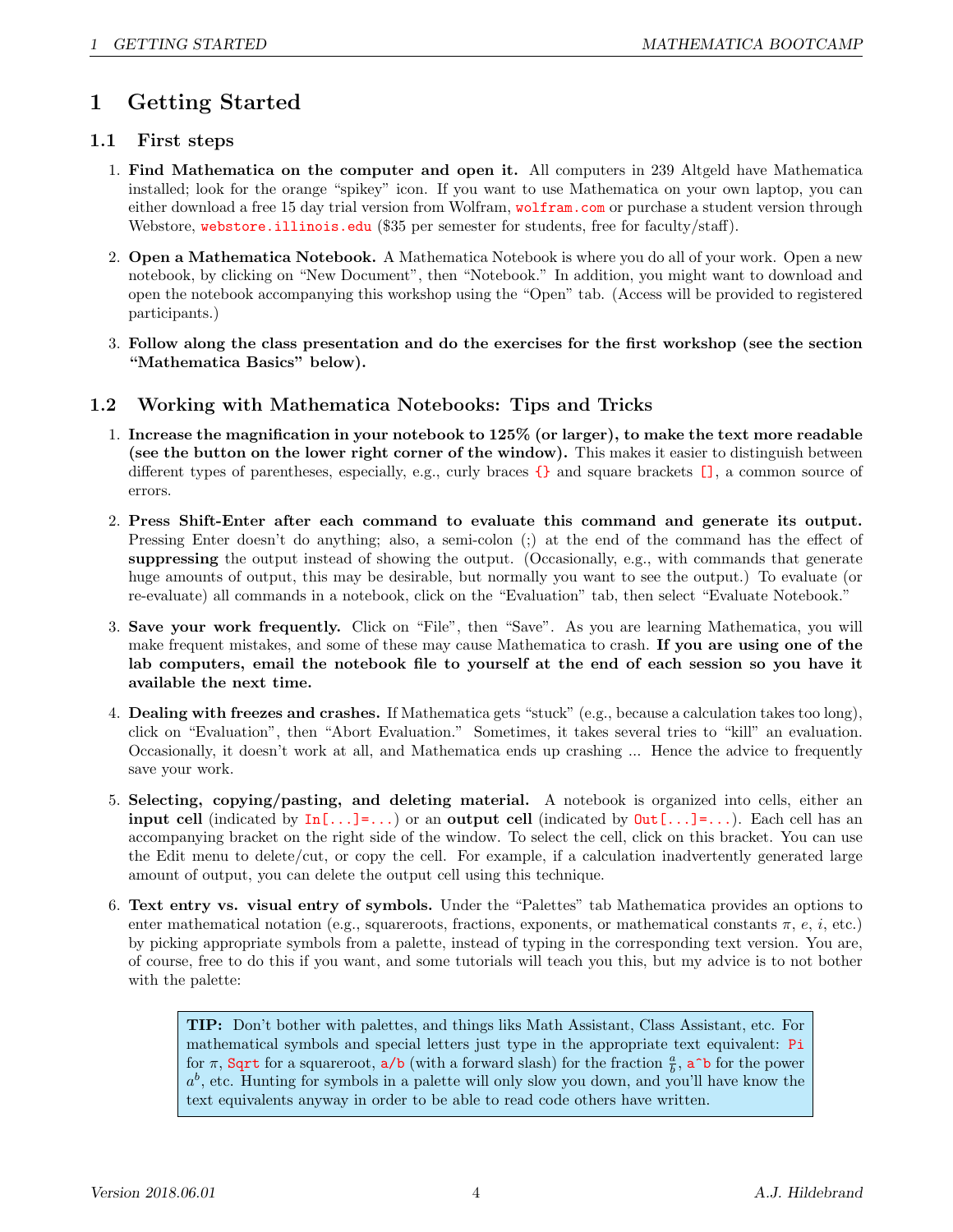7. Getting help. Click the Help tab to open access the Mathematica Documentation. If you don't know how to do something in Mathematica use the search function in the Documentation to find appropriate help pages. Particularly useful are the sections "See Also" and "Tutorials" near the bottom of each help page.

TIP: Keep a documentation window open at all times, so you can access it if needed.

8. Quick access to help pages. To get the documentation for a particular command, start typing the command until a circled "i" symbol pops up. Alternatively, you can slowly move your mouse through the commandname from left to right until the circled "i" symbol pops up. Clicking on this symbol will pop up a window with the documentation page for this command.

> TIP: Use built-in documentation rather than searching online. The built-in documentation (accessed through the "Help" tab in a Notebook window, or by clicking on a circled "i" as described above) gives more reliable information and is specific to the particular Mathematica version you have installed.

#### 1.3 Additional resources

For those with prior programming experience, I recommend the tutorial **Fast Introduction for Programmers**, available at www.wolfram.com. (Just type the title, "Fast Introduction", into the search box.) This is a short interactive quickstart type tutorial that emphasizes the differences and similarities to other programming languages. There is a version for Python programmers and another for Java programmers.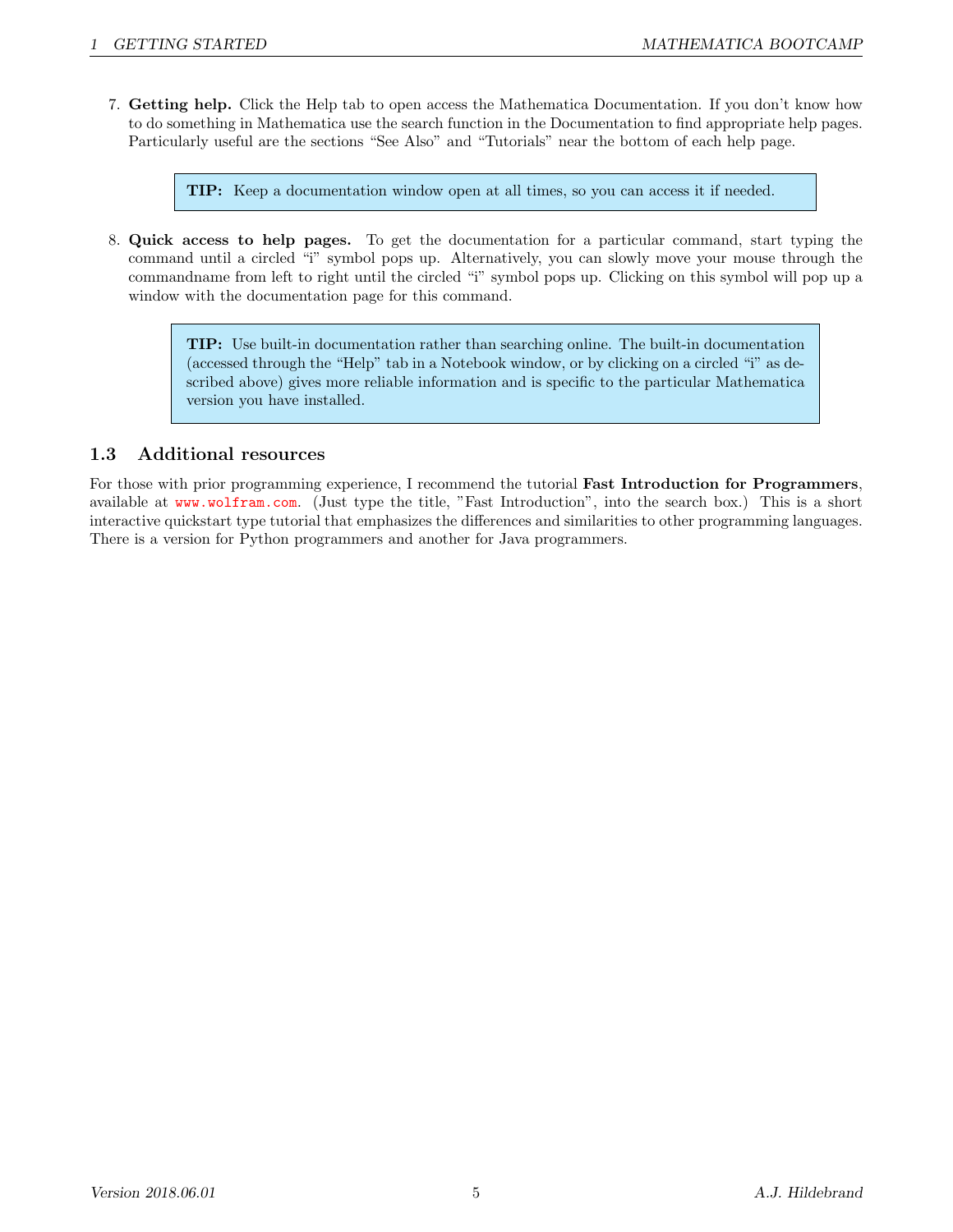## 2 Mathematica Basics

#### 2.1 Top things to know about the Mathematica Syntax

- 1. All built-in mathematical constants and functions begin with a capital letter. For example, sin must be typed as Sin, not sin; the functions for sums, products, and integrations are all capitalized: Sum, Product, Integrate The same applies for mathematical constants: E is the Euler constant, I is the imaginary unit, and Pi denotes the number  $\pi$ .
- 2. For your own variables and functions always use lower case names. This is to avoid conflicts with built-in functions and constants. For example, n, n1, nmax, nmin, average, are all acceptable variables or function names, but N, Average should be avoided.
- 3. Mathematica uses square brackets, not round parentheses, for function arguments. For example,  $sin(\pi)$  must be coded as  $Sin[Pi]$ , not  $Sin(Pi)$ . This is different from languages like Python or R.
- 4. Round parentheses are used for grouping: For example,  $(1+x)^2$  is coded as  $(1+x)^2$ , and  $e^{x^2}$  as  $E^*(x^2)$ . This is different from LaTeX, which uses curly braces,  ${f \dots}$ , for grouping.
- 5. Mathematica evaluates expressions symbolically, rather than numerically, unless you explicitly tell it otherwise. If Mathematica cannot evaluate the expression symbolically, it will reproduce the input. For example, while Sin[Pi/2] gives the expected answer, 1, Log[Pi/2] just reproduces the input. To get a numerical value, use the N function: N[Log[Pi/2]].

### 2.2 Exercises

1. Basic arithmetic. Use Mathematica to evaluate the following expressions, exactly or numerically as indicated.

(Hint: You'll need the following built-in functions/constants: Pi, E, I, Log, Sin, Sqrt, N.)

- (a)  $\frac{355}{113}$  (numerical)
- (b)  $\sin(\pi/6)$  (exact and numerical)
- (c)  $e^{i\pi/6}$  (exact and numerical)
- (d) e (numerical)
- (e)  $(1+1/10^6)^{10^6}$  (exact and numerical)
- $(f)$   $2^{1000}$  (exact)
- (g)  $\log_2 1024$  (exact)
- (h) log 10 (numerical—here log denotes the natural log)
- (i)  $\frac{1}{2}(1+\sqrt{5})$  (exact and numerical)
- 2. Sums and products. Use Mathematica to evaluate the following sums and products: Use exact evaluation unless otherwise indicated.

(Hint: You'll need the functions Sum, Product, and the built-in "constant" Infinity. The basic syntax is Sum[i^2,{i,1,5}].)

- (a)  $\sum_{k=1}^{10} \frac{1}{k}$  (exact and numerical evaluation)
- (b)  $\sum_{k=1}^{n} 2^{-k}$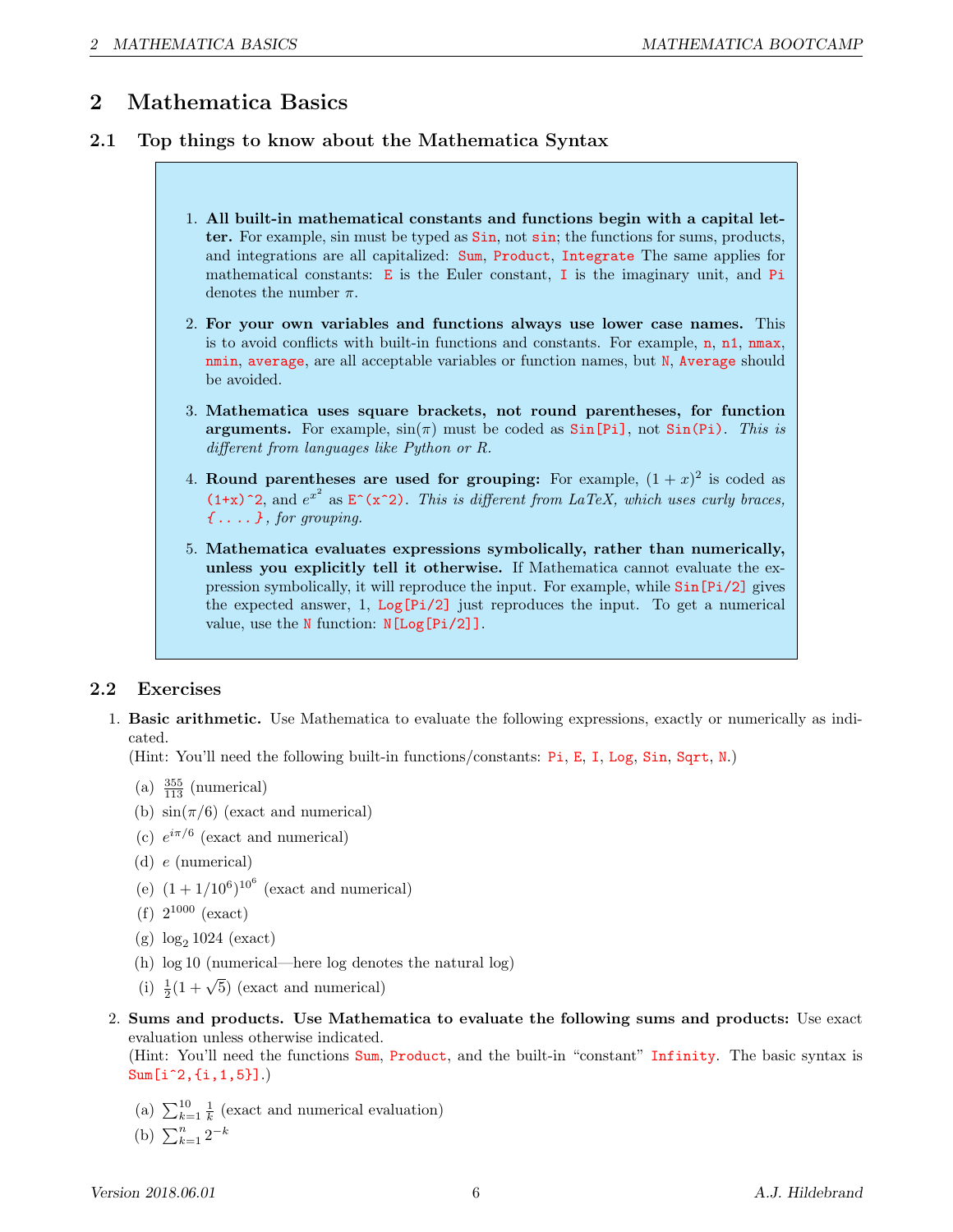- (c)  $\sum_{k=0}^{\infty} x^k$
- (d)  $\sum_{k=0}^{\infty} \frac{x^k}{k!}$ k!
- (e)  $\prod_{k=0}^{n} (1+x^{2^k})$

TIP: The functions Sum, Product, all have the same basic syntax, as do the functions Integrate, NIntegrate, Plot, Table below. In all of these cases, the first argument specifies the summand (or function to integrate or plot, or value in a table), and the second argument specifies a range using a curly brace expression such as  $\{k, 1, 5\}$  (meaning that k ranges from 1 to 5). Make sure to practice this syntax and get comfortable with it.

- 3. Integrals. Use Mathematica to evaluate the following integrals: (Hint: The relevant functions are Integrate (for symbolic/exact integration) and NIntegrate (for numerical integration). Both functions follow the syntax of Sum and Product.)
	- (a)  $\int_1^5 \log x \, dx$  (exact and numerical evaluation)
	- (b)  $\int_{-\infty}^{\infty} e^{-x^2} dx$  (exact and numerical evaluation)
	- (c)  $\int_0^5 e^{-x^2} dx$  (numerical evaluation)
	- (d)  $\int \log x dx$  (indefinite integral)
- 4. Plots. Plot the following functions, using the Plot function. The syntax is the same as that of Integrate.
	- (a)  $\log x$  from  $x = 1$  to  $x = 5$ .
	- (b)  $\sin x$  from  $x = 0$  to  $x = 2\pi$ .
	- (c)  $x^3 e^{-x^2}$  from  $x = -5$  to  $x = 5$ .
- 5. Tables (lists) of values. The standard way to construct lists is via Table command, which has the same syntax as Sum, Product, Integrate, Plot.

TIP: Do not use loops (For, While, etc.) in Mathematica. In contrast to other programming languages, there are almost always built-in functions that achieve the same result as a loop, but are much more efficient, and easier and quicker to code.

- (a) The first 10 squares (i.e.,  $1, 4, 9, \ldots, 100$ ).
- (b) The first 10 powers of 2, starting with  $2^0$ .
- (c) The numerical values of the first 10 partial sums of the series  $\sum_{k=1}^{\infty} 1/k^2$ .
- (d) A list of plots of the function  $sin(2kx)$ , over the range  $0 \le x \le \pi$ , for  $k = 1, 2, 3, 4$ .
- 6. Defining functions. A function definition is of the form  $f[n_]:=\ldots$ , with an underscored variable,  $n_$ , on the *left* side of the definition (but not on the right!) and a colon/equal sign  $(:=)$  between the left and the right side. Multivariable functions can be defined analogously.

Examples:  $f[x_]:=x^2+1$ ,  $f1[x_]:=Integrate[Log[t], {t, 1, x}]$ , squaresSum $[x_*,y_]:=x^2+y^2$ . Recall that names for your own functions should be in lower case.

In each of the following exercises, define the given function, and test your definition by evaluating the function at a few arguments.

- (a) A function, **partialsum**  $[n_$ ], that computes the *n*-th partial of the series  $\sum_{k=1}^{\infty} 1/k^2$  numerically.
- (b) A function,  $\mathbf{p}$  is approx  $[n_$ , which gives  $\pi$  to n digits.
- (c) A function,  $\sin\theta$  [a\_], which plots the function  $\sin(ax)$  over the interval  $0 \le x \le 1$ .
- (d) A function, norm  $[x_., y_$ ], that outputs  $\sqrt{x^2 + y^2}$ , the norm of the vector  $(x, y)$ .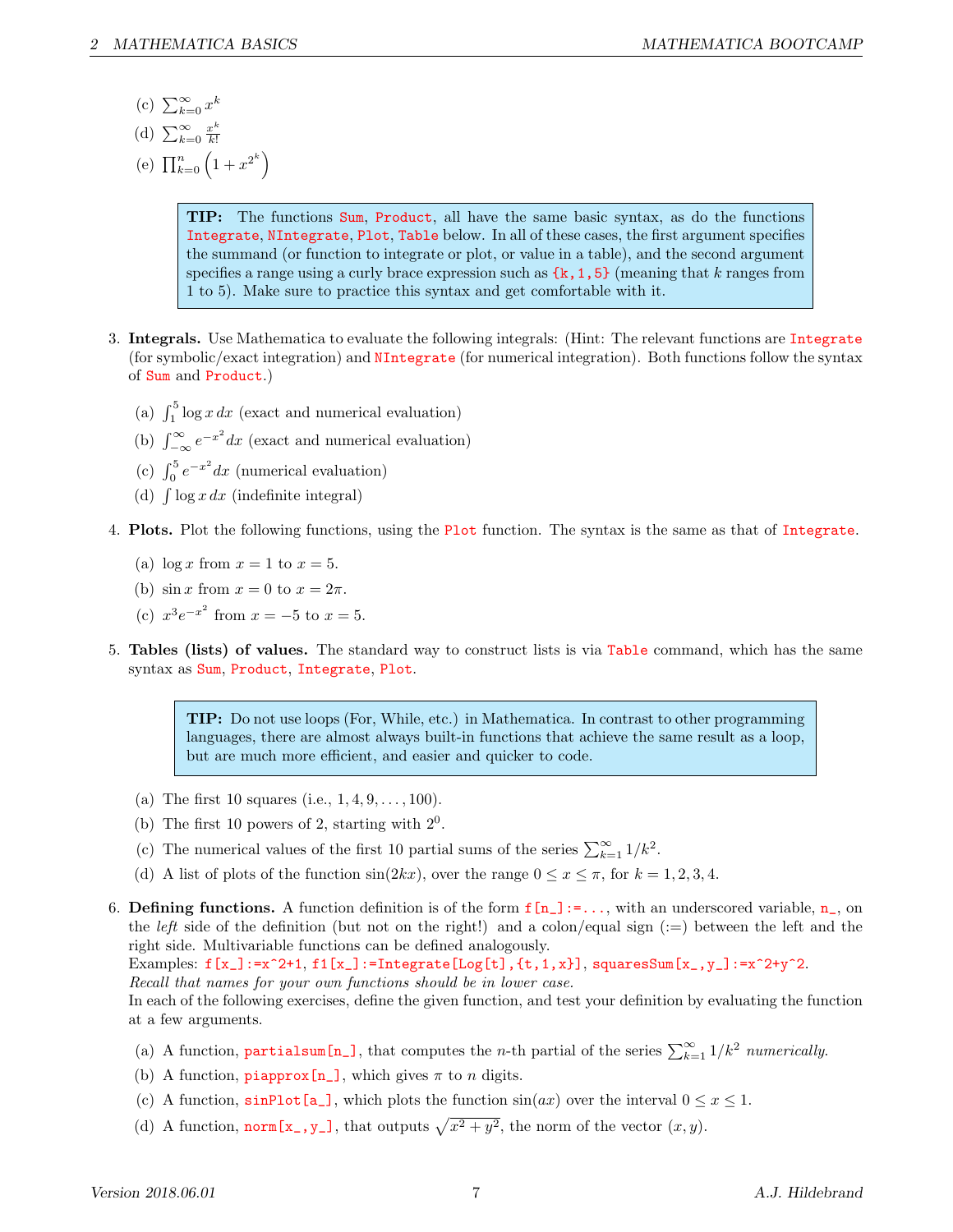# Project: Approximating  $e$  by  $\left(1+\frac{1}{n}\right)^n$

We know from calculus that  $(1+1/n)^n$  converges to e. Let  $\epsilon_n = e - (1+1/n)^n$  be the error in this approximation. Then  $\epsilon_n$  goes to zero as  $n \to \infty$ .

The goal of this project is to confirm this behavior experimentally, and to (experimentally) determine the rate at which  $\epsilon_n$  approaches 0.

1. Define functions. First let's define functions, approx[n\_], and approxerror[n\_], to denote our approximation  $(1 + 1/n)^n$ , and the approximation error  $\epsilon_n$ . Hints: Since we are interested in numerical (instead of exact) computations, use the N[...] function in these definitions.

Test your definitions by evaluating it at a few n-values.

2. Generate tables of values. Next, use the Table function to generate lists of values  $\epsilon_n$  to see if we can spot a pattern.

Do this first for a small range of  $n$  (e.g., from 1 to 50, with step size 1), then try a larger range with a correspondingly larger step size (e.g.,  $n = 1000$  to  $n = 50000$  with steps of 1000).

- 3. Plots the values. For further insight plot the list of values obtained by wrapping the list inside ListPlot or ListLinePlot. To make the code more readable, give the lists appropriate names (e.g., list50 for the first 50 values, or list1000 for the first 1000 values), so that you can do ListLinePlot[list50], etc.
- 4. Experiment and make conjecture. Examining the data leads one to suspect that the error,  $\epsilon_n$ , decreases at a rate proportional to  $1/n$ . To study this further, it is natural to consider the product  $n\epsilon_n$ . Using the Table command, generate tables of values of this product and convince yourself that it indeed seems to converge to a certain constant, with a numerical value of roughly 1.3. This means that  $\epsilon_n$  behaves like  $c/n$ , as  $n \to \infty$ , were c is this constant.
- 5. Finding the constant. As a final challenge, try to find/guess this constant. There are two great tools for this: The first is WolframAlpha, www.wolframalpha.com. A second, and much more powerful, tool is the "Inverse Symbolic Calculator" at https:  $//$ isc.carma.newcastle.edu.au/standard (Google), one of the most amazing online resources in mathematics! To use these tools, you'll need to know the constant to sufficient accuracy (try to get at least 5 digits), so do the above calculation with large enough *n*-values. (Taking  $n = 10^5$  should be no problem on any computer;  $n = 10^6$ might still work, depending on the machine.)
- 6. Make further conjectures. To carry this experiment further, one can examine the difference between  $\epsilon_n$  and  $c/n$ . A similar analysis as above shows very convincingly that this difference is very close to  $d/n^2$ , for a certain constant d, suggesting that one has the more precise approximation  $\epsilon_n \approx \frac{c}{n} + \frac{d}{n^2} + O\left(\frac{1}{n^3}\right)$ , where d and d is another constant.

Remark: The point of this exercise is the discovery of an asymptotic relation through numerical experimentation. Later we'll learn how to use Mathematica's *symbolic* capabilities to quickly obtain expansions of the above type.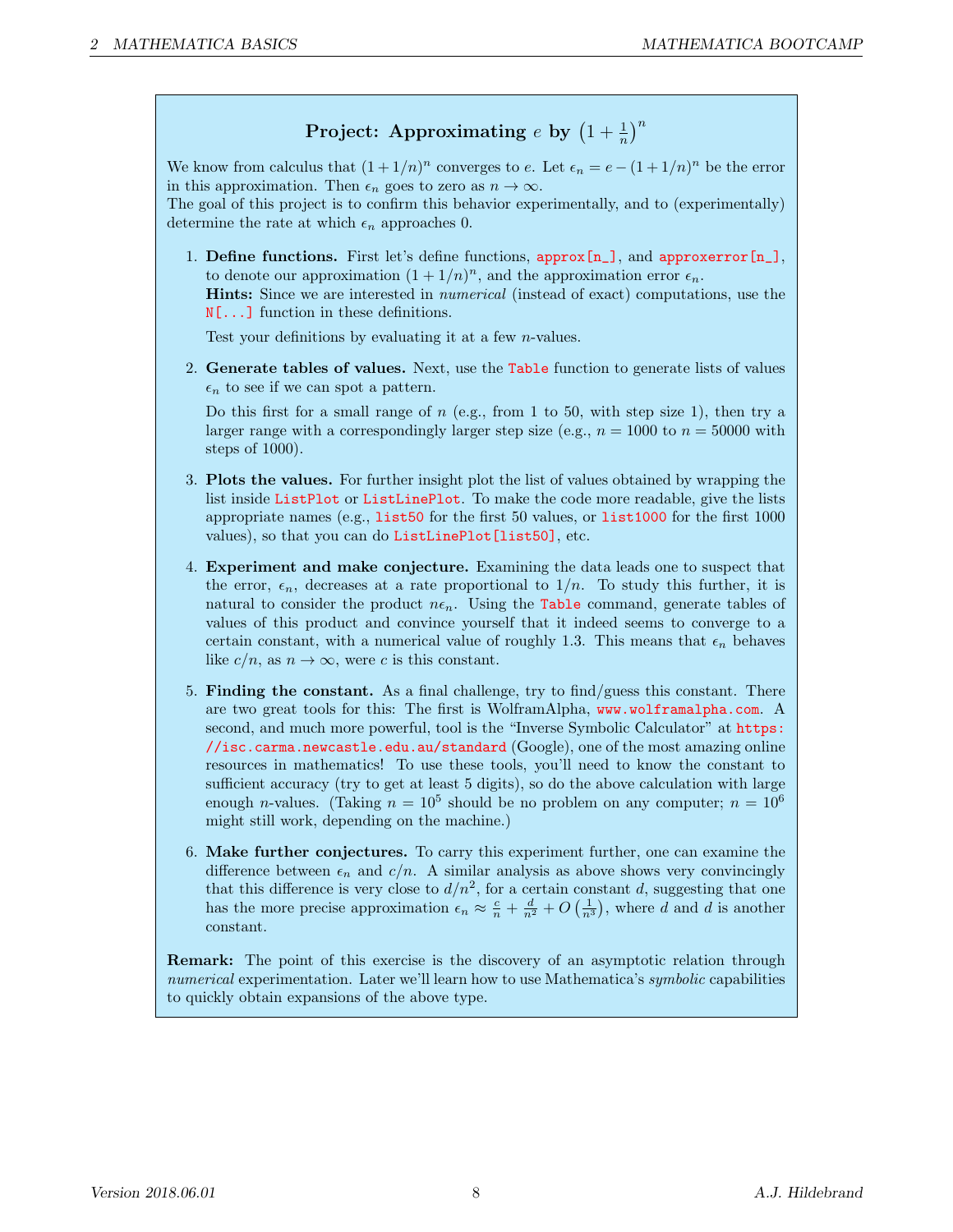## Reminders: Definition of Functions

Top things to know about definitions of variables and functions 1. Always use lower case names for your own variables and functions. A capital letter inside the name is okay; for example, plotHarmonic would be fine, but PlotHarmonic should be avoided. 2. Pay attention to the colors in the displayed command; if something looks out of the ordinary, there is probably a syntax error. 3. Press Shift-Enter after each definition to activate it. Notice the change in color of the function name; this indicates that the function is now available for use. 4. After making a definition, test it out by evaluating it at a few sample arguments. 5. Break up complex commands by defining functions for intermediate steps. This makes the code easier to read and work with, and it makes it easier to locate errors. For example, to plot a list of values (e.g., partial sums of the harmonic series), define first a function, say values  $[n_$ ], whose output is the list of the first n partial sums, then define a function, say  $plot[n_$ ], that takes this list as input and outputs a plot. Test each of these functions immediately by evaluating them at a few n-values. 6. Use Clear[...] to "clear out" old definitions. If you have previously defined a function by the same name, defining it again may cause conflicts and hard-to-diagnose errors. To avoid this, clear out your old definitions as follows: Clear [plotHarmonic], followed by the new definition,  $\n **plotHarmonic[n_]: = . . . .**\n$ Conflicts among existing definitions can arise even if the old definition has been deleted from the notebook, and also if the definitions are in separate notebooks.

#### Resources

- Elementary introduction to the Wolfram language. Free interactive online tutorial at www.wolfram. com. (Just google the title.) Very basic, Comes with lots of exercises, all with solutions. Highly recommended for beginners as a complement to these workshops. Focus on the first 6 sections (covering elementary arithmetic, functions, lists).
- Fast Introduction for Programmers: Short interactive tutorial, available at www.wolfram.com. (Just type the title, "Fast Introduction", into the search box.) There is a version for Python programmers and another for Java programmer, but you don't have know either of these languages to get something out of the tutorial. Focus in particular on the sections "Lists", "Iterators", "Assignments", and "Function Definitions".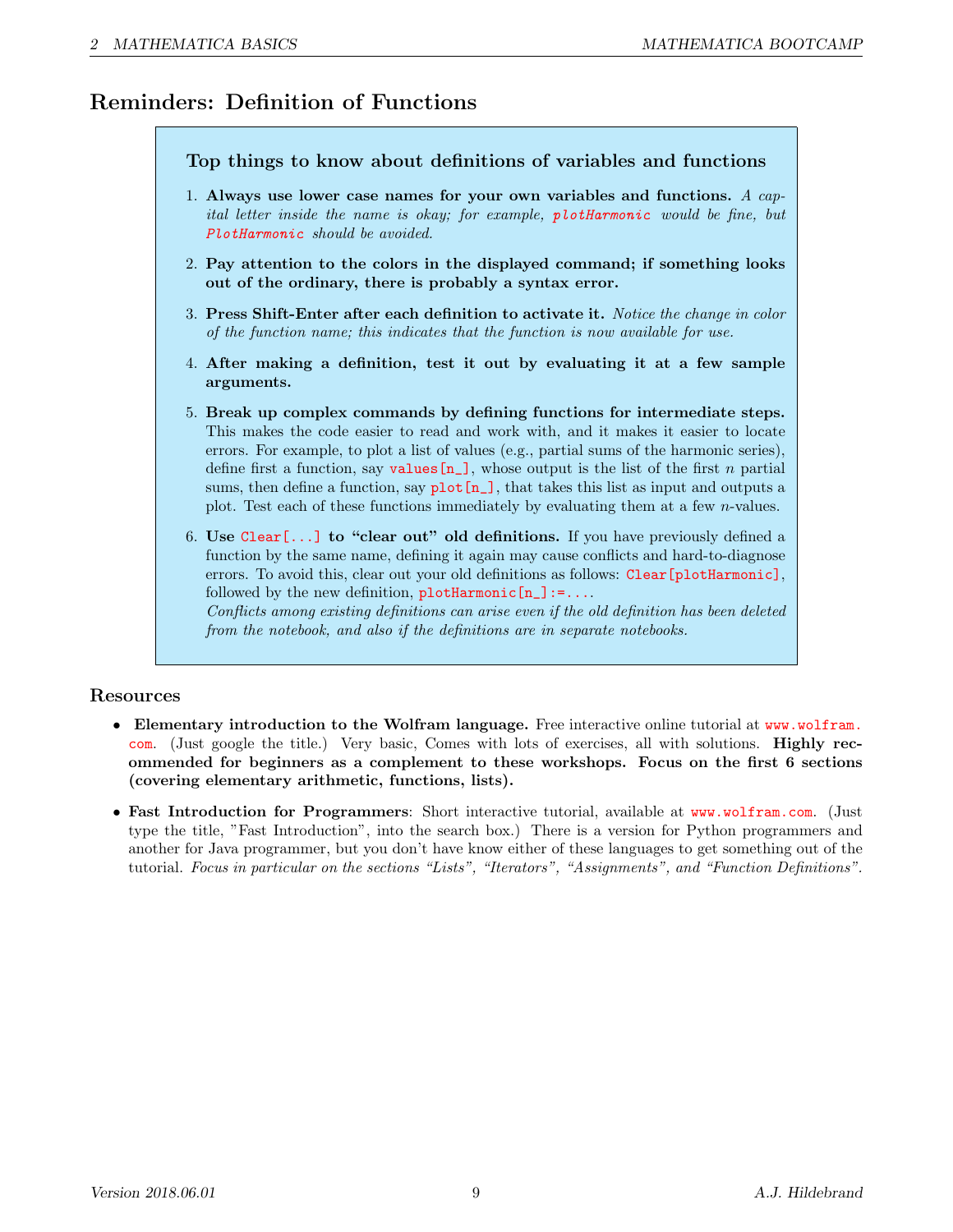## 3 Lists, Random Functions, and Random Walks

A "list" is the most important, and most useful, data structure in Mathematica. Make sure to master this concept, and learn how to use lists effectively in your own work.

#### About this workshop

In this workshop, you will learn how to:

- Generate lists using the Table command.
- Perform arithmetic operations on lists ("list magic").
- Use list commands such as Length (number of elements), Total (sum of elements)), Max, Min, Sort, Accumulate (list of partial sums),
- Extract elements from lists using the double bracket notation [[...]], and First, Last.
- Generate random numbers and lists of random numbers of various kind, using built-in random functions such as RandomReal, RandomInteger, and RandomChoice.
- Create and visualize random walks using these random functions along with Accumulate, ListPlot, ListLinePlot, and Manipulate.

#### Top things to know about lists in Mathematica

- 1. A list is mathematically an ordered tuple; it is not a set. A "list" in Mathematica is like an array in other languages, or an ordered tuple in mathematics. The order of the elements matters, and repeated elements are allowed.
- 2. A list is denoted by curly braces, not round parentheses. For example: {1, 3,1,2,5}, not (1,3,1,2,5).
- 3. Vectors, points, and matrices are all represented by lists, and thus require curly braces, not round parentheses. For example {2,3} represents the point (or vector)  $(2,3)$ , while  $\{\{1,2\},\{3,4\}\}\$  (a list of lists) represents the matrix  $(\frac{1}{3}\frac{2}{4})$ .
- 4. The command to create a list of values is Table, not List. While there exists a command called List, this is a low-level function that has a different purpose and that you won't need.
- 5. The command to get the sum of the elements of a list is Total, not Sum.

#### 3.1 Generating Lists

1. Explicit specification of list elements. The simplest way to specify a list is by listing its elements, enclosed in curly braces. For example,  $mylist1=[1,3,1,2,5]$  defines a list consisting of the five elements  $1, 3, 1, 2, 5$ , and assigns this list the name mylist1.

#### 2. Generating lists of consecutive inters: The Range command

Range allows one to quickly generate a list of integers, e.g., to use as a test list. Here are some examples:

- Range [5] (generates the list  $\{1, 2, 3, 4, 5\}$ )
- Range  $[2, 5]$  (generates the list  $\{2, 3, 4, 5\}$ )
- 3. The Table Command. This is, by far, the most common and must useful way to generate a list. The Table command has the form Table[generalterm, range], with two arguments; for example, Table[i<sup>2</sup>, {i,1,10}].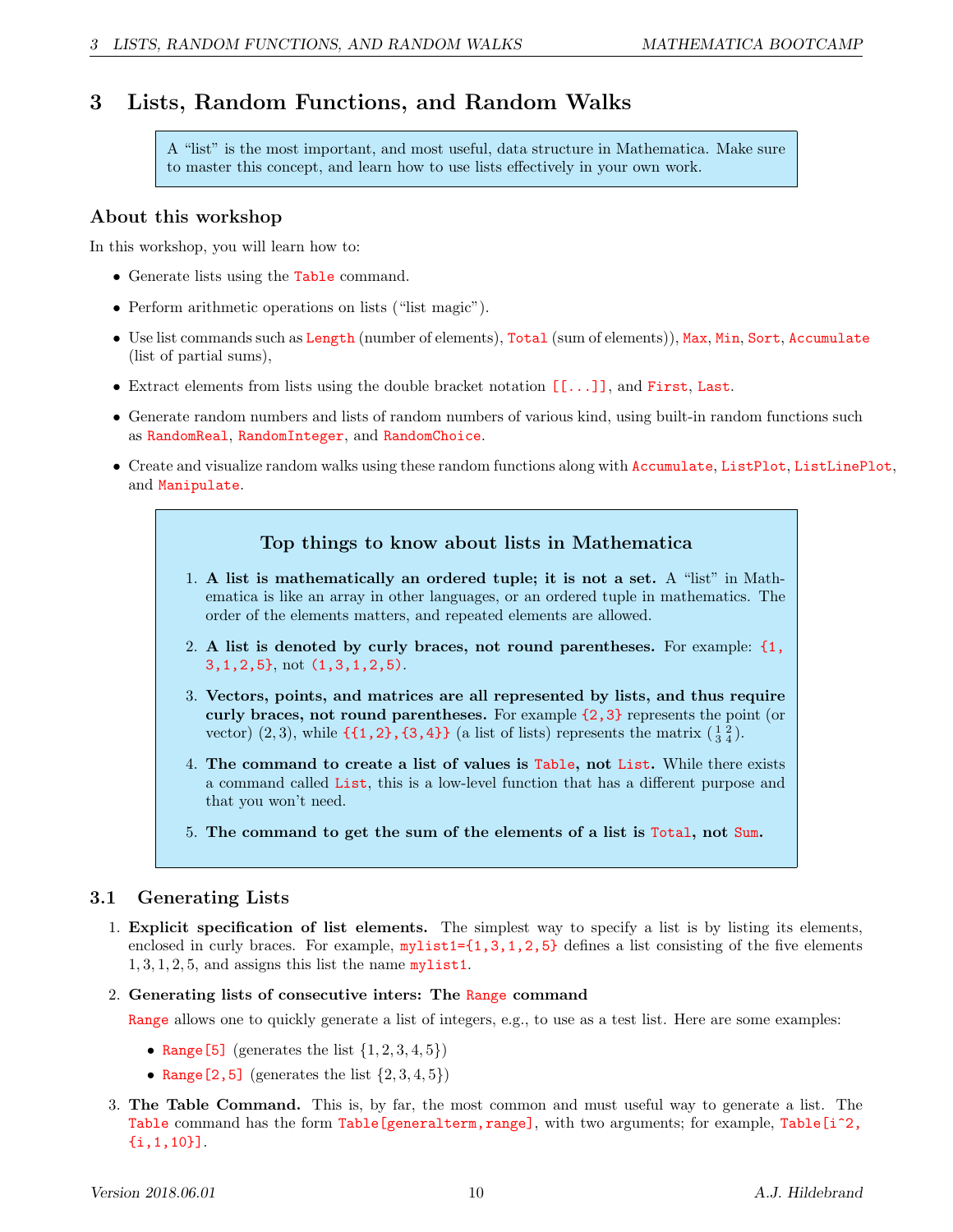- The first argument, generalterm, denotes the general term in the list you want to create (i<sup> $2$ </sup> in the above example).
- The second argument, range, denotes the range you want to iterate over to create the list  $(\{i,1,10\})$ in the above example).



#### 3.2 Generating random numbers and lists of random numbers

In contrast to other programming languages, Mathematica's built-in random number functions RandomReal, RandomInteger, RandomChoice can generate lists of random numbers without needing loops. In fact, this extends to lists of any dimension, e.g., lists of points (representing a point as a list of its coordinates). This capability makes doing random simulations, and generating random walks of all kinds, extremely easy in Mathematica, often with a one-liner. The project below illustrates this.

- Creating single random numbers
	- RandomReal  $[\{-1,1\}]$  (generates a random *real* number in the interval  $[-1,1]$ , with uniform probability)
	- RandomInteger  $[\{1,6\}]$  (generates a random *integer* in  $\{1, 2, \ldots, 6\}$ , i.e., simulates a roll of a die)
	- RandomChoice[{-1,1}] (generates a random number in the set {−1, 1}, i.e., picks −1 and 1 with equal probability) (The difference to RandomReal and RandomInteger is that with the RandomChoice command the elements 1 and  $-1$  listed in  $\{-1,1\}$  are the *only* choices, whereas with the other two commands, these elements represent the endpoints of a *range* from which the random numbers are chosen.)
- Creating lists of random numbers. To get a list of random numbers, just provide a second argument to the above functions that gives the number of random numbers you want. You can even generate matrices or multi-dimensional lists (e.g., 10 pairs of random numbers, or two lists of 10 random numbers) by specifying the dimensions enclosed in curly braces (e.g.,  $\{10, 2\}$  for 10 pairs, and  $\{2, 10\}$  for 2 lists of 10). Here are some examples:
	- RandomInteger  $[\{1,6\},10]$  (generates a list of 10 random integers from  $\{1,2,\ldots,6\}$ , i.e., simulates 10 rolls of a die). This is equivalent, but shorter, than using the Table command to construct the list: Table[RandomInteger[{1,6}],{i,1,10}].
	- RandomReal[{-1,1},10] (generates a list of 10 random real numbers, chosen from the interval [−1, 1])
	- $-$  rlist[n\_]:=RandomChoice[{-1,1},n] (defines a function, rlist, that generates a list of n random  $\pm 1$ 's)
	- RandomChoice[ $\{-1,1\}$ , $\{10,2\}$ ] (generates a  $10 \times 2$  matrix of random numbers in  $\{-1,1\}$  from the interval  $[-1, 1]$ , i.e., list of 10 pairs of such numbers. This is equivalent to generating 10 two-dimensional vectors, or points in the plane, with random coordinates  $\pm 1$ .)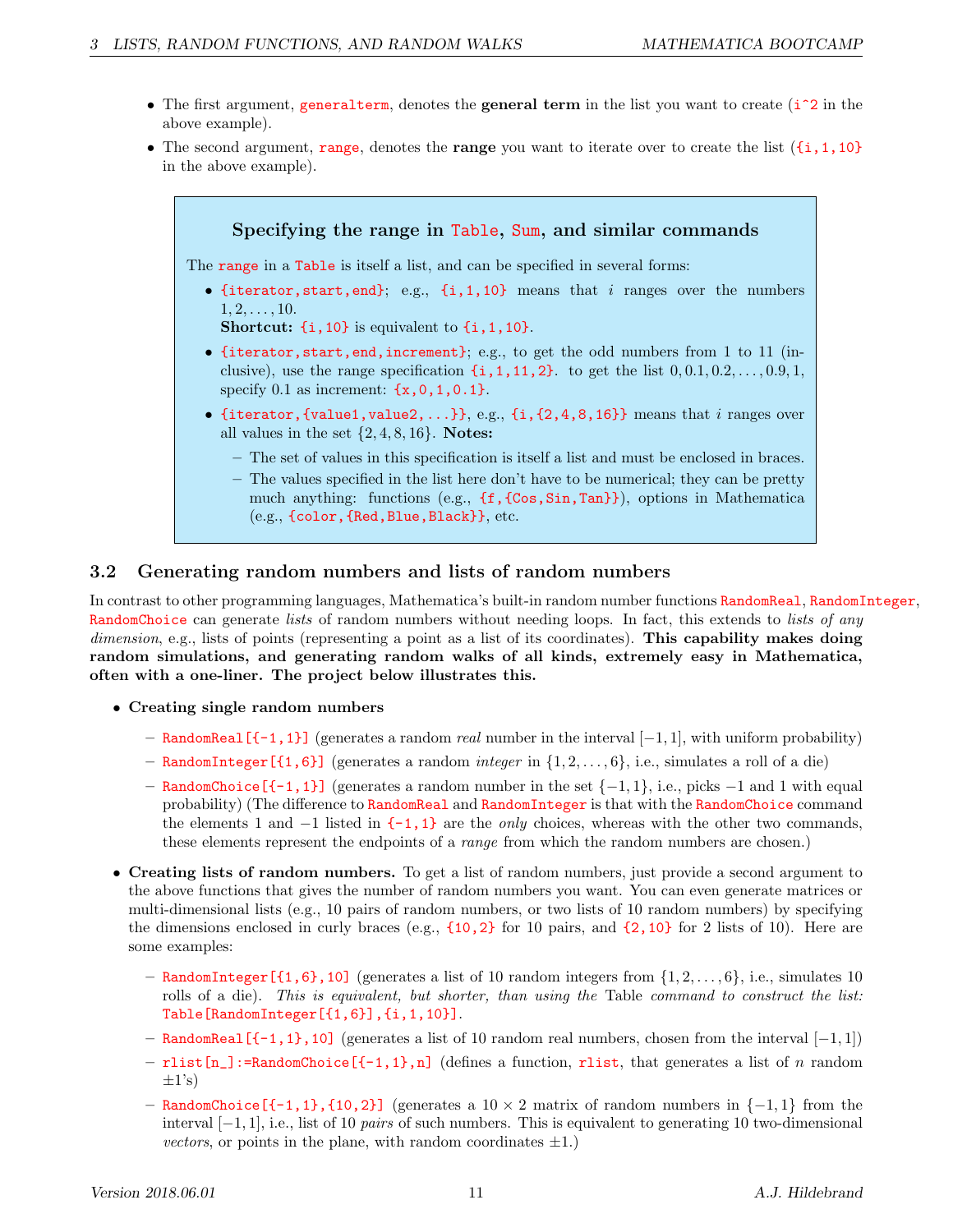– RandomChoice[{-1,1},{2,10}] (generates a 2 × 10 matrix of random numbers in {−1, 1}, i.e., 2 lists of 10 such numbers)

#### 3.3 Exercises

#### The List Manipulation Documentation Page

The documentation for list operations is scattered among dozens of individual pages. The single best starting point is the page "List Manipulation." (Type the title into the search box on the Wolfram Documentation page.)

Keep this page open in a separate Window so you can refer to it as needed. Click on the section headers (e.g. "Math and Counting Operations") for more detailed information on a particular topic.

- 1. Basic list operations: Define a sample list, e.g., list1={3,1,4,1,5,9}, or randlist=RandomReal[{0, 1},5], to practice with. Then use Mathematica to find:
	- (a) its number of elements (Length)
	- (b) its sum  $(Total)$
	- (c) its 3rd element (list1[[3]])
	- (d) its first element (First)
	- (e) its last element (Last)
	- (f) its mean (Mean)
	- (g) its second last element  $(\text{list1}[\text{-}2])$
	- (h) its *maximal* element  $(Max)$
	- (i) the list in reverse (Reverse)
	- (i) the *sorted* version of the list  $(Sort)$
	- (k) the list of partial sums (Accumulate)
- 2. List magic. A neat thing about lists is that most ordinary arithmetic operations can be applied to lists and produce the expected results even if it doesn't make sense from a strict mathematical point of view. That is, the output is the list obtained by carrying out the arithmetic operations element-wise).

For example, given a list list1 (e.g., the one above), try out the following:

- (a) list1+1 (adds the constant 1 to each element of the list)
- (b)  $list1^2$  (outputs the list of the squares the elements of the list)
- (c) 1/list1 (outputs the list of the reciprocals of the elements)
- (d)  $2$ <sup>-</sup>list1 (outputs the list of  $2<sup>x</sup>$ , where x runs through the original list)
- (e) list1-Mean[list1] (normalizes the list by subtracting its mean)
- 3. Creating lists with the Range function. Recall that Range  $[n]$  gives the list  $\{1, 2, \ldots, n\}$ . Use this function along with a bit of list magic to create:
	- (a) The list of the first 10 powers of 2, i.e., the list  $\{2^1, 2^2, ..., 2^{10}\}.$
	- (b) The list of the first 10 cubes, i.e., the list  $\{1^3, 2^3, ..., 10^3\}$ .
	- (c) A function, harmonic  $[n_$ ], that outputs the list  $\{1, 1/2, ..., 1/10\}$ . (Test this function for a few nvalues.)
	- (d) A function, harmonic Sum  $[n_$ ], that gives the sum of this list, i.e., the *n*-th partial sum of the harmonic series,  $\sum_{i=k}^{n} 1/k$ .
	- (e) A list of the first 10 of these partial sums, i.e., the list  $(1, 1 + 1/2, \ldots, 1 + 1/2 + \cdots + 1/10)$ .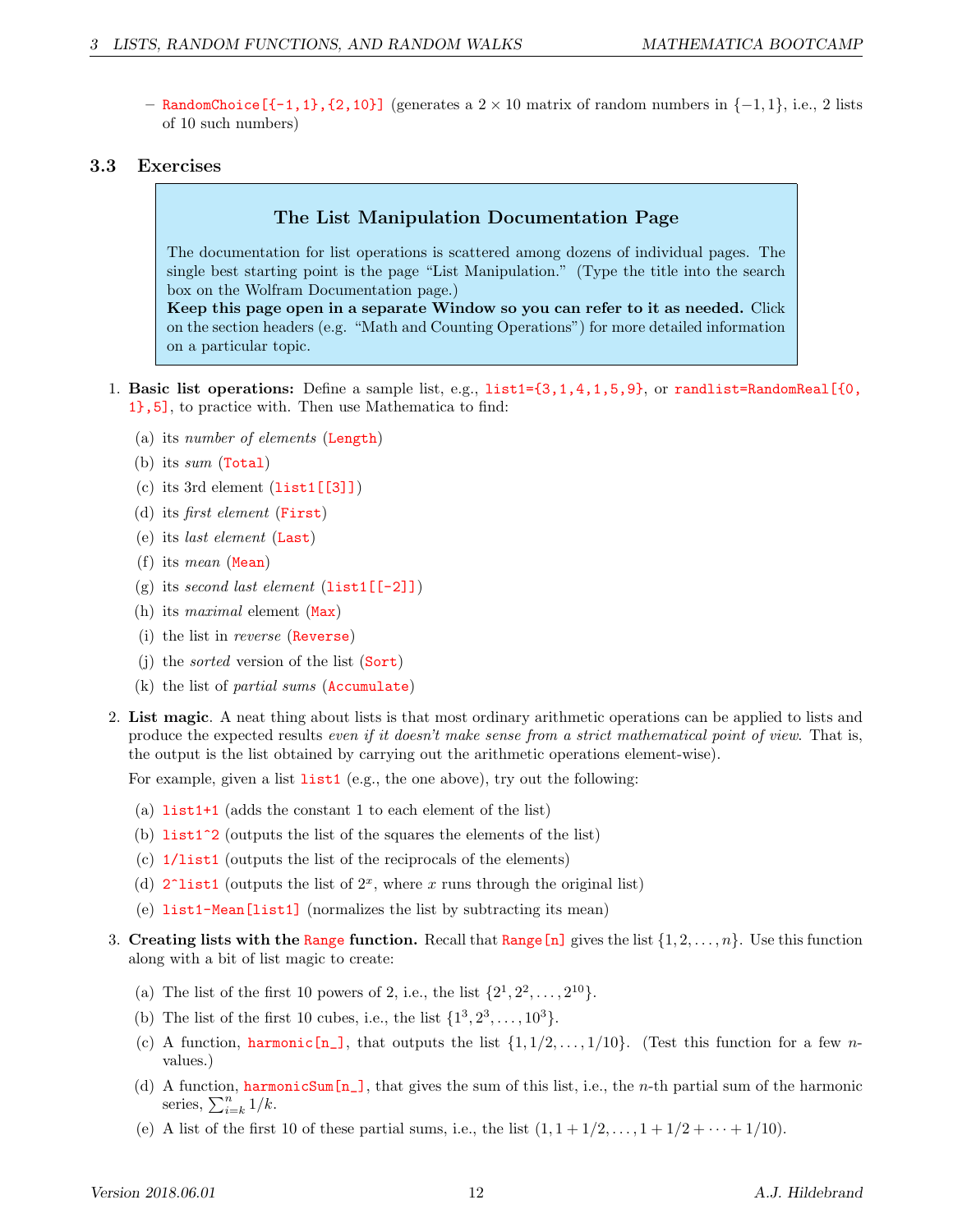4. More list magic: Creating a mean and variance function. Define two functions,  $\text{mean}[x]$ , and  $var[x_$ ], that take a *list*, denoted by the variable x, of numbers as input and whose output is the mean, resp. variance, of these numbers. For example  $\text{mean}[\{1,2,3\}]$  should give 2 as output. (Recall that the variance of a list of numbers  $\{x_1, \ldots, x_n\}$  is defined as  $(1/n) \sum_{i=1}^n (x_i - \mu)^2$ , where  $\mu = (1/n) \sum_{i=1}^n x_i$  is the mean.)

Note: While there exist built-in functions for mean and variance that accomplish the same, the point of this exercise is to avoid these functions and instead come up with a short and elegant definition for such functions using only basic list operations and list magic.

#### Advanced list magic: Coding the chi-squared goodness of fit test.

The chi-squared test is a statistical test to determine how well a a set of observations fits a given finite distribution. The inputs to the test are (1) a finite probability vector  $(p_1, \ldots, p_k)$ (so that  $p_i > 0$  for all i and  $\sum_{i=1}^k p_i = 1$ ) and (2) a vector  $(n_1, \ldots, n_k)$  representing the number of observations for each category. The output is a "chi-squared" value, defined as follows:

$$
\chi^2 = \sum_{i=1}^k \frac{(O_i - E_i)^2}{E_i},
$$

where  $O_i$  is the actual number of observations for category i, and  $E_i$  is the expected number of observations for this category. Using the notations (1) and (2), we have  $O_i = n_i$ , and  $E_i = np_i$ , where  $n = \sum_{i=1}^{k} n_i$  is the total number of observations.

Create a function, say chisquared [prob\_, counts\_], that has the two lists (i.e., vectors) (1) and (2) as inputs, and which outputs the  $\chi^2$  statistic defined above (as a *numerical* value). For example chisquared  $[0.5,0.2,0.3]$ ,  $[11,5,6]$ , should output the chi-squared statistic for the probability vector  $(0.5, 0.2, 0.3)$  and the count vector  $(11, 5, 6)$ .

There are two basic approaches to coding this function: (1) A relatively straightforward approach using the Sum command. (2) A slick approach that avoids Table altogether and uses instead a combination of list magic tricks.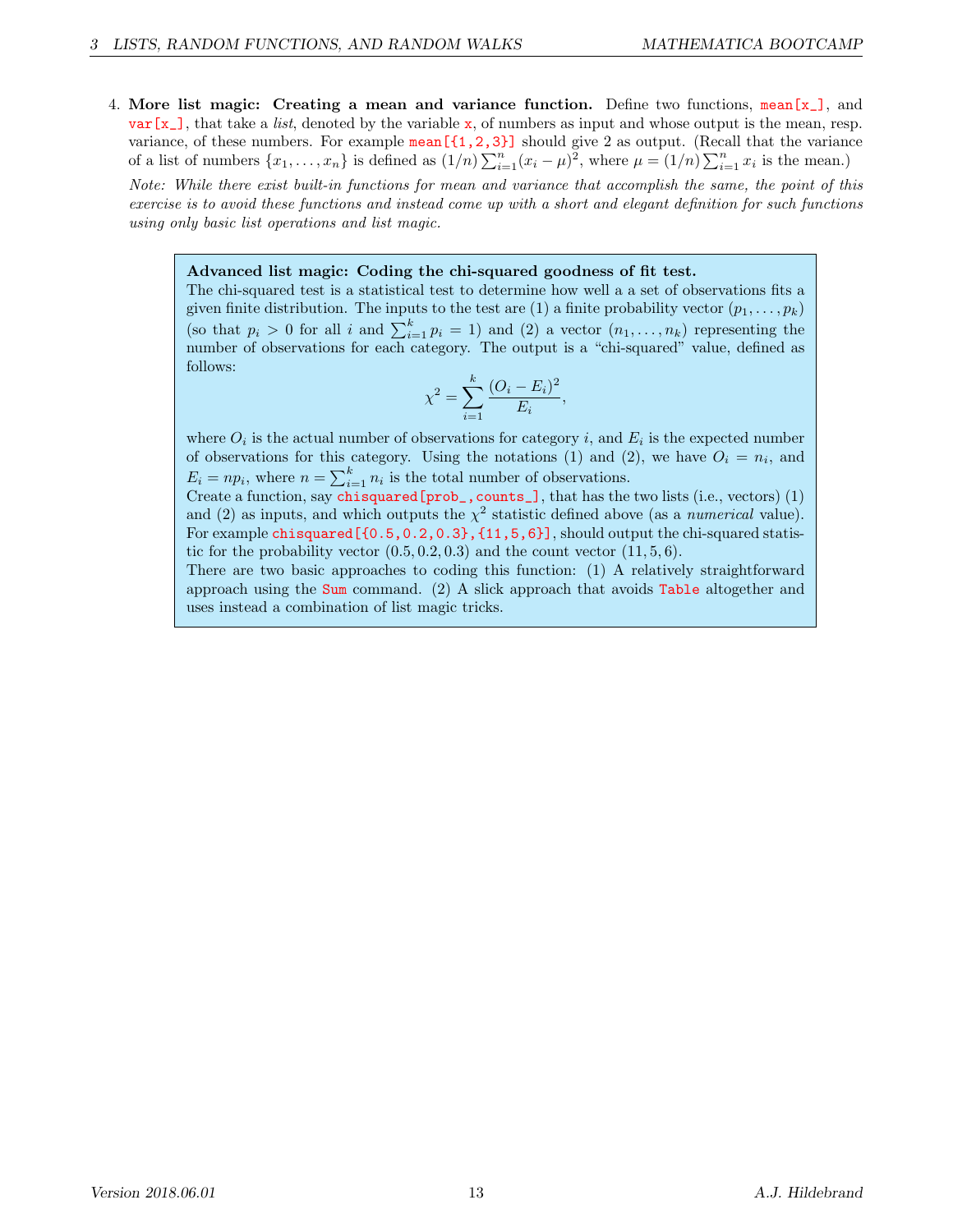### Project: Generating and visualizing random walks

This project illustrates the power of Mathematica's random functions, list functions (in particular Accumulate), and plot functions (in particular, ListLinePlot) to easily generate random walks of various kinds.

The following steps guide you through creating a simple, but powerful and impressive looking random walk visualization. To make the code easier to read, debug, and generalize, you'll create functions that represent the individual steps in this process. (In principle, the whole thing could be coded as a one-liner, but this makes it hard to read.)

- 1. Generate a list of random numbers in  $\{-1,1\}$ . Define a function, rlist[n\_], that generates a list of n random numbers in  $\{-1, 1\}$ . Check it on a few n-values to make sure it works as expected.
- 2. Generate the partial sums of this list. Define a second function,  $rsum[n_$ ], that generates the *partial sums* of such a random list (i.e., the sums  $S_k = \sum_{i=1}^k X_i$ ,  $k = 1, 2, \ldots, n$ , where the  $X_i$ 's are the random numbers). Again, check it on a few n-values to make sure it works as expected. (Hint: Accumulate)
- 3. Plot these partial sums (i.e., plot  $S_k$  as a function of k). Define a function, rplot[n\_], that plots a 1-dimensional random walk with n steps  $+1$  and  $-1$ ). (Hint: ListLinePlot)
- 4. Two-dimensional random walks. Now do the same to get plots of two-dimensional random. The only difference is in the first step: Define a function,  $\text{rlist2D}[n_$ , that generates a list of *n pairs* of random numbers in  $\{-1,1\}$ . As always, check your definition on a few n-values. (Hint: To get pairs of random numbers use a construct like RandomChoice  $[-1,1]$ ,  $[n,2]$ , which creates an  $n \times 2$  matrix of random  $\pm 1$ 's.)
- 5. Add options to ListLinePlot to make it prettier. For the 2D version, add the option ColorFunction->"Rainbow" to the ListLinePlot command. This option "colorizes" the random walk for a nice visual effect. (Simply replace ListLinePlot[list] by ListLinePlot[list,option1,option2,...], where option1, option2, etc. are your options. There are many other options available; see the documentation for ListLinePlot.
- 6. Using Table for experimentation: A very effective use of Table is to generate multiple plots of the above type in a single command: For example, suppose  $plot1[n_]:=ListLinePlot[...]$  is a function that generates one of the above plots. Then try the following:
	- Table [plot1[10^3], {i,10}] (generates 10 random walk plots with  $n = 10<sup>3</sup>$ steps each).
	- Table[plot1[n],  $\{n, 2\hat{ } \}$  (generates random walk plots for  $n =$  $2^8, 2^9, \ldots, 2^{15}$
- 7. Create a one-line app: Replace Table by Manipulate in the last command to turn this into an interactive "app". (To run it as an animation, click on the "plus"  $(+)$  icon on the top right of the panel and select "Autorun.") Play with it, expand the range, and add some features. For example, add a SeedRandom function to generate a fresh set of random walks each time the seed is changed. (To do this, add (1) SeedRandom[s]; at the beginning of the Manipulate, and  $(2)$  {s, 1, 100, 1} (or similar) at the end.)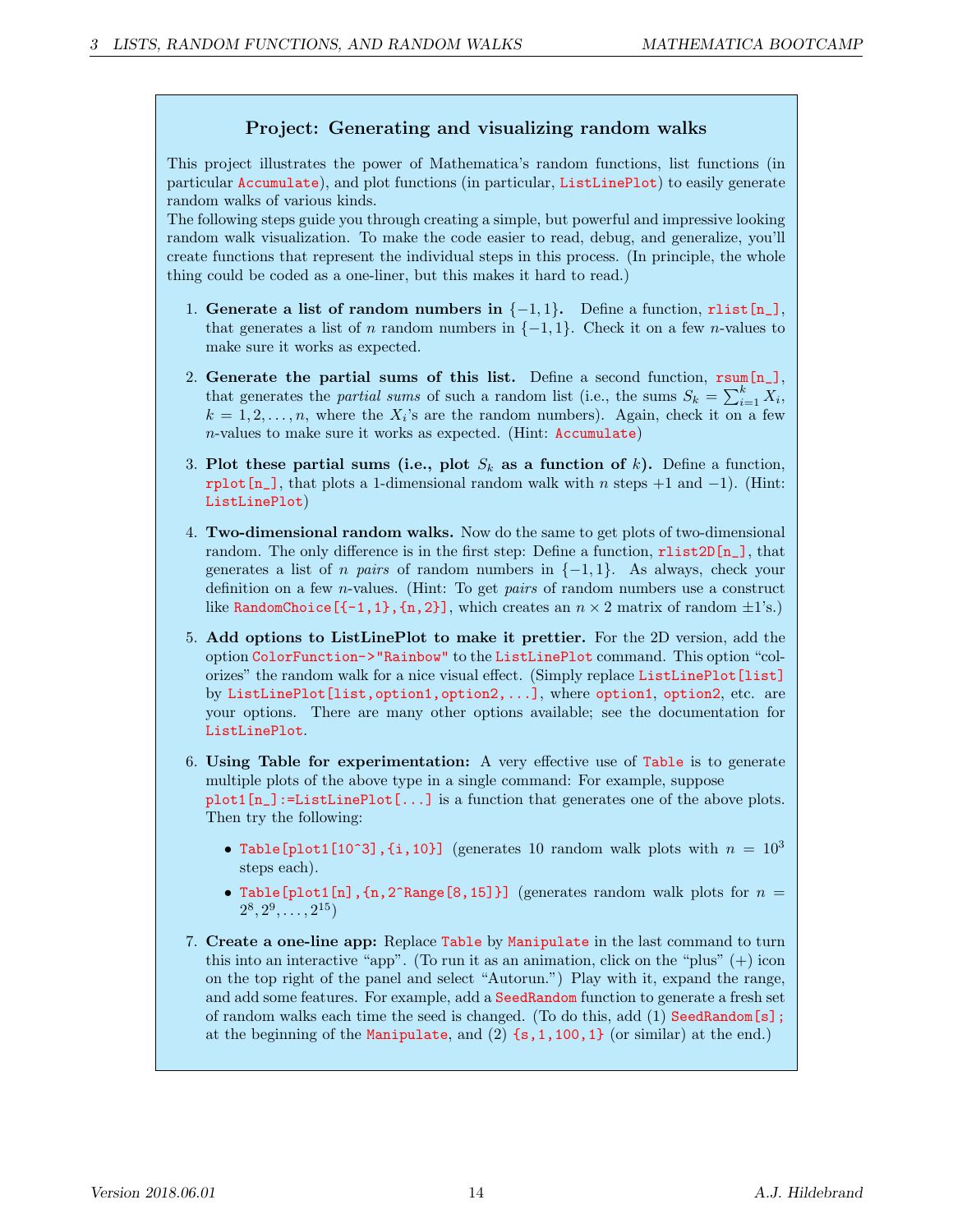## 4 Functions, and Random Simulations

### About this workshop

In this workshop, you will learn how to:

- Define functions of various types.
- Use Nest and NestList to iterate functions.
- Define pure functions, using the # and  $\boldsymbol{k}$  notations.
- Use Select, along with the # and & notations, to construct sublists, and to compute frequencies of list elements satisfying certain conditions.
- Perform random simulations using RandomReal and similar built-in functions.
- Use statistical functions, such as Median, Mean, StandardDeviation, and Histogram.

### 4.1 Defining a function

The basic form of a function definition is  $f[x_+] := \ldots$ , where  $x_-$  (note the underscore!) is the variable. when defining a function. The function name,  $f$  in the above case, can be pretty much any alpha-numeric string (though you should avoid strings beginning with a capital letter), and the right-hand side of the definition can be pretty much any Mathematica expression. When calling up the function, use  $f[x]$  (or  $f[1]$ ,  $f[a]$ , etc.) without the underscore.

Here are some examples of function definitions:

- $f[x_]:=x^2+2*x+3$
- rnumbers  $[n_$ : =RandomReal  $[0,1),n]$  (generates n random real numbers in  $(0,1)$ )
- rpoints  $[n_$ ]:=RandomReal  $[0,1]$ ,  $[n,2]$ ] (generates n pairs of random real numbers in  $(0,1)$ , or equivalently, n random points in the unit square)
- squareSum $[x_$ ,  $y_$ ]:= $x^2+y^2$ .
- squareSum2[vec\_]:=Total[vec^2] (takes a *list* vec as argument, squares the list componentwise, then adds up the components (Total))
- gauss [x\_]:=NIntegrate [(1/Sqrt [2\*Pi])E^(-t^2/2), {t,x,Infinity}] (computes the Gauss integral  $\int_x^\infty (1/$ √  $\overline{2\pi}$ ) $e^{-t^2/2}$
- binomProb $[n_-,k_-,p_-]$ :=N[Binomial[n,k]p^k(1-p)^(n-k)] (computes the probabilities in the binomial distribution). (Note the **N** function to force numerical computation.)

## Colon-equal  $(:=)$  versus equal  $(=)$  in definitions

A colon-equal sign  $(:=)$  in a definition of a variable or function denotes a **delayed as**signment: The definition is evaluated at the time it is applied, instead of right away. For functions (of one or more variables), this is always what you want. When the function, say  $f(n)$ , is applied with a specific *n*-value, you want the value of the function at this particular value.

For assignments of *static* variables (i.e., variables that don't change values), there is no need for delayed evaluation, so using an equal sign in the definition is enough; for example, piapprox=3.14.

An interesting special case is the assignment of variables to random quantities: For example, consider rand1=RandomReal[{0,1}] and rand2:=RandomReal[{0,1}]. Both definitions give a random real number in  $[0, 1]$ , but the first definition, rand1, produces the same random number every time it is used, whereas the second definition, rand2, produces a different random number each time since each time it is applied, it is evaluated again. To see the effect of this, try Table[rand1,{i,10}] and Table[rand2,{i,10}] and compare the two outputs. Sometimes you want the first behavior, while at other times, you want the second behavior.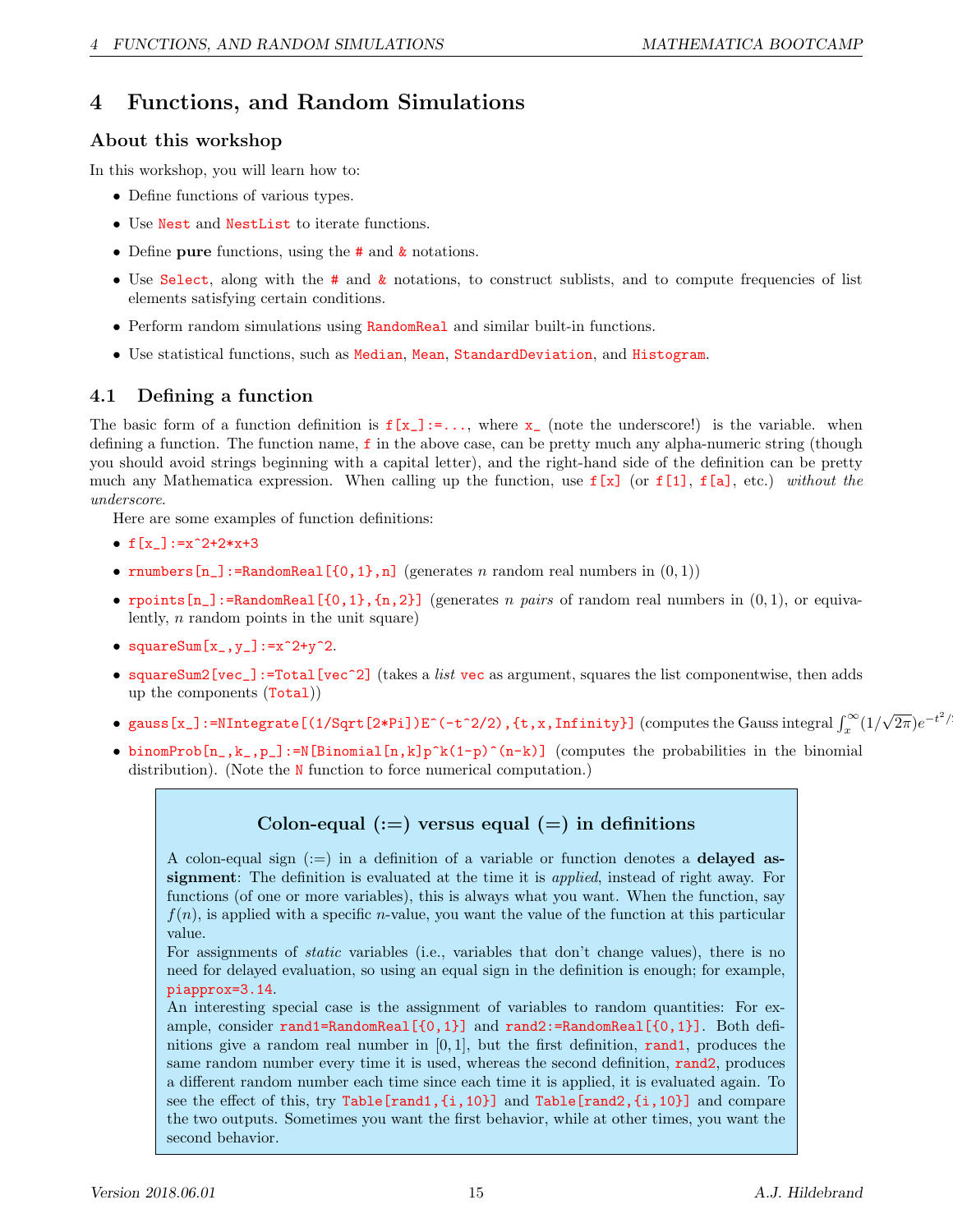### Tips and pitfalls in function definitions

Errors in function definitions can be extremely hard to diagnose, so you have to be very careful with such definitions and make sure to use the correct syntax. Here are some tips on avoiding common errors.

- 1. Always use lower case names for your own variables and function names. This is to avoid conflicts with built-in variables and functions. The first letter should always be lower case, though other letters can be upper case. For example, binomialSum would be perfectly fine as a function name.
- 2. Never use underscores in function names. Underscores have a special meaning in Mathematica and should not be used in function names. For example, binomial\_Sum might cause strange errors; use binomialSum instead. (Numbers are okay; for example, binomialSum3 would work fine.)
- 3. Avoid re-using function names or use "Clear" before re-using or re-defining the names. A common situation is when you start out with a simple function definition, e.g.,  $f[x] := x^2+1$ , and then want to generalize it by introducing a second variable, e.g.,  $f[x_-,n_+] := x^n+1$ . This will give an error. To avoid this, use either a different name for the more general function (e.g.,  $\mathbf{ff}[\mathbf{x}_{-},\mathbf{n}_{-}]:=\mathbf{x}^n+\mathbf{1}$ ), or "clear" the function from memory with the command Clear[f] before redefining the function.
- 4. Pay attention to visual clues such as the colors displayed. An expression that is highlighted/colored in red or blue typically indicates some problem, e.g., a mis-typed name of a function, or a mismatched parentheses, etc.
- 5. If the output is identical to the input, something is likely wrong, even if there is no error message. Usually, this indicates that Mathematica doesn't know how to evaluate the expression, e.g., because of a mistyped function name or constant (e.g., e instead of E), or because the expression can only evaluated numerically, but you forgot to explicitly ask for a numerical evaluation.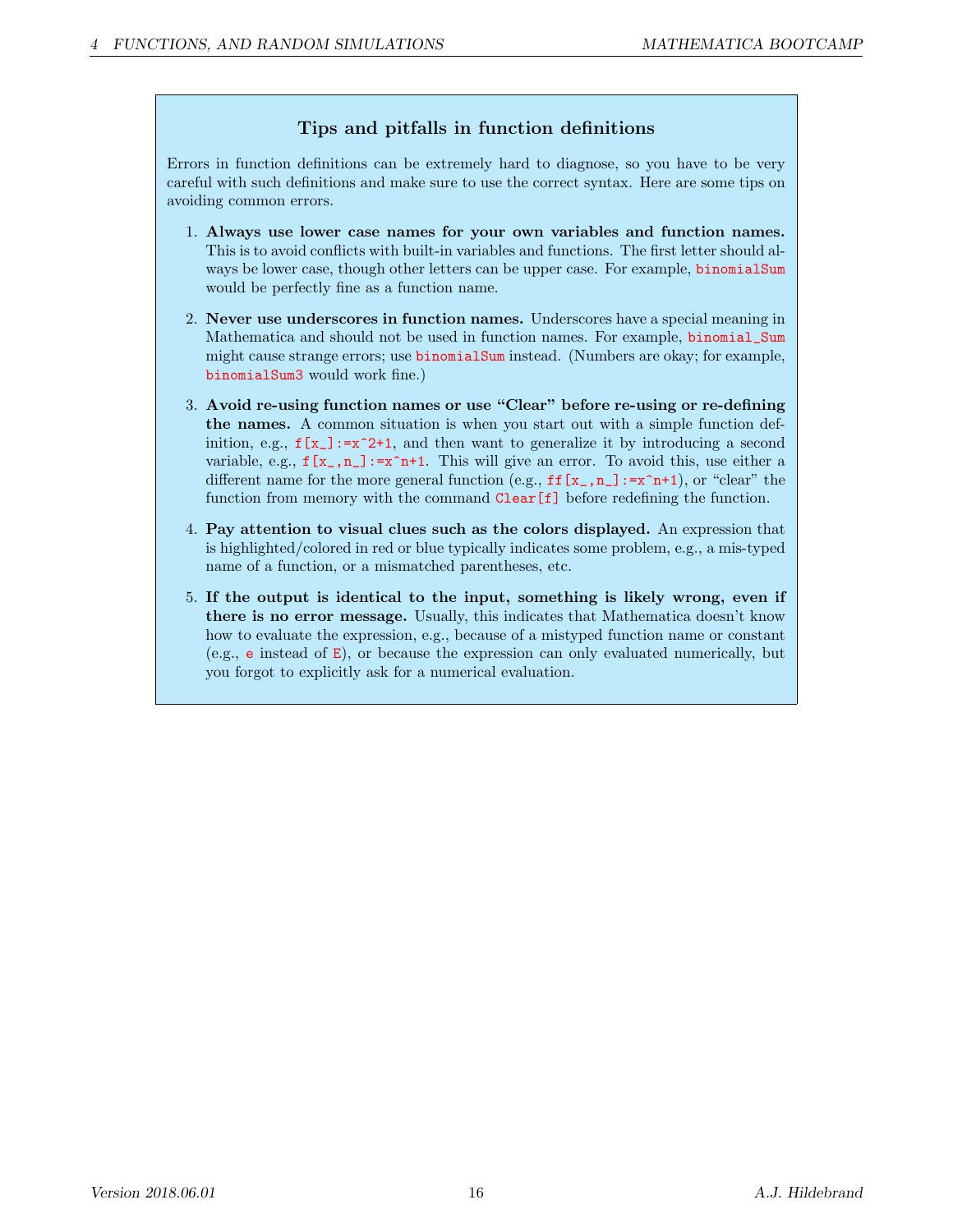#### 4.2 Exercises

- 1. Functions of lists. Define a function norm, that takes a vector (i.e., a one-dimensional list) as input and **Functions of lists.** Define a function norm, that takes a *vector* (i.e., a one-dimensional list) as input and outputs its norm (length). For example, norm [{1,2,3}] should produce  $\sqrt{1^2 + 2^2 + 3^2}$ , norm [{1,2,3,4}] outputs its norm (length). For example, **norm**<br>should produce  $\sqrt{1^2 + 2^2 + 3^2 + 4^2}$ , etc. Notes:
	- The above approach using lists as function argument is useful in many contexts: Its main advantage is that it works for vectors of arbitrary dimensions. Without lists, one would need to define a separate function for each dimension, e.g.,  $norm2[x_.,y_$ ],  $norm3[x_.,y_-,z_$ ], etc.
	- Make sure to provide the arguments to this function as a list, encloed in a pair of braces, {}, i.e., norm[{1,2,3}], not norm[1,2,3].
- 2. Iterating functions with Nest and NestList: Functions can be iterated using the Nest and NestList commands. For example, Nest [Cos, 0, 3] produces the 3rd iterate of cos with initial value 0, while NestList [Cos, 0,3] generates the list of the all k-th iterates up to  $k = 3$ .

Use NestList to determine experimentally the limit when iterating the cosine function, with 0 as initial value, i.e., the value of  $cos(cos(cos(...0)))$ . (Hint: Use the N function to force Mathematica to carry out the computations numerically.)

3. "Pure" function: To iterate the function  $x \to x^2$ , we could introduce a definition, say square [x\_]:=x^2, and then use Nest[square,2,5] as before.

A shorter, and more elegant approach is to put the definition of this function inside the Nest or NestList commands: NestList  $[4^2k, 2, 5]$ . Here  $\#2k$  denotes a pure function, that takes a number, denoted by  $\#$ , and squares it; the ampersand, &, is a required part of the pure function syntax and denotes the end of the function definition. **IMPORTANT:** Don't forget the ampersand symbol,  $\⊂>$ , here!

Using this approach, investigate the iterates of the *logistic map*  $x \to cx(1-x)$ , where c is a constant  $\leq 4$ . More precisely:

- (a) Define a function  $logistic[n, c, x0]$  that generates n iterates of this map with initial value x0.
- (b) Test out your definition on a few examples: For instance, logistic[50,3,.4], logistic[50,2,.4] logistic[50,4,.4]. Also try random initial values, e.g., logistic[50,4,RandomReal[{0,1}].
- (c) Use the ListLinePlot and Histogram functions to plot the lists produced by the logistic function.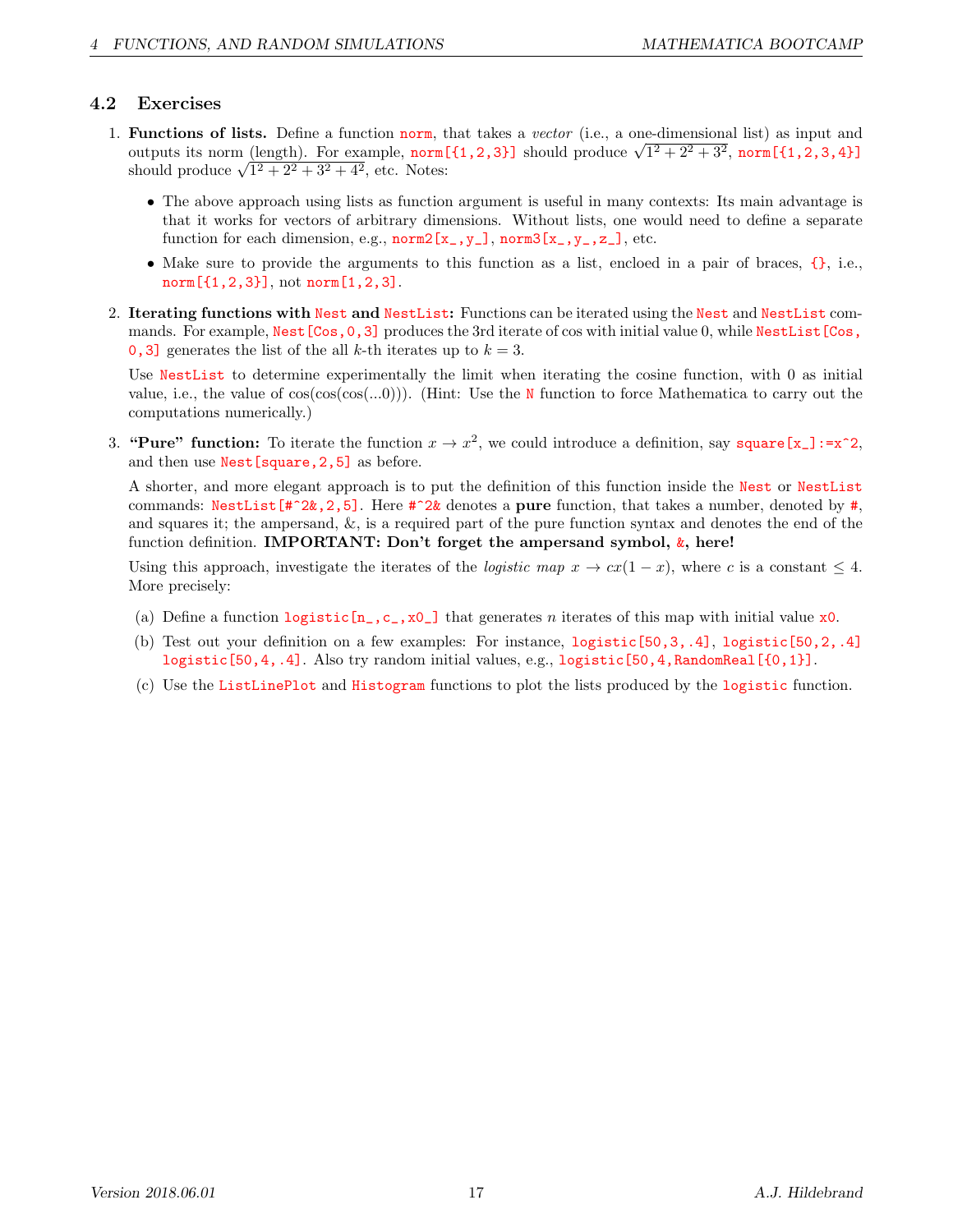### 4.3 Random Simulations

Mathematica's random functions (RandomReal, etc.), along with list functions (Table, etc.) make it easy to code random simulations in order to come up with conjectures, visualize known results. The following projects illustrate this.

#### Project: Simulating sums of random numbers: Watching the bell curve taking shape.

One of the fundamental results in probability is the Central Limit Theorem which says (roughly) that, whenever a large number of independent random quantities are added up, the resulting quantity tends to have normal (i.e., "bell curve") distribution. A nice way to see the normal curve taking shape is by performing a large number of simulations of sums of n random numbers in  $[0, 1]$ , and observing the shape of the resulting distribution as n gets larger and larger. The following sequence of exercises illustrates this:

- 1. Define a function  $\text{rsum}[n]$  that generates n random numbers in [0, 1] (RandomReal[1, n]) and outputs their sum (Total). Test this out for small values of n.
- 2. The result of a single run of  $rsum[n_1]$  is a sum of n random numbers. To see how these random sums are distributed, we need to repeat such a run a large number of times and keep track of the outputs. The Table command makes this a breeze: For example, Table[rsum[10],{i,1,3}] generates 3 sums of 10 random numbers. (The index  $i$  is a dummy variable.)

Now generalize this by defining a function,  $\sin[k_1,n_1]$ , that carries out k runs of  $\text{rsum}[n]$  and produces a *list* of the resulting k random sums. Test this out for small values of  $n$  and  $k$  to make sure it works as expected.

- 3. Apply Mean and Median to the list produced by  $\sin[k,n]$ . Test this out with small values of n (say,  $n \leq 5$ ) and moderate or large values of k (say,  $k = 10$ ,  $k = 100$ ,  $k = 10000$ . Do the results make sense? (The mean and median of a sum of n random numbers in  $[0, 1]$  should be very close to  $(0.5n)$ .
- 4. Apply Histogram to the list produced by  $\sin[k,n]$  to see the shape of the distribution. You'll need to take k fairly large, e.g.,  $k = 10^4$  or  $k = 10^5$ , to get good results. Instead of Histogram, you might also try SmoothHistogram, which generates a "smooth" version of the histogram that looks more like a real probability distribution.
- 5. Finally, using Table, generate a list of these histograms for  $n = 1, 2, \ldots, 6$ , say. Observe how the shape of the histograms approximates a normal (bell-shaped) curve as  $n$  gets larger.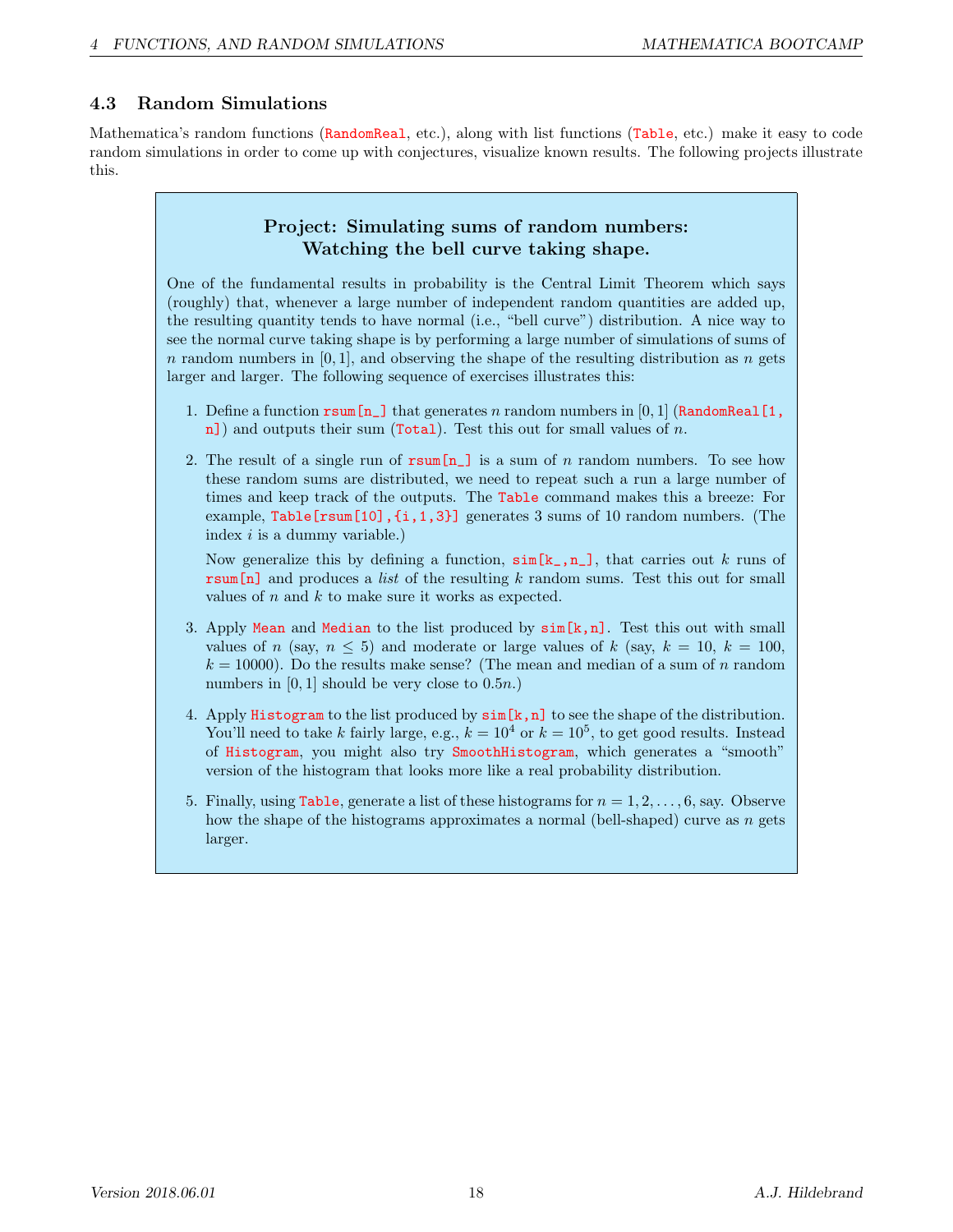#### Project: Computation of  $\pi$  via random simulations

As a fun application of random simulations here is a way to numerically compute  $\pi$ : Generate a random point  $(x, y)$  in the square  $[0, 1] \times [0, 1]$ . The probability that this point satisfies  $x^2 + y^2 < 1$  is equal to the area of the part of the unit disk inside that square, i.e.,  $\pi/4$ . Performing a large number of such simulations yields an approximation to this probability, and hence an approximation to  $\pi/4$ . (This method is known as the Monte Carlo method; it provides a way to numerically compute areas and volumes of very general regions.) In Mathematica, this is particularly easy to implement, using arithmetic operations on lists:

- 1. First generate a list of n sums of two squares of random numbers in [0,1],  $x^2 + y^2$ . (Hint: Remember that you can "square" a list and add two lists.).
- 2. Next, we want to extract the terms in this list of sums of random squares that are < 1: The key is to apply the Select function to extract the list values that satisfy our condition, as follows: Select[list,#<1&], where list is our list (in this case, the result of  $_1$ ist), and the second argument,  $\neq 1\&$ , is the criterion for our selection, coded in much the same way as a pure function. Don't forget the ampersand,  $\&$ , at the end of the condition. Test this out first with an explicit list, e.g., Select  $[ \{.2, .5, 1.2, 3\}, \# \leq 12 \}$ , then apply it to the list produced in the previous step: Define a function goodlist  $[n_+]$  that extracts the "good" terms (i.e., those  $< 1$ ) from our original list rlist [n].

Test it out on a few n-values.

3. Next, define a function approx  $\text{Pi}[\mathbf{n}_\perp]$  that outputs  $4g/n$ , where g is the number of terms in goodlist[n], and n is the number of terms in the original list. (Hint: Length[list] gives the number of terms in list.)

Again, test this out to make sure it works.

4. Finally, tabulate the approximations for an appropriate sequence of *n*-values, e.g.,  $10^k$ , for  $k = 1, 2, \ldots, 6$ . If your code is correct, these should approach the actual value of  $\pi$ .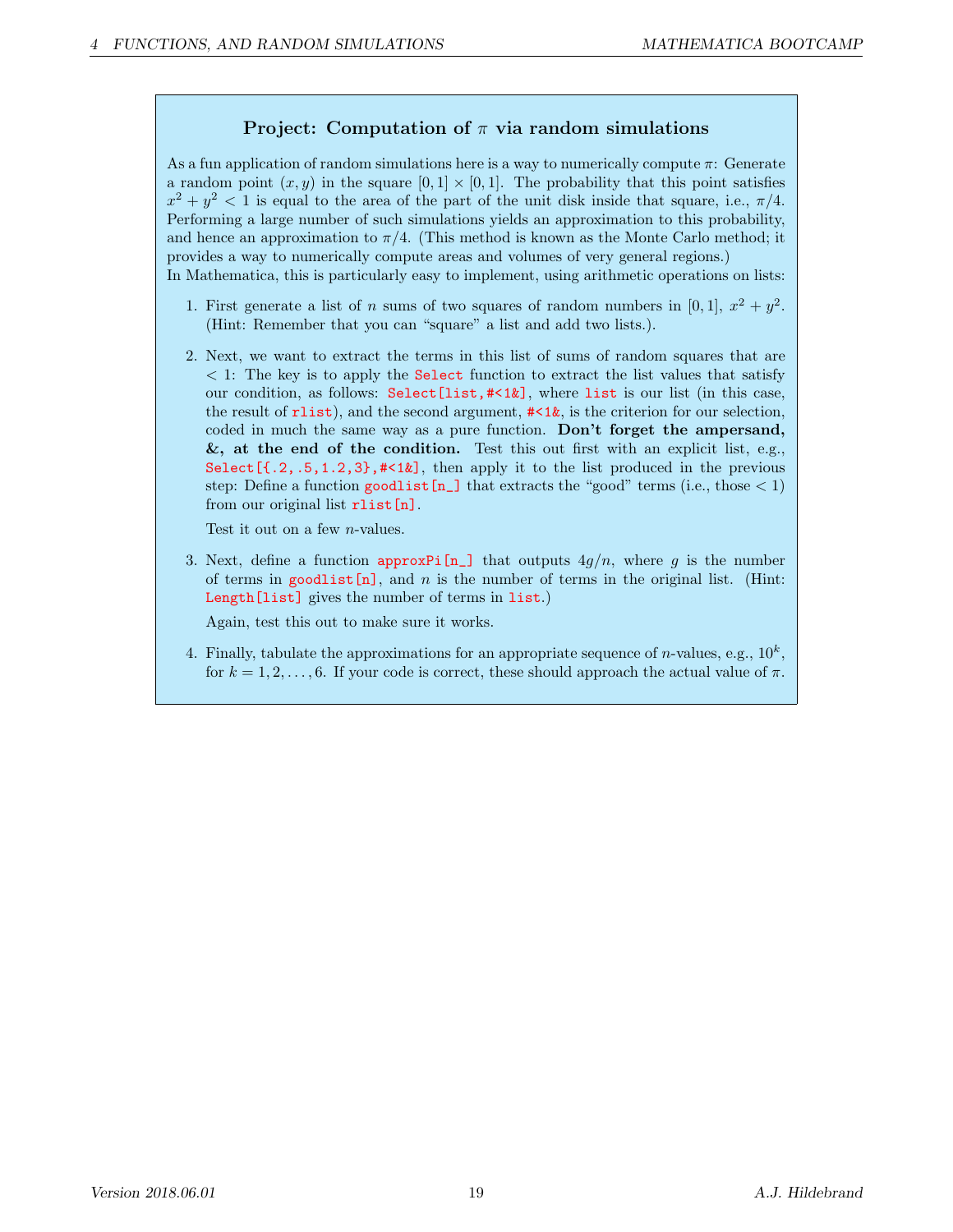### Project: The probability that the sum of  $n$  random numbers in  $[0, 1]$  is  $< 1$ .

Here we try to solve experimentally the following question:

Suppose n numbers are chosen at random from the interval  $[0, 1]$ . What is the probability,  $P(n)$ , that their sum is < 1?

This question can be answered theoretically using multiple integrals, but it is more fun to determine the answer experimentally, using Mathematica's random number functions.

- 1. To start with, create a function,  $\sin[k_1,n_1]$ , to generate a list of k sums of n random numbers in [0, 1]. Check that the function produces the expected results.
- 2. Next, use the Select, Length, and N functions as above to extract the list values that are  $\lt 1$ , and compute their numerical proportion. Call this proportion prob[ $\mathbf{k}_\text{-},\mathbf{n}_\text{-}$ ].

Test the prob function with explicit values of  $n$  and  $k$  to make sure it works. (Take a small *n*, e.g.,  $n = 4$ , and a large *k*, e.g.,  $k = 10^5$ ).

Try this out first on an explicitly specified list, then apply it to sim function, and test the results with small  $k$  and  $n$  values.

3. Finally, tabulate the results for the first few n-values, and try to guess the formula for prob[n]. Take k larger as needed to get sufficiently accurate results.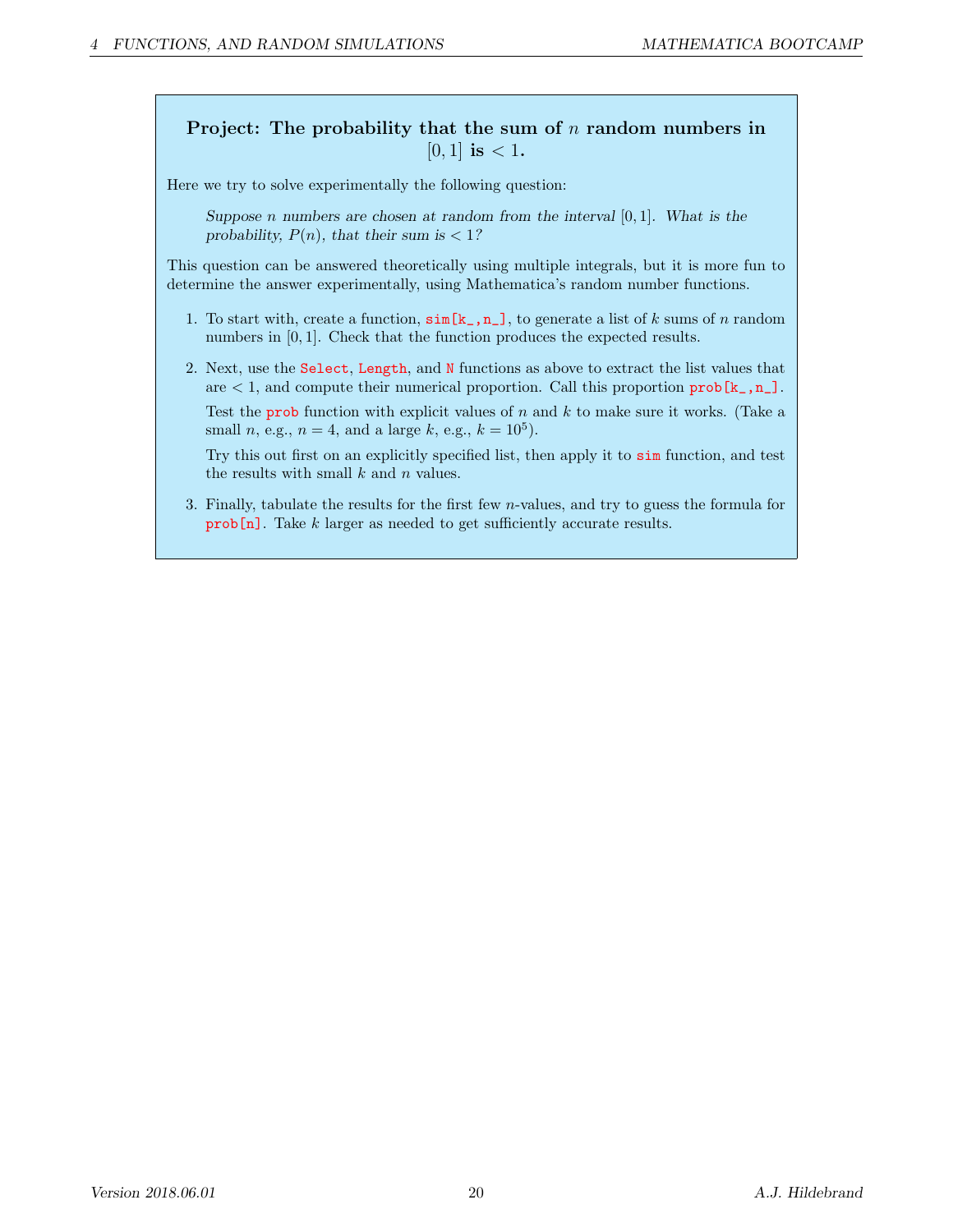## 5 The Map Command

The Map command, and its shortcut version,  $\sqrt{\phi}$ , is one of the most powerful and versatile functions in Mathematica. Using Map can greatly simplify the code, make it more readable, and make it run more efficiently. Many of the code examples at the Wolfram Demonstrations site and elsewhere involve some version of Map (usually in the shortcut form,  $\Diamond$ ). If you want to read and understand this code, and to do some programming with Mathematica on your own, you should become thoroughly familiar with this command.

### 5.1 Map in a Nutshell

The Map command applies a function to each element of a list, and it returns a list of the outputs. The basic syntax is one of the following:

- Map [function, list] (explicit form)
- function /@ list (shortcut form, using prefix notation)

where function is some function and list is some list. The function can be pretty much anything: a built-in function like Cos or Length; a user-defined function (e.g., average); a pure function (e.g.,  $\sharp$  2 $\&$ ).

### 5.2 Examples

Start by generating two test lists:

- A simple numerical list, e.g., list1=RandomInteger[{1,6},10]
- A simple  $2$ -dimensional list, e.g.,  $list2=RandomReal[1, {10, 2}]$ .

Then try the following commands and observe the results:

- 1. Map[Cos,list1] (generates the cosines of the list elements). This is equivalent to  $Table[Cos[x], {x, list1}],$  but shorter and more elegant.
- 2. Cos /@ list1 (same, but using the /@ notation)
- 3. Map  $[\cos[\#]$ , Sin  $[\#]$   $\}$ &, list1] (generates a list of pairs  $(\cos x_i, \sin x_i)$ , where  $x_i$  runs through the elements of the list). (Note the ampersand  $\&$  notation at the end of a pure function.)
- 4. {Cos[#],Sin[#]}& /@ list1 (same using the /@ notation).
- 5. Map[#[[1]]&,list2] (Outputs the list of x-coordinates of the elements in list2. Note that each # represents a list of two elements (namely  $x_i$  and  $y_i$ ), and to extract the first of these elements,  $x_i$ , you need to use double brackets:  $\#[[1]]$
- 6. Map[#[[1]]^2+#[[2]]^2&,list2] (Outputs  $x_i^2 + y_i^2$  for each element  $(x_i, y_i)$  in list2.)
- 7. Map  $\text{Total}[\#^2]\&$ , list2] (same, but shorter and more elegant, using a bit of list magic)
- 8. Total[#^2]& /@ list2 (same, but even shorter, using the /@ shortcut)
- 9. Map[Sort,list2] (sorts each of the *sublists*, i.e., each pair  $(x_i, y_i)$  in the original list is sorted so that the first element is the smaller one and the second element is the larger one).
- 10. Map [Length, Subsets  $[\{1,2,3,4\}]$ ] (The Subsets command generates a list of all subsets of  $\{1,2,3,4\}$ , Length gives the number of elements of these subsets.)
- 11. Length /@ Subsets $[\{1,2,3,4\}]$ ] (same using the /@ shortcut)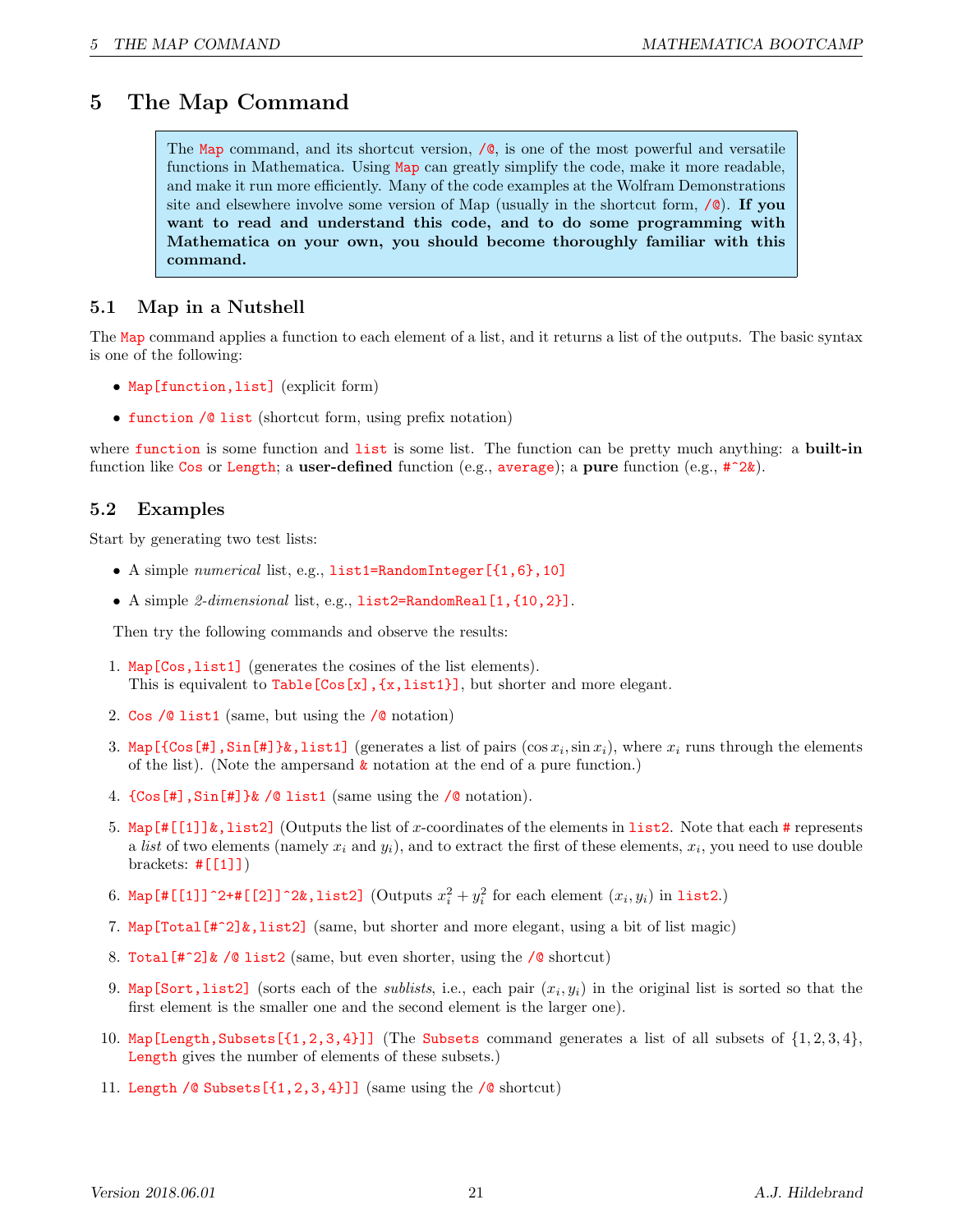### 5.3 Exercises

Start by generating some test lists:

- A simple *one-dimensional* list **list1** of positive real numbers or integers, such as the one above.
- A simple two-dimensional list **list2**, whose elements are pairs of positive real numbers, such as the one above.
- A 2-dimensional list (i.e., a list of lists), whose elements are lists of positive integers or real numbers, not all of the same length; e.g. list3={{4,3,2,4},{3,4},{4,3,4},{2,3}}

For example, such a list might represent the list of grades of students at a university. Each sublist represents the grades of a particular student. Since the number of courses taken varies from student to student, we need the sublists to have variable lengths to model this situation.

#### 1. Computing averages:

(a) Write a function avg[list\_] that takes a list, denoted here by list, and computes its numerical average (Hint: Use Total, Length, and N). Test this function on a *single* (one-dimensional) list.

Remarks: (1) Using a suggestive name like "list" as the argument in the function definition serves as a reminder that you have to apply the function to a "list" rather than a scalar quantity. However, this is just a "dummy variable", and you can give it pretty much any other name as long as it doesn't conflict with predefined variables.)

(2) The built-in function, Mean, accomplishes the same, but for practice try to code this without using Mean.)

- (b) Apply this function to the 2-dimensional list list3 above, using the Map function. The result should be a list of the averages of the sublists.
- (c) Rewrite the latter as a standalone one-line command, using the *pure* function and  $\sqrt{\phi}$  notations, i.e., something of the form .../@ list3.

#### 2. Scaling lists:

- (a) Write a function scale[list\_] that takes a list and scales it so that the sum of the elements add up to 1. For example, {1,3} should turn into {0.25,0.75}, {1,7,2} should turn into {0.1,0,7,0.2}
- (b) Now use Map to apply this function to a two-dimensional list like list3.
- (c) Rewrite the latter as a standalone one-line command, using the *pure* function and  $\sqrt{\mathbf{a}}$  notations.
- 3. Converting lists of real numbers to points on the number line. Suppose we have a list of real numbers  $x_1, \ldots, x_n$ , and we want to draw these points on the real axis. To this end, we first need to convert each  $x_i$  to the point  $(x_i, 0)$  on the plane. Use Map, to write a function that accomplishes this task. That is, given a list of real numbers, such as  $\{0.3,0.7,0.59,3.14\}$ , it should output a list of points with the given numbers as x-coordinates and with y-coordinates 0. e.g., in the above example, we want as output {{0.3,0},{0.7,0},{0.59,0},{3.14,0}}.

#### 4. Converting complex numbers to points in the plane.

- (a) Generate a test list of complex numbers, e.g., complexlist=RandomComplex[1+I,10] (generates 10 complex numbers with real and imaginary parts between 0 and 1)
- (b) Create a function, say complexToPoint [z\_], that converts a complex number, say  $z = x + iy$ , to the point  $(x, y)$ . (Hints: Use the built-in functions Re, Im. Recall that in Mathematica a 2D point is a list of two elements, i.e., it must be written using curly braces.)
- (c) Use Map to apply this function to the list complexlist above.
- (d) Rewrite the Map function using a pure function instead of the explicit function complexToPoint, and the /@ notation instead of an explicit Map. (This type of construct is very common. An example appears on the documentation page for RandomComplex. Click on "Applications.")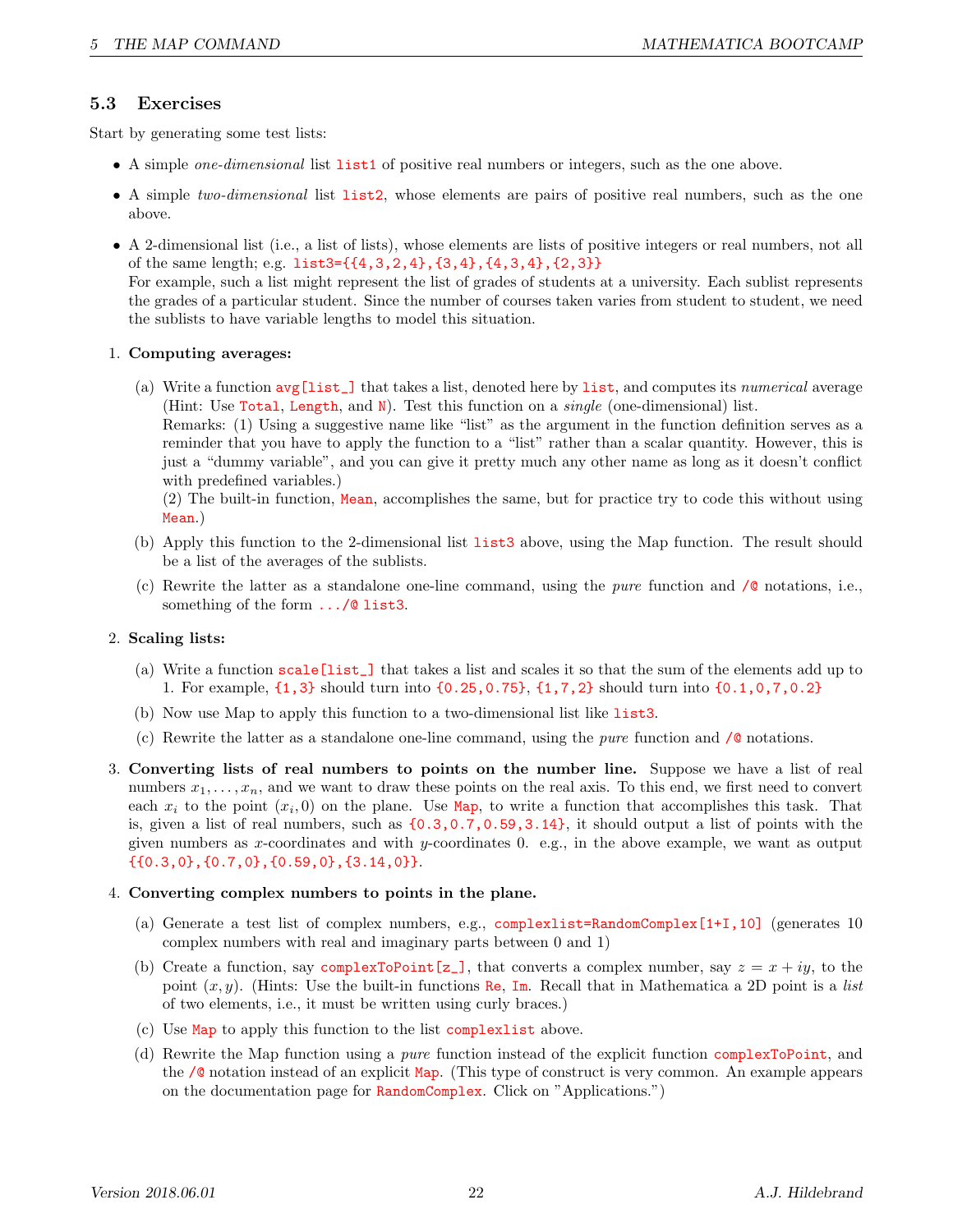#### 5. Extracting first digits:

- (a) Write a function, firstDigit[n\_], that takes a positive integer, and outputs its first digit. (Hint: use the built-in function IntegerDigits, which takes a positive integer as input and outputs its list of decimal digits. For example IntegerDigits[347] outputs {3,4,7}.)
- (b) Use this function along with Map to create a function, firstDigitList[list], that takes a list of positive integers as input and outputs the list of first digits. For example, given the input {1,3,57,39, 213}, the output should be {1,3,5,3,2}.

Test this function on some sample lists, for example, **powerlist=2^Range[20]**.

(c) Create a function, firstDigitFrequencies[list\_] that takes a list of integers as input, and outputs a list of the numerical frequencies of first digits in a list of integers. The output should be a list such as  ${0.1, 0.13, \ldots, 0.21}$  with 9 elements representing the frequencies of digits  $1, 2, \ldots, 9$ .

(Hint: Use a combination of Count, Length, N to get the frequencies of these digits.)

(d) Apply the firstDigitFrequencies function to some large lists, e.g., the first 10000 powers of 2 or powers of 3, or the first 10000 Fibonacci numbers (Fibonacci[n]). Use BarChart to display the resulting frequencies.

### Project: Infinitely nested squareroots and fractions

This project asks you to experimentally find the values of the infinitely nested expressions

$$
A = \sqrt{1 + \sqrt{1 + \sqrt{1 + \dots}}},
$$
 (a)

$$
B = \frac{1}{1 + \frac{1}{1 + \frac{1}{1 + \frac{1}{1 + \dots}}}}.\tag{b}
$$

These expressions should be interpreted as limits of recursively defined sequences:

$$
A = \lim_{n \to \infty} a_n, \quad a_{n+1} = \sqrt{1 + a_n}, \quad a_1 = 1.
$$
 (a)

$$
B = \lim_{n \to \infty} b_n, \quad b_{n+1} = \frac{1}{1 + b_n}, \quad b_1 = 1.
$$
 (b)

One can evaluate these limits theoretically (a great exercise for Math 347, 444, and similar courses!), but for this exercise you should use Mathematica to determine the limits numerically to high accuracy, and then use the "Inverse Symbolic Calculator" mentioned in Workshop 1 to come up with a guess for the theoretical values.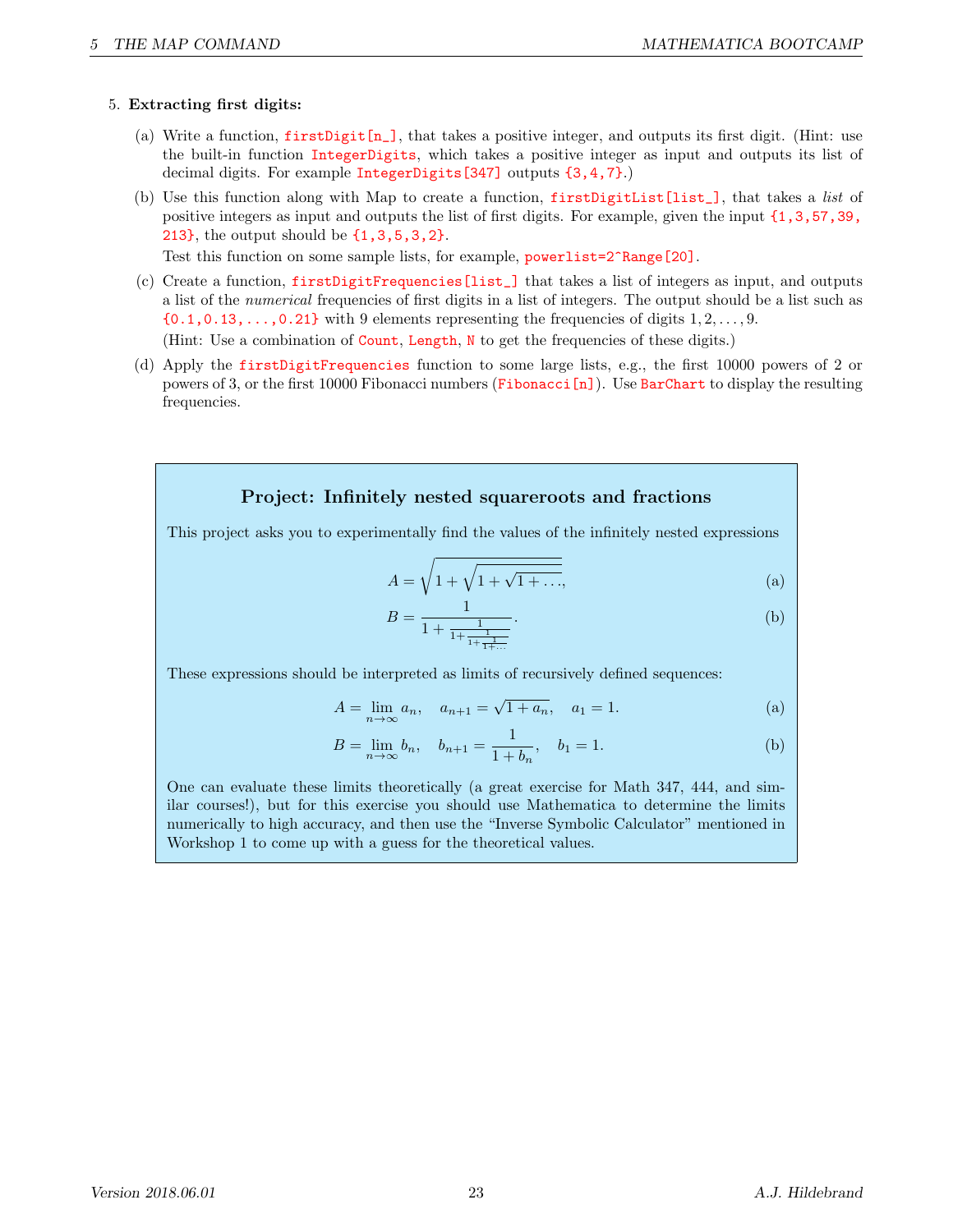### Project: Generating Random Walks using NestList

In a previous workshop, we used RandomChoice or RandomReal together with Accumulate to generate random walks. This project illustrates a different approach, using iteration with the NestList function. The basic idea is that a random walk is simply the result of iteratively applying the function  $x \to x +$  rstep, where rstep is a random step. In Mathematica, this iteration can be implemented using the NestList function. For example,

```
NestList[#+RandomChoice[{-1,1}]&,0,10]
```
generates a 10-step one-dimensional random walk starting at 0, with steps −1 and 1, each chosen with equal probability.

- 1. Test out the above function with a larger number of steps (e.g.,  $10^4$  or  $10^5$ ), and use ListLinePlot to plot the random walk generated. Compare the result to plots generated using the earlier approach, with Accumulate. Is one approach significantly faster than the other?
- 2. Now generalize this function to create random walks of arbitrary dimensions, and with arbitrary sets of steps. Specifically, create a function, rwalk $[n_{-}, start_{-}, steps]$ , where  $n$  is the number of steps, start the starting point, and steps the *list* of possible steps (which will be chosen with equal probability). In particular, this function should allow specifying the steps in an arbitrary manner. For example:
	- rwalk $[10,0,\{-1,1\}]$  should produce the above one-dimensional random walk.
	- rwalk $[10,\{0,0\},\{\{-1,1\},\{1,1\},\{1,-1\},\{-1,-1\}\}]$  should produce a twodimensional random walk with 10 steps, randomly chosen among the four vectors  $(1, 1), (1, -1), (-1, 1), (-1, -1).$
	- $rwalk[10, {0, 0}, {0, 1}, {1, 0}, {0, -1}, {-1}, {-1, 0}]$  should produce a twodimensional random walk with 10 steps, randomly chosen among the four vectors  $(0, 1), (1, 0), (0, -1), (-1, 0).$
	- $rwalk[100, {0,0,0}, {0,0,1}, {0,0,-1}, {1,0,0}, {-1}, 0]$ -1,0}}] should produce a 3-dimensional random walk of 100 steps with steps of the form  $\pm \mathbf{i}, \mathbf{j}, \mathbf{k}$ , where  $\mathbf{i}, \mathbf{j}, \mathbf{k}$  are the unit basis vectors in  $\mathbb{R}^3$ .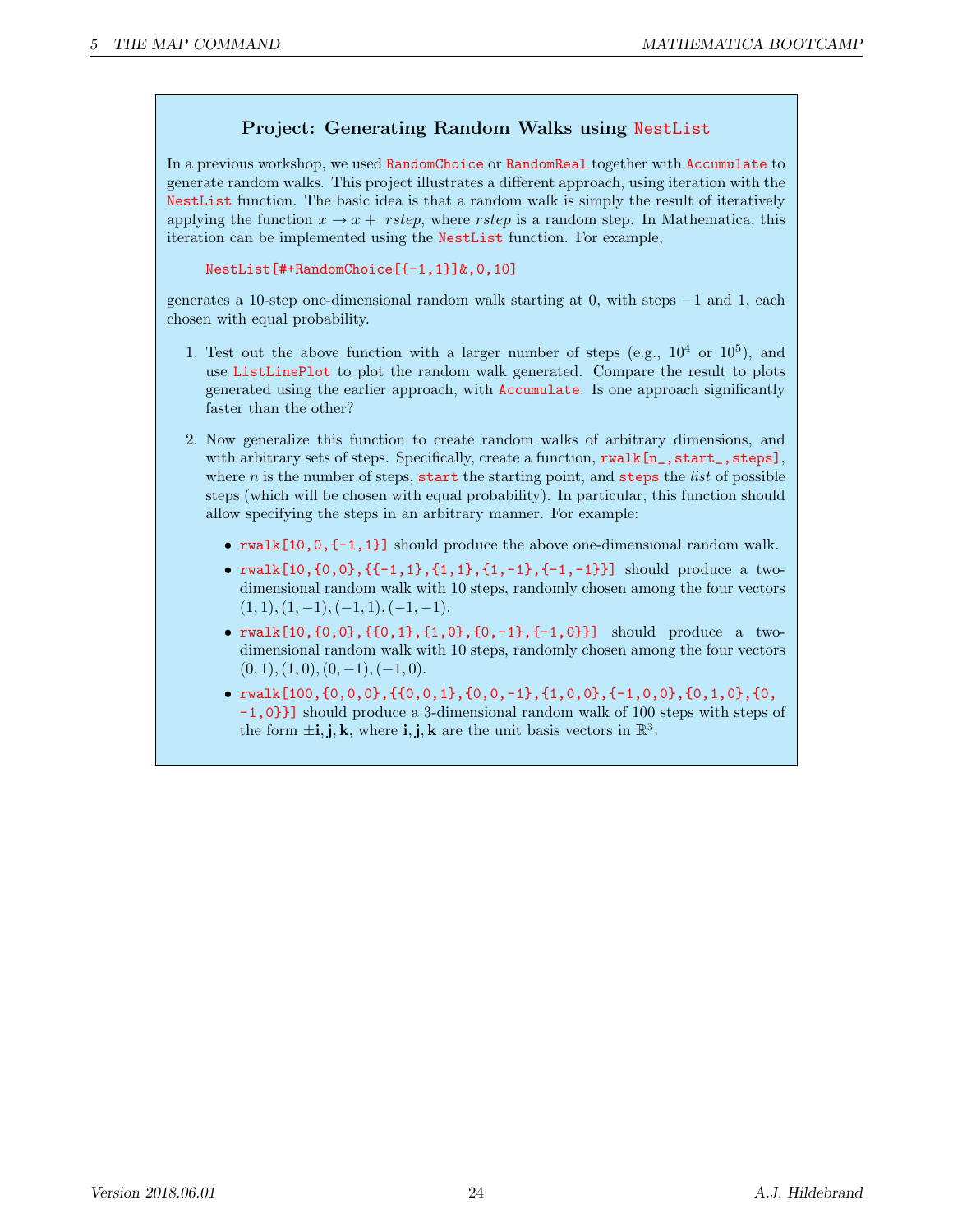### Project: Iterating the "sum-of-digit-squares" function

Suppose you take an integer, form the sum of the squares of its decimal digits to get another integer, then form the sum of squares of that integer, and keep going. The number 1 is a fixed point in this iteration, so if at some point in the process you reach 1, then you stay there. For example:

 $19 \rightarrow 1^2 + 9^2 = 82 \rightarrow 8^2 + 2^2 = 68 \rightarrow 6^2 + 8^2 = 100 \rightarrow 1^2 + 0^2 + 0^2 = 1 \rightarrow 1 \rightarrow \dots$ 

An interesting question is whether this process always eventually reaches the fixed point 1. The goal of this project is to explore this question experimentally. Proceed as follows:

- 1. Create a function, say sum DigitSquares $[n_$ ], that takes a positive integer as input and outputs the sum of the squares of its digits. (Hint: IntegerDigits.) Test this function on some sample inputs to make sure it works as expected.
- 2. To examine what happens when you iterate this function, use Nest to create another function sumDigitSquaresIterated[n\_], that iterates this function a large number of times (100 should be enough) and outputs the results of these 100 iterations. Again, test this function on sample inputs to make sure it works.
- 3. To get a large sample of data, use Map to apply the sumDigitSquaresIterated function the first  $10^4$  or  $10^5$  positive integers (how do you get a *list* of these integers?). The output will be a very large list, so apply DeleteDuplicates or Union (both of these commands have the same effect of only listing unique elements) to get a (very short) list of "end values" reached after 100 iterations. Also, apply Sort to make it easier to spot patterns.
- 4. Experiment some more (e.g., by varying the number of iterations) to convince yourself that the list of possible end values does not change, and examine what happens if you apply the original sumDigitSquares function to these end values. With enough experimentation you should come up with a general conjecture on the behavior of the sum-of-digit-squares iteration. In particular, find all cycles that the sum-of-digitsquares iteration leads to.

Final challenge: Automate the cycle-finding process. Create a function, findCycle[list\_], that takes a finite list as input and tries to find its smallest "cycle", i.e., the shortest pattern that repeats itself. For example, in the list {3,19,42,5,33,7,42,5,  $33, 7, 42, 5$ , the last four terms,  $33, 7, 42, 5$ , form a cycle (and it is the smallest such cycle), so the output should be the list consisting of those four terms, {33,7,22,5}. If a list has no non-trivial cycle (i.e., no repeating term), then the output should just be the original list. Use this function in conjunction with NestList to find all cycles in the sum-of-digit-squares iteration, and do the same for the sum-of-digit-cubes iteration (where the behavior is much more complicated).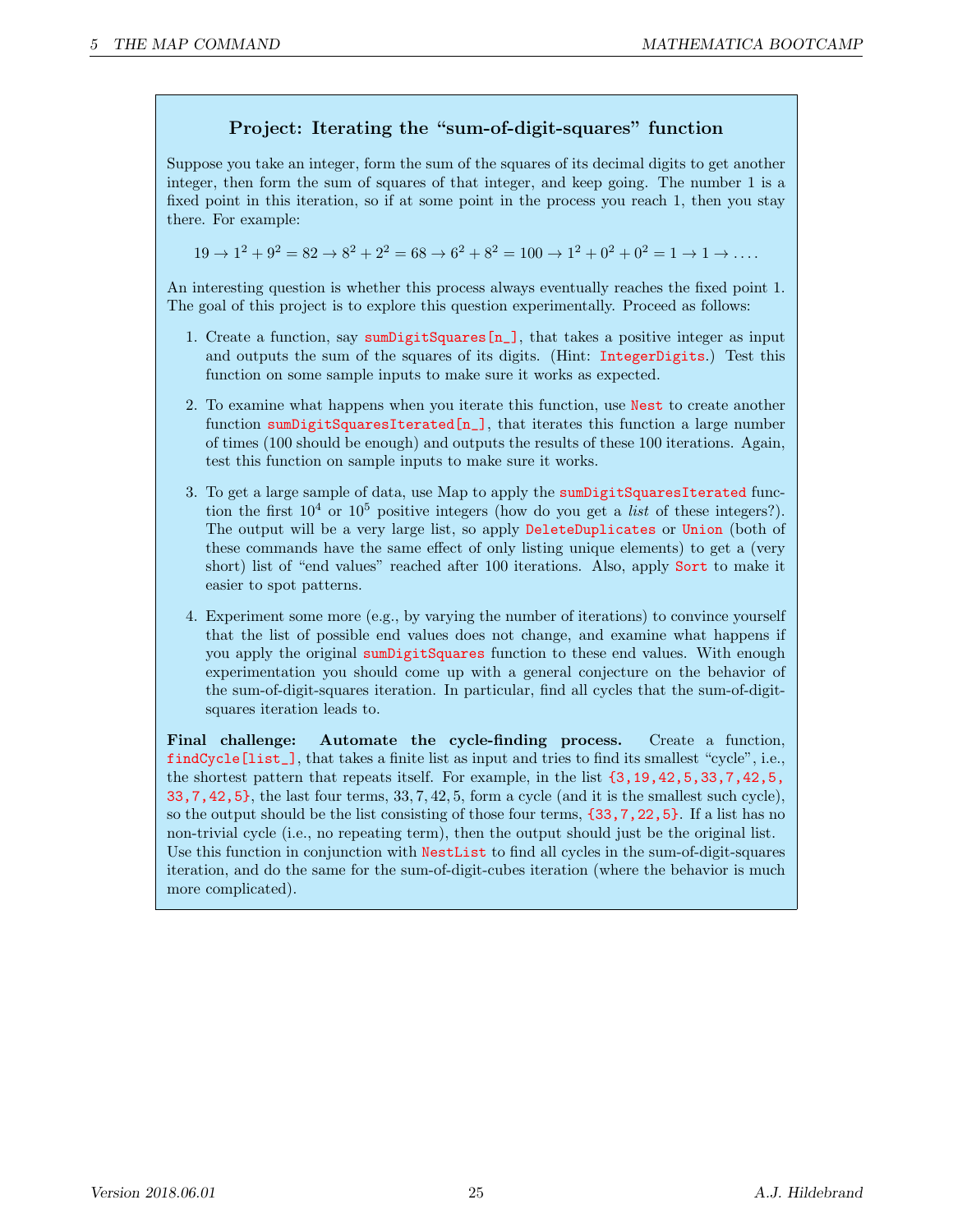## 6 Plotting and Interactive Visualization

### About this workshop

One of the key benefits of Mathematica are its powerful graphics features and capabilities, which far exceed those of Matlab, Maple, and other software. In this workshop you will learn to:

- Use Plot, Plot3D, and similar functions to quickly create 2D and 3D plots of functions.
- Use ListPlot, ListLinePlot to visualize lists of data.
- Use Manipulate to make these plots interactive.

### 6.1 Plotting functions with Plot and Plot3D

Mathematica has many built-in plotting functions that make generating good-looking plots as easy as computing sums and integrals with Sum and Integral. The most important such functions are: Plot (for plots of one-variable functions) and Plot3D (for 3D plots of two-variable functions).

TIP: Plot and Plot3D have the same basic syntax as Integrate, Sum, Table, and similar functions:

- The first argument always denotes the function(s) to be plotted (or integrated, or summed, or listed in a table).
- The second argument always denotes the range, which is specified in the usual form {variable, start, end}, e.g.,  $\{x, 0, 1\}$ . (For functions of two variables, just add two such range specifications, e.g.,  $\{x, 0, 1\}$ ,  $\{y, 0, 1\}$ .)
- Any additional arguments represent options, specified in the form option->value, e.g., ImageSize->Large. The plotting functions have numerous options, which are listed on the documentation pages for these functions.

Here are some examples.

- 1. Plot  $[\sin[x], \{x, 0, 10\}]$  (basic plot of  $\sin x$  for x from 0 to 10)
- 2. Plot  $[\sin[x], \cos[x], \{x, 0, 10\}]$  (plots both  $\sin x$  and  $\cos x$  in the same plot) Note that if there is more than one function to plot, the functions must be enclosed in braces to create a list.
- 3. Plot3D[Sin[x\*y],  $\{x, 0, 10\}$ ,  $\{y, 0, 10\}$ ] (3D plot of  $\sin(xy)$ ). For functions of 2 variables, you must use Plot3D; Plot will give an error.
- 4. Plot $[\sin[x], \{x, 0, 1\}, \text{PlotRange->{-2}, -1, -2, 2\}]$  (a plot with an explicit plotrange) Specifying an explicit range can be useful in animations to prevent the axes from moving around.
- 5. Table [Plot [Sin[a\*x]\*Sin[x^2], {x,0,10}], {a,1,5}] (a list of plots of  $\sin(ax)\sin(x^2)$ , for different values of  $a$ ).

Using Table to generate many plots at the same time for different parameters is a great way to experiment. It is much quicker and more efficient than changing the parameters manually.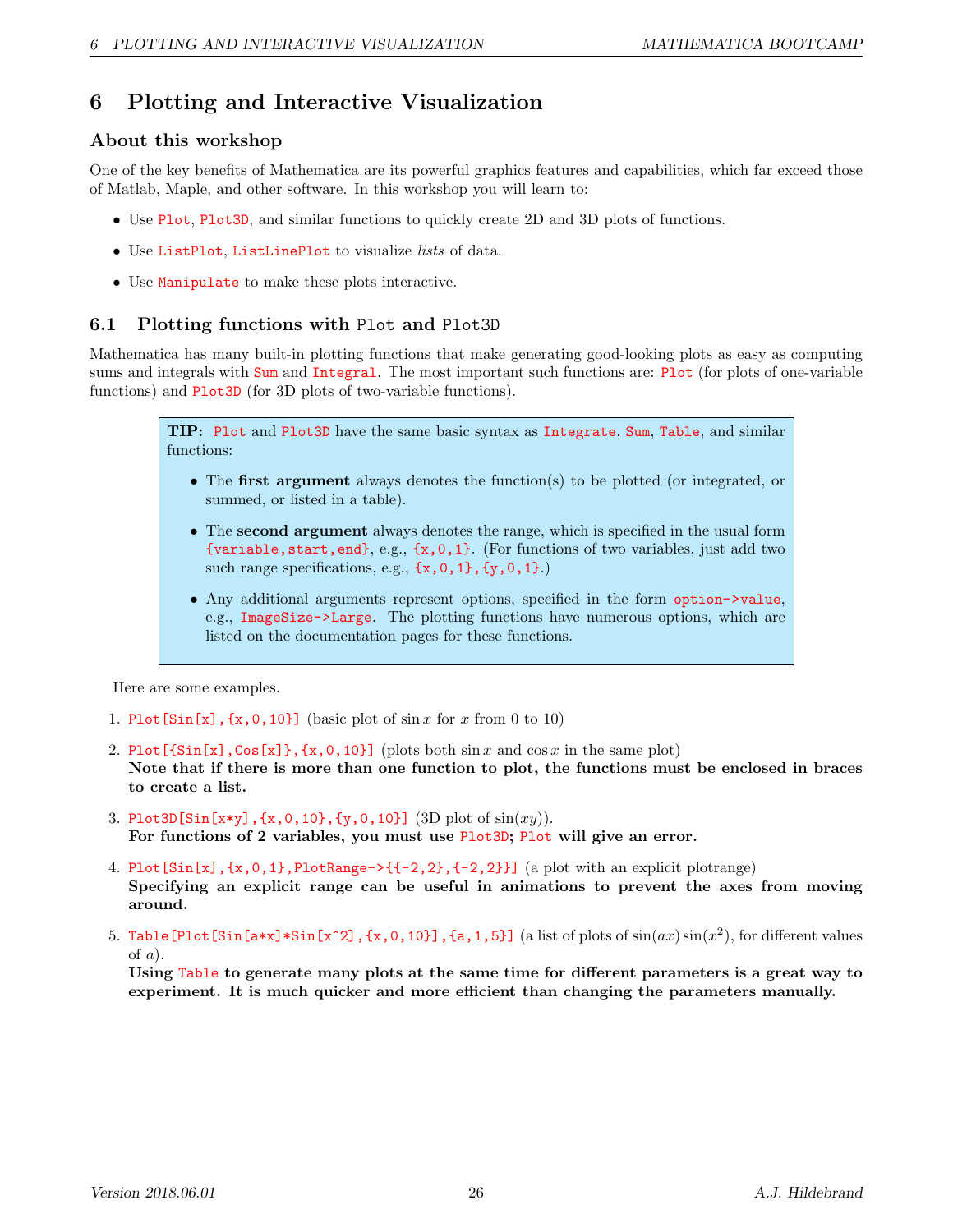#### 6.2 Plotting lists with ListPlot and ListLinePlot

TIP: The syntax for the list plot functions ListPlot and ListLinePlot is completely different from that of ordinary plotting functions like Plot, and Plot and ListPlot are therefore not interchangeable. In its simplest form, ListPlot takes a single list as argument, and outputs an appropriate plot of this list. For example, if  $list1$  is a list of numerical values  $x_i$ , then  $ListPlot[list1]$ 

plots these values against the index, i.e., it plots the points  $(i, x_i)$ . When given a set of 2dimensional points,  $(x_i, y_i)$ , ListPlot simply plots these points in the plane. ListLinePlot works the same as ListPlot, except that it also connects the points.

Here is how to use list plot functions to plot one- and two-dimensional random walks.

1. First create functions that will generate the random walks to be plotted.

 $rlist1[n_]:=\text{Accumulate}$  [RandomChoice  $[{1,-1},n]$ ] (generates an *n*-step one-dimensional simple random walk) rlist2 $[n_$ ]:=Accumulate[RandomChoice[{1,-1},{n,2}]] (generates an n-step two-dimensional simple random walk)

Test the rlist commands for small values of  $n$ , to make sure they behave in the expected way.

2. Now apply ListLinePlot to the outputs of these commands.

ListLinePlot[rlist1[100]] ListLinePlot[rlist2[1000]]

3. Plotting multiple random walks, with different colors for each walk is just as easy: Simply apply ListLinePlot to multiple lists, enclosed in braces (e.g.,  $\{list1, list2, \ldots\}$ ). For example:

ListLinePlot[{rlist1[1000],rlist1[1000]}] ListLinePlot[Table[rlist1[1000],{i,10}]]

4. Plotting functions have numerous options, which can be specified in the form option->value at the end of the plot command. Here are some examples:

ListLinePlot[rlist1[1000],Filling->Axis] ListLinePlot[rlist1[1000],PlotRange->{-100,100}] ListLinePlot[rlist1[1000],ImageSize->Large]

#### 6.3 Creating interactive animations with Manipulate

Build an App in 60 Seconds. The Manipulate command is a fantastic tool for creating great-looking interactive visualizations. Once you have created the basic code for a static visualization, it takes only minutes to turn this into a cool interactive "app" with fancy buttons, sliders, check boxes, etc. In fact, the Wolfram website has a great 20 minute video titled "Build an App in 60 Seconds", which shows how to do this. Go to wolfram.com and type the title into the search box.

The basic syntax of Manipulate is the same as that of Table: Manipulate[command,range], where command is the command  $(e.g., Plot[...])$  that generates what you want to show in the visualization and range is the range for the parameter that you want to "manipulate" interactively, specified in the usual way, e.g., {a,0,1}. You can chain together multiple commands (separated by semicolons (;)) and multiple ranges (separated by commas):

Manipulate[command1;command2;...,range1,range2,...]

(For readability, I recommend putting each command and each range on a separate line). Here are some examples: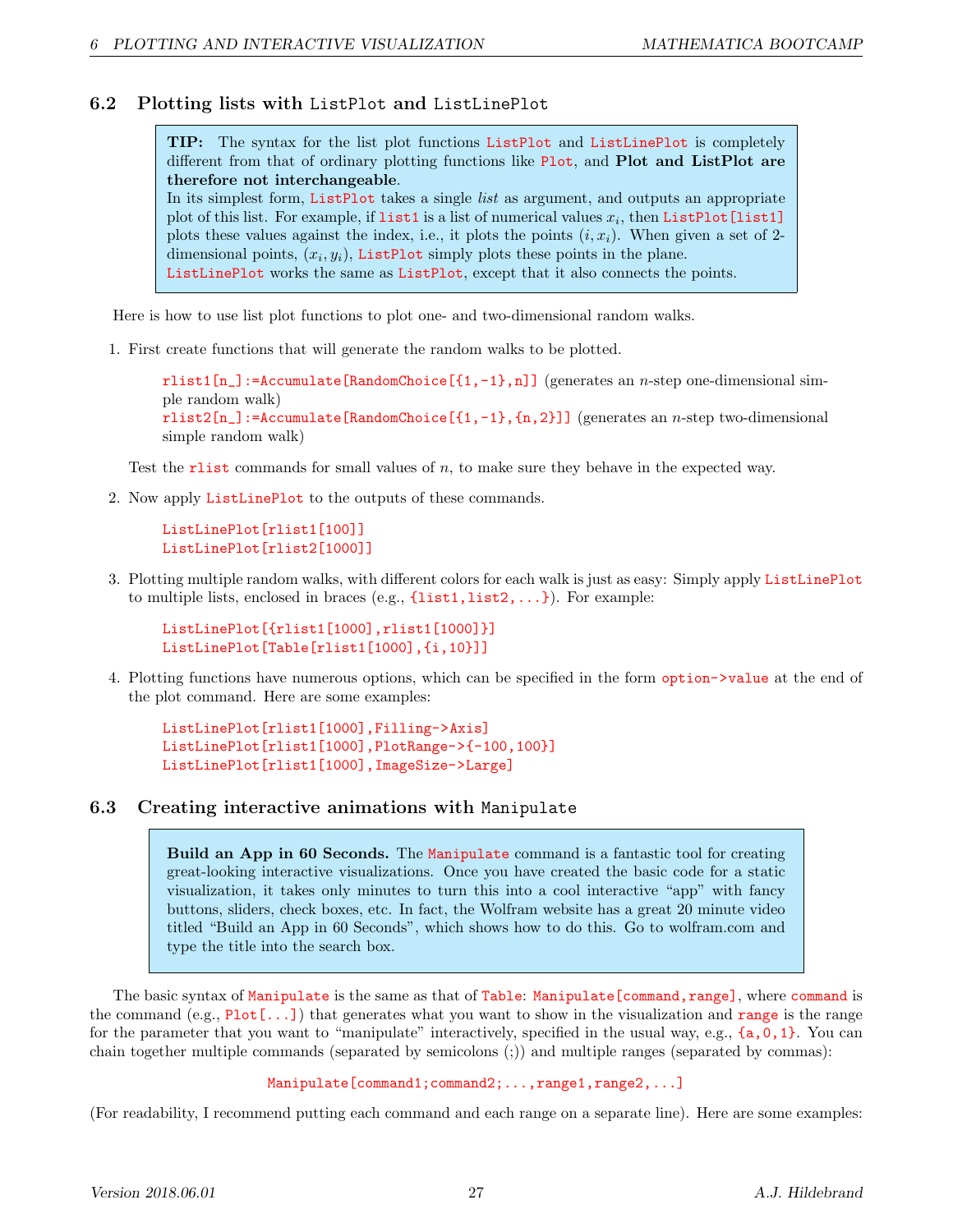1. Create an animation of the plot of  $\sin(ax)$  for  $0 \le x \le 10$  with a slider for the parameter a: Manipulate[Plot[Sin[a\*x]\*Sin[x^2],{x,0,10}],{a,1,5}]

You can move the slider manually, or click on the plus symbol on the right of the slider to run the animation automatically.

- 2. Add a second parameter, b, to the animation: Manipulate[Plot[Sin[a\*x]\*Sin[b\*x^2],{x,0,10}],{a,1,5},{b,1,5}]
- 3. Make the function itself a variable that can be selected. Manipulate  $[Plot[f[a*x], {x, 0, 10}], {a, 1, 5}, {f, {Cos, Sin}}]$
- 4. Change the range for the parameter a to a discrete set of values: Manipulate[Plot[f[a\*x], $\{x,0,10\}$ ], $\{a,\{1,2,3,4,5\}\}$ , $\{f,\{Cos,Sin\}\}$ ]

#### 6.4 Creating plots with Mathematica's Graphics command

Functions such as Plot and ListPlot are high level plotting functions that are easy to use, but have somewhat limited functionality. To take full advantage of the powerful graphics capabilities of Mathematica, one needs to use the low level functions Graphics and Graphics3D. A full treatment of Graphics is beyond the scope of this workshop, but here is an example illustrating how to plot random walks using Graphics instead of ListLinePlot:

- 1. Define functions that generate n-step 2D and 3D random walks as above, rlist2[n\_] and rlist3[n\_]. The outputs of these functions should be lists of 2D or 3D points.
- 2. Now plot these random walks using the Graphics and Graphics3D commands as follows:

Graphics[Line[rlist2[1000]]] (2D walk of 1000 steps) Graphics3D[Line[rlist3[1000]]] (3D walk of 1000 steps)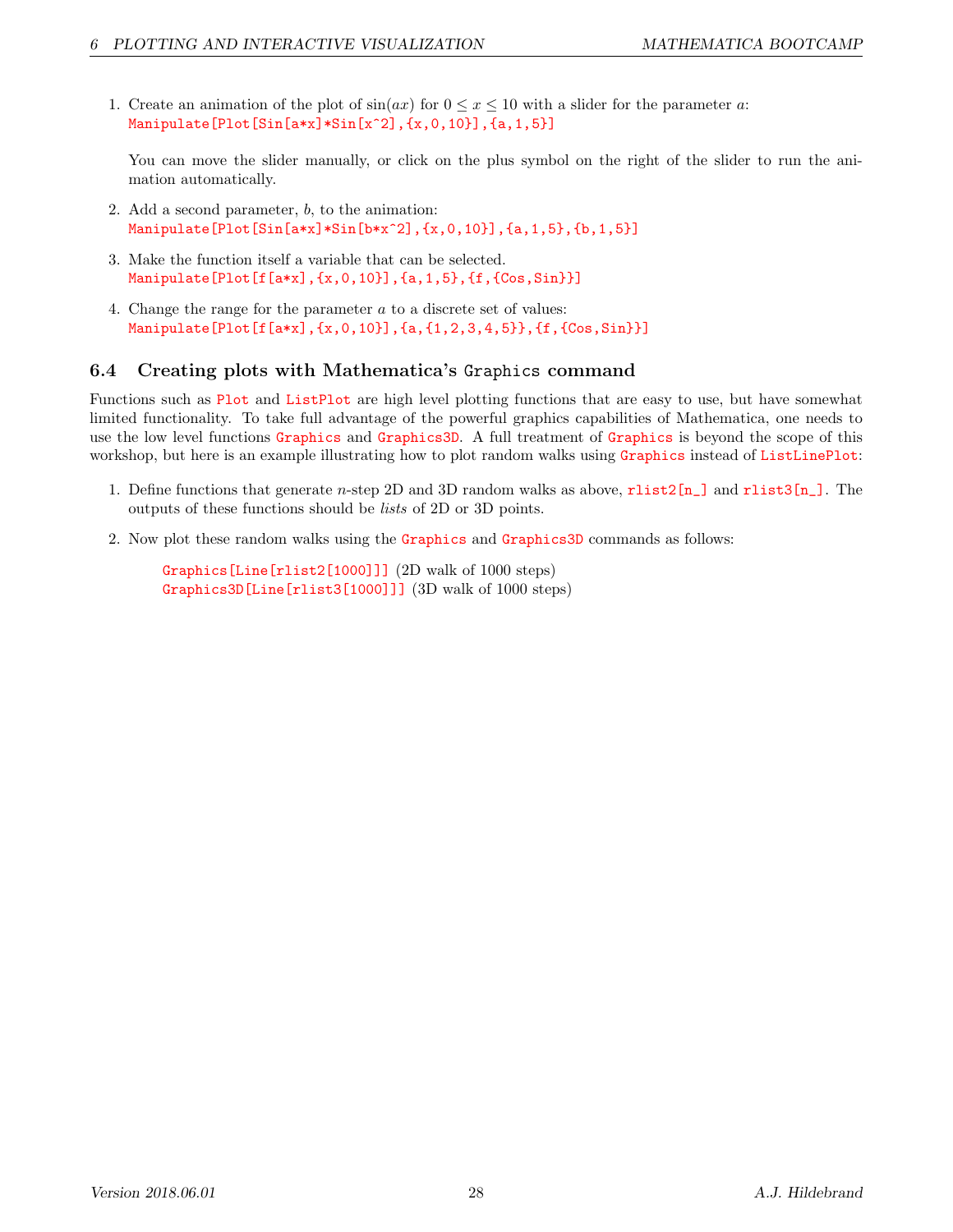#### Project: Determining the behavior of Fresnel integrals

Here is a fun and instructive experiment that illustrates a surprising behavior of the integrals

$$
f(t) = \int_0^t \cos(x^2) dx
$$
,  $g(t) = \int_0^t \sin(x^2) dx$ .

Integrals of this type are called Fresnel integrals, they cannot be evaluated in terms of elementary functions, and it is not obvious from the definitions how the functions  $f(t)$  and  $q(t)$  behave as  $t \to \infty$ . For example, are these functions unbounded, do they oscillate between finite values, or do they converge to a finite limit? In this exercise we'll try to determine the behavior experimentally.

- 1. Define appropriate Mathematica functions. First, define Mathematica functions to do these integrations:  $f[t_]=\text{Integrate}[\cos[x^2], \{x,0,t\}]$  and similarly  $g[t_+]$ . Note: For efficiency reasons, it is better to use  $f[t_+] = ...$  (without colon) here instead of the usual notation  $f[t_+] :=$ . This is one of the rare exceptions to the usual rule of using the colon-equal notation in function definitions.
- 2. Plot each function. Plot  $f(t)$  and  $g(t)$  for  $1 \le t \le 10$ , using the Plot function. To show both functions in the same plot, use  $\{f[t], g[t]\}$  (with curly braces) as function specification.
- 3. Create a 2D plot. Now plot  $(f(t), g(t))$  for  $0 \le t \le 10$ , using the ParametricPlot function. Experiment with the ColorFunction option, and use ImageSize->Full to see the plot in full glory.
- 4. Create an interactive animation. Next, wrap this code inside a Manipulate to generate an animation, using the following steps:
	- Change the upper limit for  $t$  in the plot from the fixed value 10 to a variable value  $x$  (which will be the animation variable)
	- Add a range specification for  $x$ , e.g.,  $\{x, 1, 10, 0.1\}$ . Thus, the command should be of the form Manipulate  $[\ldots, \ldots, \{x, 1, 10, 0.1\}]$ , where the first argument contains the code for the plot function.

Note: Starting the range at 0 causes an error (possibly because the integral is over an empty range), so start at  $x = 1$ .

- To stabilize the image, specify an explicit range in the plot: PlotRange->{{0, 1},{0,1}}.
- 5. Take the animation into 3 dimensions. With a few easy modifications you can generate a cool 3D animation:
	- Change the parameter function  $(f(t), g(t))$  to a 3-dimensional function, e.g.,  $(f(t), g(t), t/10)$ . (The normalization  $t/10$  ensures that for  $0 \leq t \leq 10$  all coordinates stay within a unit cube.)
	- Replace ParametricPlot by ParametricPlot3D.
	- If you added a PlotRange option, make sure to change it to an appropriate 3 dimensional range, e.g., PlotRange->{{0,1},{0,1},{0,1}}.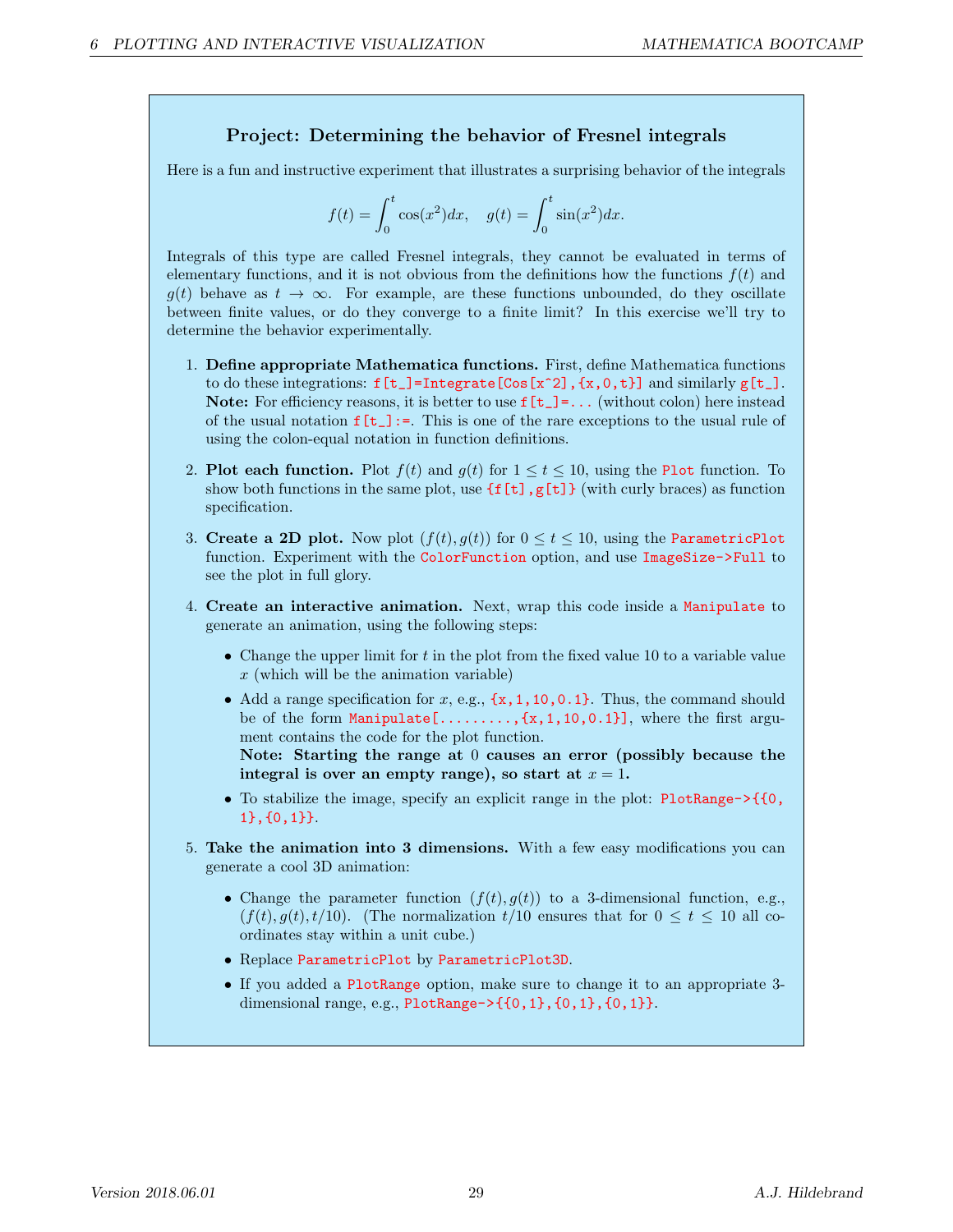## 7 Series and Asymptotic Expansions

#### 7.1 Series Basics

- 1. Creating power series. The command to expand a function into a power series is Series. Here are some examples.
	- Series  $[\mathbf{E}^{\cdot} \mathbf{x}, \{\mathbf{x},0,3\}]$  (expands  $e^x$  into a power series in x about 0, up to order 3, with an error  $O(x^4)$ )
	- Series  $[E^x, \{x,1,3\}]$  (same, but expands about  $x = 1$ )
	- Series [x\*Sin[1/x], {x, Infinity, 6}] (expands about  $\infty$ , i.e., in terms of powers of  $1/x$ )
	- Series [Sin[x\*y],  $\{x,0,3\}$ ,  $\{y,0,3\}$ ] (expands into a double series in powers of x and y)
	- Series  $[(1+x)^p, \{x,0,5\}]$  (expands  $(1+x)^p$  for general p into a binomial series about 0 to order 5; the coefficients are the generalized binomial coefficients  $\binom{p}{n}$
- 2. Extracting coefficients from series. Assume series is the output of a Series command like those above, with x being the series variable. For example, series=Series[ArcSin[x],  $\{x, 0, 8\}$ ].
	- SeriesCoefficient [series, 3] (gives the coefficient of  $x^3$ )
	- Coefficient [series, x<sup>od 2</sup>] (alternative approach)
	- CoefficientList [series, x] (gives the list of all coefficients of powers of x, including 0 coefficients)
- 3. The Normal command. The output of the Series command is a special data structure that involves a (generalized) Taylor polynomial plus an O-term such as  $O(x^4)$  at the end. To get rid of the O-term and obtain an ordinary polynomial, apply Normal to the output of Series. This may be needed for certain applications, e.g., for plotting.
- 4. Series magic. Much like with lists, one can apply standard arithmetic operations to the output of a Series command, producing the expected output. For example, series1\*series2 gives the series obtained by multiplying each term in series1 with each term in series2, 1/series is the series expansion of the reciprocal of series, Exp[series] produces the expansion obtained by substituting series into the exponential function.

### 7.2 Exercises

#### 1. Basic series operations.

- (a) Expand  $1/\sin(x)$  into a series in powers of x out to 5 terms. (Note that the series produced is in fact a Laurent series.)
- (b) Find the first 10 terms of the Taylor series for  $e^{\sin x}$  in two ways: (i) by applying **Series** directly to this function; (ii) by applying **Series** to  $\sin x$  and exponentiating the output.
- (c) Find the coefficient of  $x^{10}$  in the expansion of  $e^{e^x-1}$ . (This function is the exponential generating function of the Bell numbers, which are implemented in Mathematica as  $BellB[n]$ , so the result should be equal to BellB[10]/10!.)
- 2. The partition function via series. Find the first 10 coefficients in the expansion of  $f(x) = \prod_{k=1}^{10} (1 (x^k)^{-1}$ . (These coefficients are given by the *partition function*,  $p(n)$ , which is implemented in Mathematica as PartitionsP[n].)
- 3. Fibonacci numbers via series. The function  $1/(1-x^2-x)$  is the generating function of the Fibonacci numbers, i.e., the *n*-th Fibonacci number is equal to the coefficient of  $x^n$ . Find the 100-th Fibonacci number by expanding  $1/(1-x^2-x)$  into a power series and extracting the coefficient of  $x^{100}$ . Compare with the buit-in function Fibonacci $[n]$ . (Note that the indexing of the latter function is shifted by 1.)
- 4. Project 1 Revisited. In the first project, we have used *numerical* experimentation to show that  $(1+1/n)^n =$  $e - (e/2)/n + O(1/n^2)$ . The Series command allows one to compute such expansions symbolically, out to a very large number of terms. Try this out: First, confirm the above formula, then extend the expansion to 10 (or more) terms.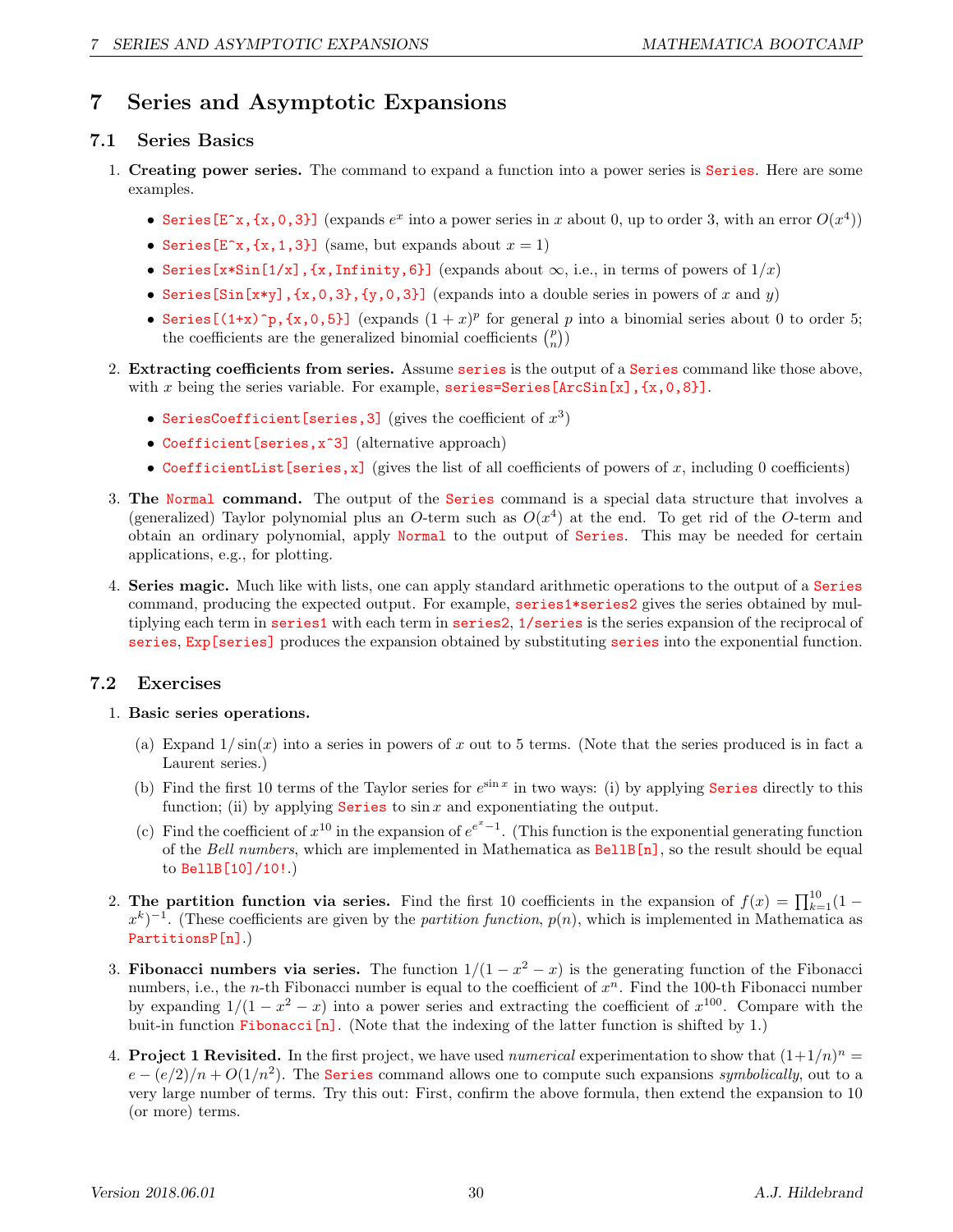- 5. Exercises in Asymptotic Analysis, the easy way. The following are exercises one might see in courses on Asymptotic Analysis. Using the Series command, such exercises become painless:
	- (a) An oscillating integral. Let  $f(x) = \int^x$ 0  $\sin t$  $\frac{dv}{dt}$ dt. Obtain an asymptotic estimate for  $f(x)$  as  $x \to \infty$ with an error  $O(1/x^3)$ .
	- (b) **Harmonic sums.** Let  $S_n = \sum_{k=1}^n 1/k$ . Obtain an asymptotic estimate for  $S_n$  as  $n \to \infty$  with an error order  $O(1/n^3)$ . (Note that the **Series** function can be applied to discrete functions like  $S_n$ , with n playing the role of the  $x$  variable.)
	- (c) Stirling's formula. Let  $S_n = \sum_{k=1}^n \log k$ . Obtain an asymptotic estimate for  $S_n$  as  $n \to \infty$  with an error order  $O(1/n^3)$ . (Since  $S_n = \log n!$ , this is essentially equivalent to a version of Stirling's formula.)

#### Project: Cyclotomic polynomials with "large" coefficients

The cyclotomic polynomial of degree  $n$ ,  $C_n(x)$ , is available in Mathematica as Cyclotomic [n,x]. For example,  $C_3(x) = 1 + x + x^2$ ,  $C_6(x) = 1 - x + x^2$ ,  $C_{20}(x) =$  $1-x^2+x^4-x^6+x^8$ . Remarkably, the coefficients of these polynomials are all  $\pm 1$  or 0. In fact, the same is true for the first 100 cyclotomic polynomials, and one might be tempted to conjecture that *all* cyclotomic polynomials have only coefficients  $\pm 1$  or 0. It turns out that this is not the case; from theoretical considerations it is known that there are cyclotomic polynomials with arbitrarily large coefficients. The goal of this project is to confirm this experimentally:

- 1. Begin by creating a function, say  $maxCoefficient[n_$ ], that calculates the largest absolute value of a coefficient of  $C_n(x)$ . Test the function on some small values of n.
- 2. Next, write a function, say  $\mathbf{r} = \mathbf{r} \cdot \mathbf{r}$ , that for a given k-value attempts to find the first index n for which the maximal absolute value of a coefficient of  $C_n(x)$  is equal to  $k$ . Calculate  $\mathsf{record}[k]$  for as many  $k$ -values as possible. (You'll probably not get very far since the coefficients grow very slowly.)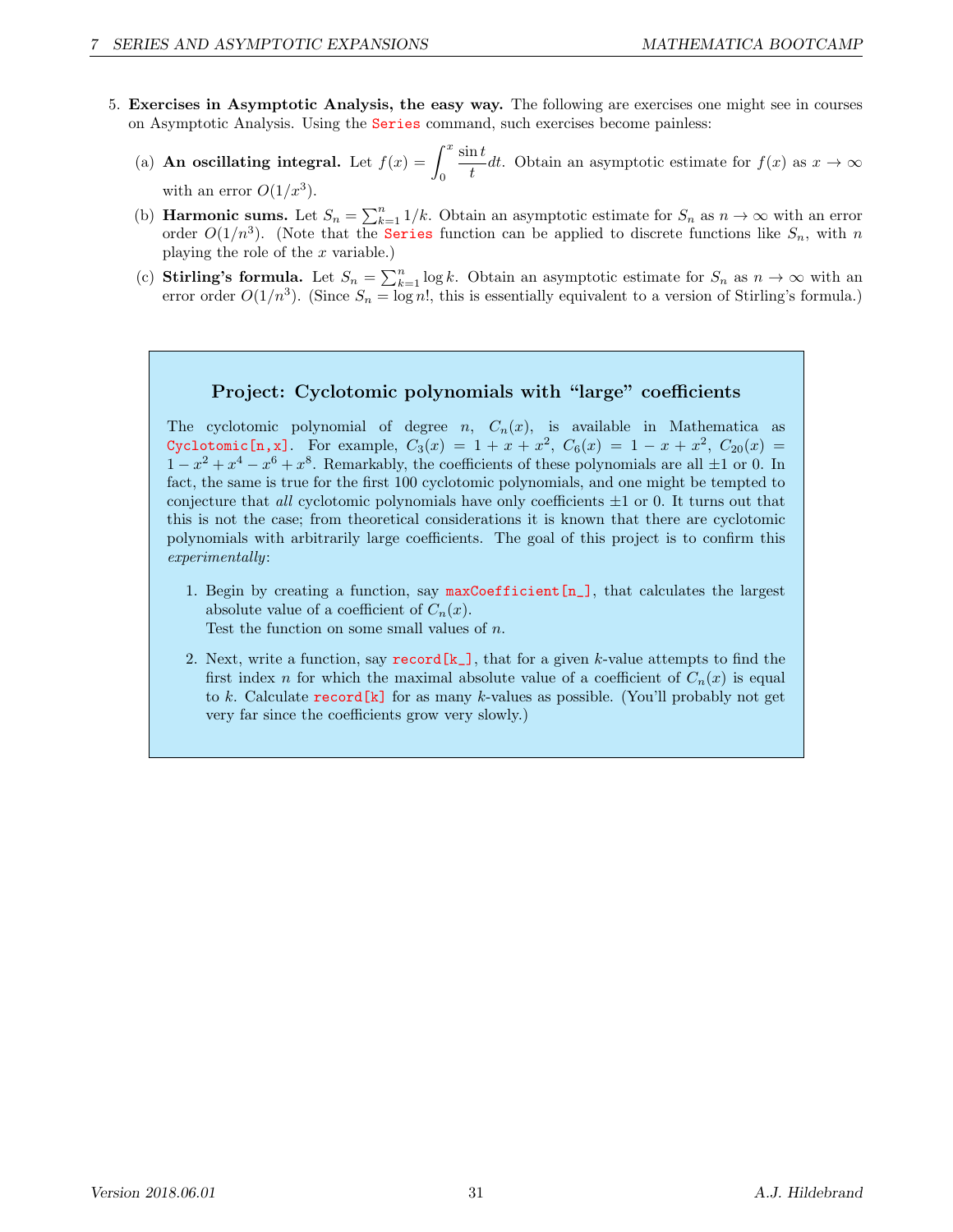#### Project: A general partition function and the Frobenius Problem

The classical partition function,  $p(n)$ , denotes the number of ways n can be written in the form

$$
n = \sum_{k=1}^{n} a_k k,
$$

where the coefficients  $a_k$  are nonnegative integers. This function is available in Mathematica as PartitionsP.

We generalize this function as follows: Given a *finite* set  $S$  of distinct positive integers, let  $p_S(n)$  denote the number of partitions of n into parts from S, i.e., the number of solutions to the equation  $n = \sum_{k \in S} a_k k$ , with nonnegative integers  $a_k$ . This number is equal to the coefficient of  $x^n$  in the product

$$
\prod_{k \in S} (1 - x^k)^{-1}.
$$

1. Implementing a generalized partition function. Write a function, say  $partition[parts_,n_,$ , that implements this generalization: That is, given a list **parts** (the list  $S$  above), and a positive integer  $n$ , the function should output the number of partitions of  $n$  into parts from  $S$ . (If there is no such partition, the number should be 0.)

To test your function, apply it with the set  $S$  being the set of the first  $n$  integers (in which case  $p_S(n) = p(n)$ ), and compare the result with the build-in function PartitionsP.

2. The Frobenius problem (coin problem). Suppose the greatest common divisor of the elements in S is 1. It is known that in this case every sufficiently large positive integer  $n$  has a partition into parts from  $S$ . Hence either every positive integer has such a partition, or there exists a largest positive integer  $n$ , called the **Frobenius** number of S, that does not have such a partition. Denote this number by  $F(S)$  (so that  $F(S)$  is the maximal value of n such that  $p_S(n) = 0$ , and extend the definition to all finite sets S by setting  $F(S) = 0$  if every positive integer has a partition into parts from S, and  $F(S) = \infty$  if there exist infinitely many n that do not have such a partition (i.e., if the coprimality condition does not hold)

The Frobenius problem is the problem of finding the Frobenius number for a general set S. It is also called the coin problem or because of its interpretation in terms of making change for a given amount using coins of given denominations.

3. Implementing the Frobenius problem in Mathematica. Using the partition function you have created above (or starting from scratch using Series), write a function,  $f$ robenius $[S_$ ], that takes a list,  $S$ , of distinct positive integers as input and outputs the Frobenius number,  $F(S)$ .

Compare the result with the built-in function, FrobeniusNumber.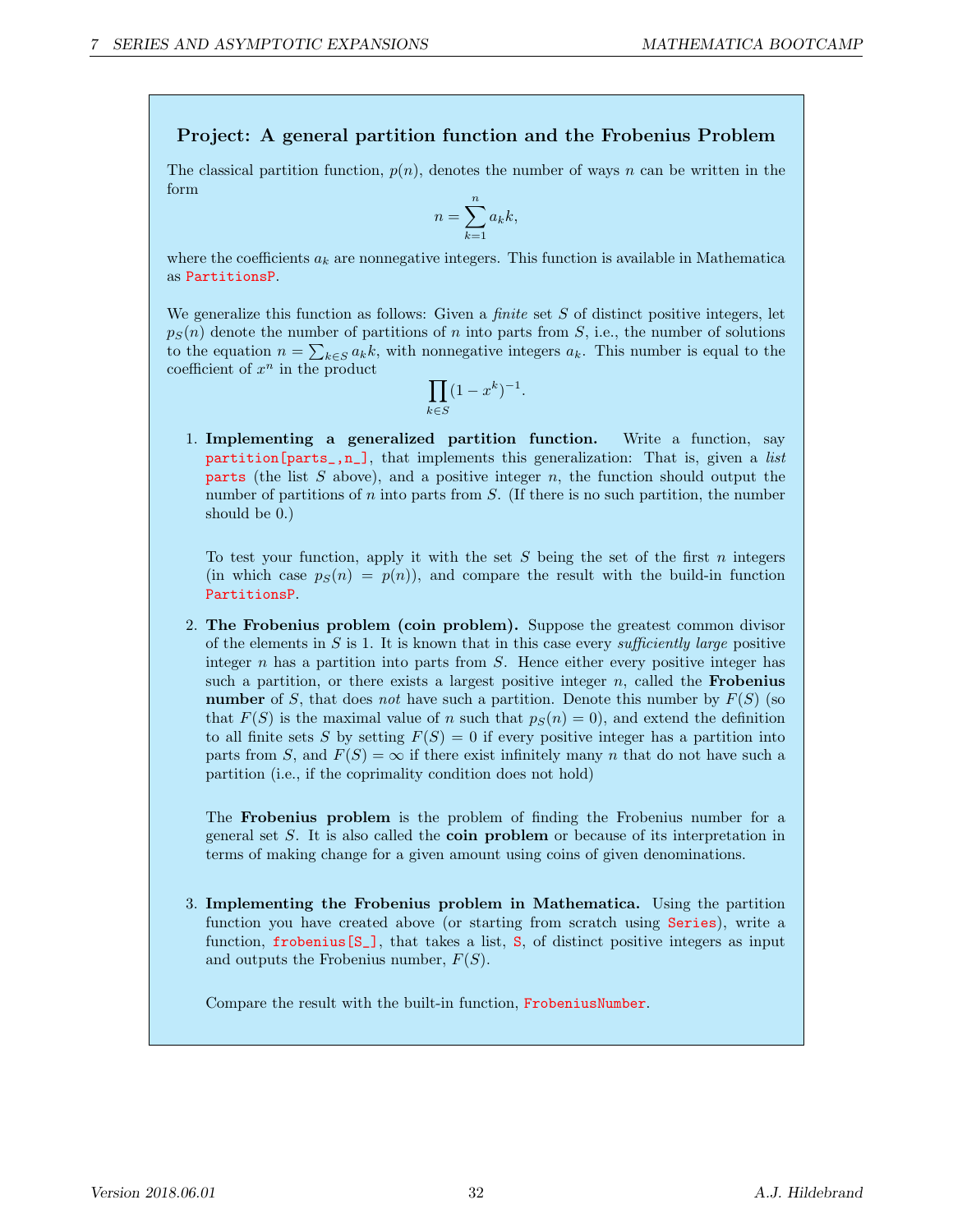## 8 Tips, Tricks, Shortcuts, and General Advice

### 8.1 Writing code efficiently and quickly

- 1. Efficient copying and pasting: You can do this with the Edit menu, but it is much quicker to just highlight the part you want to  $cut/copy$  with the mouse, then use the keyboard shortcuts **Control-X** (Cut), Control-C (Copy), and Control-V (Paste).
- 2. Take advantage of the  $\circ$  and  $\circ$  shortcuts. For example, if you have a list constructed with lengthy Table[...] command and you want to sort (Sort) and reverse (Reverse) this list, using the @ notation is quicker, less prone to errors, and makes the code easier to read:

Reverse@Sort@Table[....] instead of Reverse[Sort[Table[...]]]

The  $\sqrt{\circ}$  symbol is a similar shortcut for the Map function.

Note: These shortcuts work only for operations that don't require additional arguments. For example, with ListPlot, one usually wants to add plot options, so one needs to use the standard bracket form, e.g., ListPlot[Table[...],PlotRange->...].

3. Take advantage of the percent  $(\%)$  notation. In Mathematica, the percent symbol,  $\%$ , refers to the previous output. For example, to get a histogram of a list of values that you have just generated, use Histogram<sup>[%]</sup>. More generally, %13 refers to output number 13 (i.e., the expression  $Out[13] = ...$ ), so you can use, for example, Histogram<sup>[\%13]..</sup>

Notes: (i) Keep in mind that % always refers to the *last* output. If you want to refer to an earlier output, use the explicit form, e.g., Histogram[%13].

(ii) While the percent notation is very convenient at draft/scratch stages as you are experimenting with code, it should not be used in the final version of the code. (By contrast, the @ and /@ shortcuts are perfectly fine for final versions of code, and in fact are very common in the code examples found at the Wolfram Demonstrations site.)

- 4. Add comments: To make your code more readable, consider adding comments.
	- Short comments: For short comments use  $(*\ldots*)$ , which works like the slash/star syntax  $(\ell^* \ldots)$  $\star$ /) for comments in C/C++.

You can also use the  $(*,..*)$  notation to comment out part of your code. For example, if you want to experiment with a different option to a Graphics command, put your current version inside the comment symbols, and add the new version.

Note: Make sure not to "lose" any commas, braces, etc., in the process; to prevent this, move these symbols to a separate line before adding the comment symbols.

- Longer comments, section headers, titles, etc. In addition to short comments, you might want to add titles, section headers and text. To do this, click on Format→Style, and pick the appropriate option. Some handy shortcuts are:
	- $-$  Alt-1 (title),
	- $-$  Alt-4 (section)
	- Alt-7 (ordinary text, e.g., for explanations of your code)
	- Alt-9 (Mathematica input—the default).

To change the style of an existing cell, select the appropriate cell bracket on the right, then click on Format-Style, and pick an option.

Note: Use those tools sparingly! It is easy to get sidetracked by the myriads of formatting options and styles that are available, but your focus should be on the code!

#### 8.2 Avoiding common mistakes and pitfalls

1. Increase the magnification in your notebook to 125% (or larger), to make the text more readable. One of the most common sources of errors is mismatched parentheses, especially, mixing up curly braces {} and square brackets [], or having them in the wrong order. With the default magnification of 100%, the different parentheses may be difficult to distinguish. To increase the magnification, use the pop-up menu at the lower right corner of the notebook window.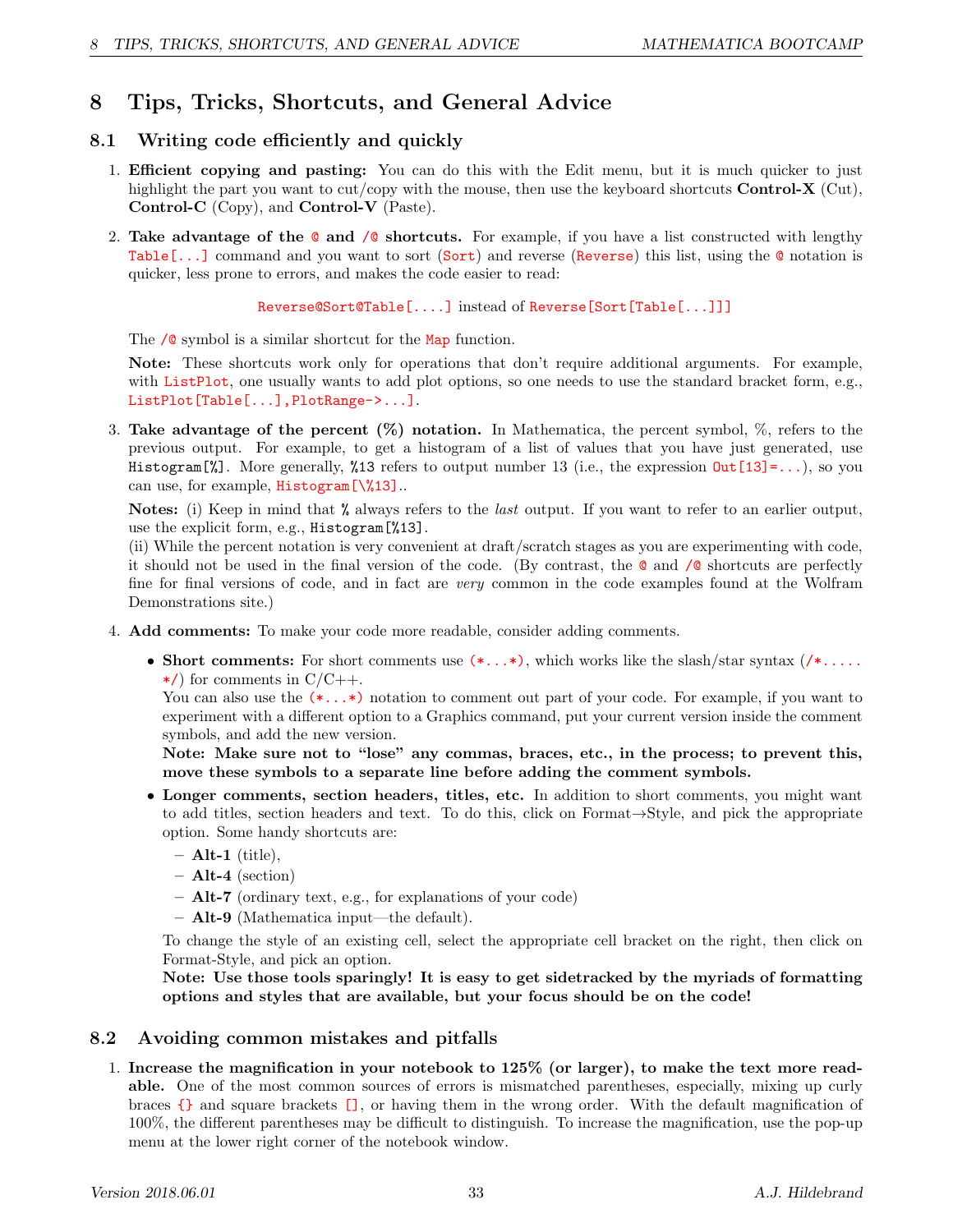- 2. Know the meaning in Mathematica of the different types of parentheses and be sure not to mix them up:
	- Single brackets  $[\dots]$  denote function arguments.
	- Curly braces  $\{\ldots\}$  denote lists.
	- Double brackets  $[\ldots]$  denote elements of lists.
	- Round parentheses  $(\ldots)$  denote grouping.
- 3. Remember that all built-in mathematical constants and functions begin with a capital letter. A common mistake is to type the Euler constant,  $e$ , or the imaginary unit,  $i$ , in lower case. In Mathematica, you must use capital letters for these constants: E for the Euler constant, I for the imaginary unit, Pi for  $\pi$ , etc. The same applies to built-in functions: sin must be typed as Sin, not sin.
- 4. Use lower case names and symbols for your own definitions of variables and functions. This avoids conflicts with built-in functions. For example, in the sum  $\sum_{n=1}^{N} \log n$ , the upper limit, N, should be renamed to a lower case variable name, e.g.,  $nmax$ : Sum [Log[n], {n, 1, nmax}].
- 5. Do NOT use underscores (\_) in variable or function names. In ordinary programming, underscores is a way to avoid spaces in filenames; for example, mathematica\_workshop\_6.pdf is a perfectly good filename that works on both Unix/Linux and Windows platforms. However, in Mathematica, underscores in user-defined variables and functions such as  $\text{random\_walk}[...]$ , would cause problems since the underscore symbol  $(\_)$ has a special meaning in Mathematica (it indicates a pattern).

(A good name for the "random walk" function would be  $\text{randomWalk}[n]:=\dots$  This agrees the naming conventions in Mathematica, where names with multiple components (e.g., ConvexHull) are written as a single word, with each component capitalized. The only difference is that, as mentioned, the first letter in user-defined functions should be lower case.)

- 6. Use an explicit multiplication symbol \*, or a blank space, to indicate a product. A common mistake is to write  $a + bx$  as  $a + bx$ . This causes Mathematica to interpret bx as a single variable, not the product of b and x. The correct way to input  $a + bx$  is as  $a+b*x$  or  $a+b x$ , with a space between the two variables.
- 7. Pay attention to visual clues (e.g., red or blue text) of syntax errors. An expression that is highlighted/colored, typically indicates some problem, e.g., a mis-typed name of a function, mismatched parentheses, etc. For example, if you type sin[1.3], the function sin will be colored blue since it is undefined (why?).
- 8. If the output is identical to the input, something is likely wrong. For example,

Integrate[sin[x],{x,0,Pi}] will simply reproduce the integral (why?).

Another situation where the output would be simply a copy of the input is when Mathematica tries to evaluate the expression symbolically, but cannot do so. For example, typing  $Log[2]$  would give  $Log[2]$  as output, not the numerical value of log 2 that you probably wanted. (To fix this, use the N function: N[Log[2]] or N@Log[2].)

9. Be careful when redefining variables or functions. To be safe, use  $Clear[...]$  to clear out old definitions before redefining a quantity. As you are developing code, you will often find yourself trying out several different ways to define functions before you come up with a definition that works the way want. This can cause problems and unexpected behavior; these types of errors can be extremely hard to diagnose and track down.

TIP: Definitions that you have deleted from the notebook may still be stored in Mathematica's kernel and can cause problems. Even definitions from other notebooks that you have open can cause problems and unexpected behavior.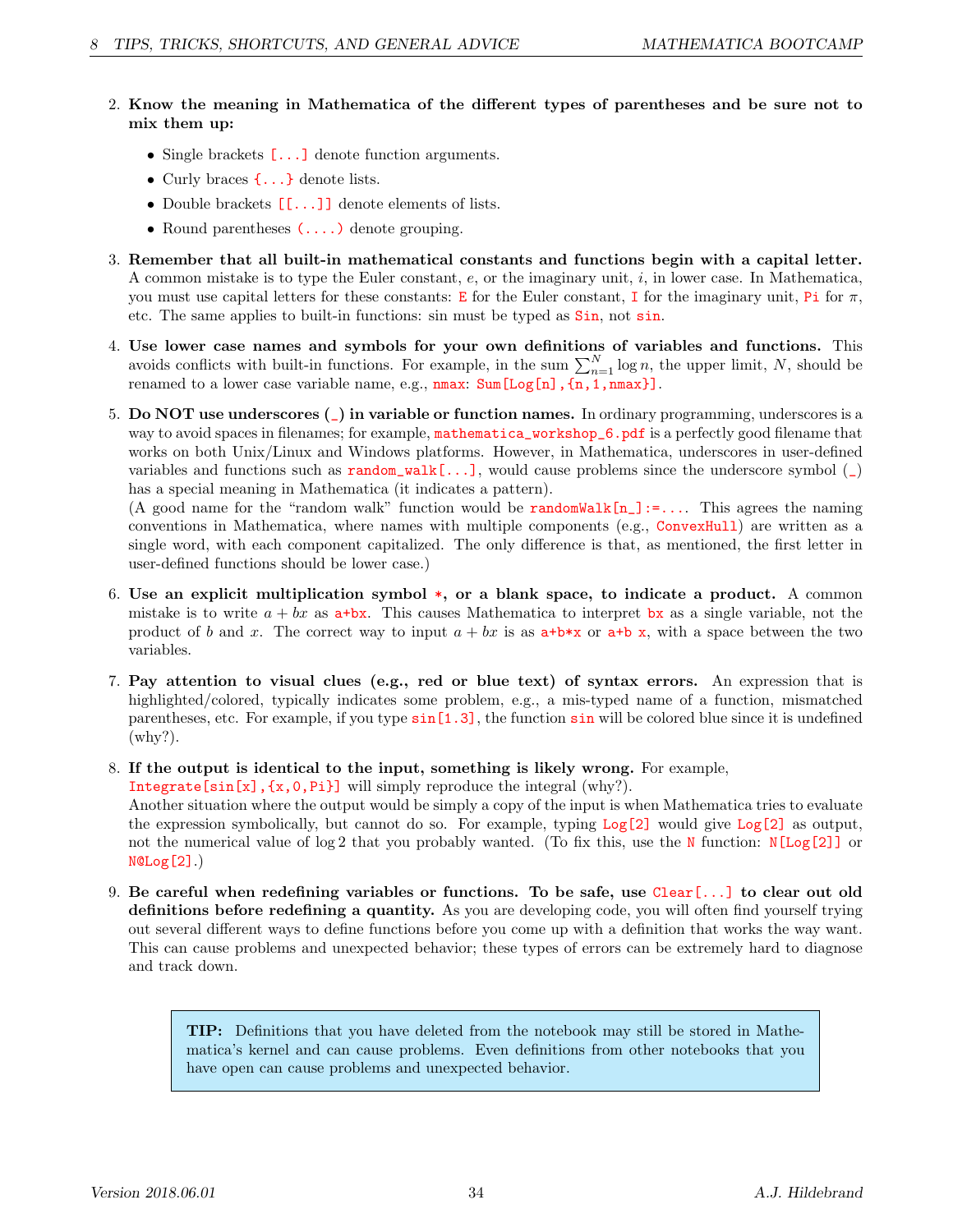### 8.3 Learn and practice good coding habits

Writing code can at times be extremely frustrating, things may not work as expected, and you may end up spending most of your time trying to fix your code and figure out what's wrong. However, by following a few simple guidelines, you can dramatically cut down on such problems, and produce code that is more robust, easier to read, and easier to maintain and adapt.

- 1. Break up your task into small steps, and work on each step independently and test it out thoroughly, before putting everything together. This is perhaps the most important piece of advice. Don't try to do everything at once!
- 2. Test your code at every step. Whenever you define a new function, test it out immediately to make sure it works as expected. Prepare appropriate test data for that purpose. For example, if your code operates on lists, create some test lists, e.g., testlist1={1,3,2,5}, testlist2=Range[5], testlist3= RandomReal  $[{0,1},5]$ . If it operates on a set of points in the plane, create a test list of points, e.g., testpoints=RandomReal[{0,1},{5,2}].
- 3. Focus on getting the core code working, and don't worry about cosmetic details such as colors and plot labels until the very end. The most difficult part of any project is to get the core code written, tested, and working properly, so focus on this aspect first. Leave the finetuning, the tinkering with options, until the very end. For example, with graphics leave the options at their default settings (i.e., don't specify them explicitly), or pick a simple temporary choice (e.g., Thickness[Large], or ColorFunction-> "Rainbow"), and stick with it throughout the development phase. Once everything is working properly, you can experiment with different option settings to get the desired "look".
- 4. During the testing phase, put each command or definition in a separate cell. This is accomplished by pressing Shift-Enter after each input line to cause the expression to be evaluated. (To break up an existing cell that contains multiple commands, select the bracket corresponding to the cell, then click on Cell→Divide Cell.)

This serves two purposes: First, it makes a function definition available for use, so you can test it. Second, it causes each definition to get its own cell. Without pressing Shift-Enter, multiple pieces of code would be lumped into a single cell, and evaluating the cell will cause all pieces to be evaluated. This makes locating errors in the code a much harder task.

Note: The final program may require cells containing many commands, e.g., a single cell consisting of a Manipulate animation, along with all the subcommands that are executed as part of the animation. However, this should only be done during the final phase of the development, once all of the pieces of the code have been independently tested.

5. During the testing phase, limit the number of variables and use temporary fixed values instead. For example, a program might eventually require variables  $n, \, nmax, x, x_0$ , etc., and involve multiple functions each depending on some or all of these variables.

Instead of trying to define the most general form of these functions, start out by fixing some of the variables, e.g.,  $x_0 = 0.5$  and  $n = 100$ , in your definitions, and, for example, define a function as a one variable-function  $f(x)$  instead of the more general  $f(x, x_0, n)$ . If the function works as expected with fixed n and  $x_0$ , then modify it to take a second argument, e.g.,  $x_0$ , test the function again, etc.

Make sure to use different names for the modified function, or use Clear[...] before modifying your function.

6. Keep at least two notebooks open, one (or more) for scratch work and testing, and another for the final version of your code. As you are developing code, you will need to do a lot of testing and trial and error. Do this work in a scratch notebook; once you have a good piece of code, copy it over to another notebook in which you put together the final version of the code. Make sure to save your notebooks frequently. Crashes can and do happen, and you don't want to lose your work.

> TIP: For quick scratch work, e.g., trying out a new command, use any of the Mathematica help pages as your scratch notebook. The documentation pages are live notebooks, and you can use them just like any notebook.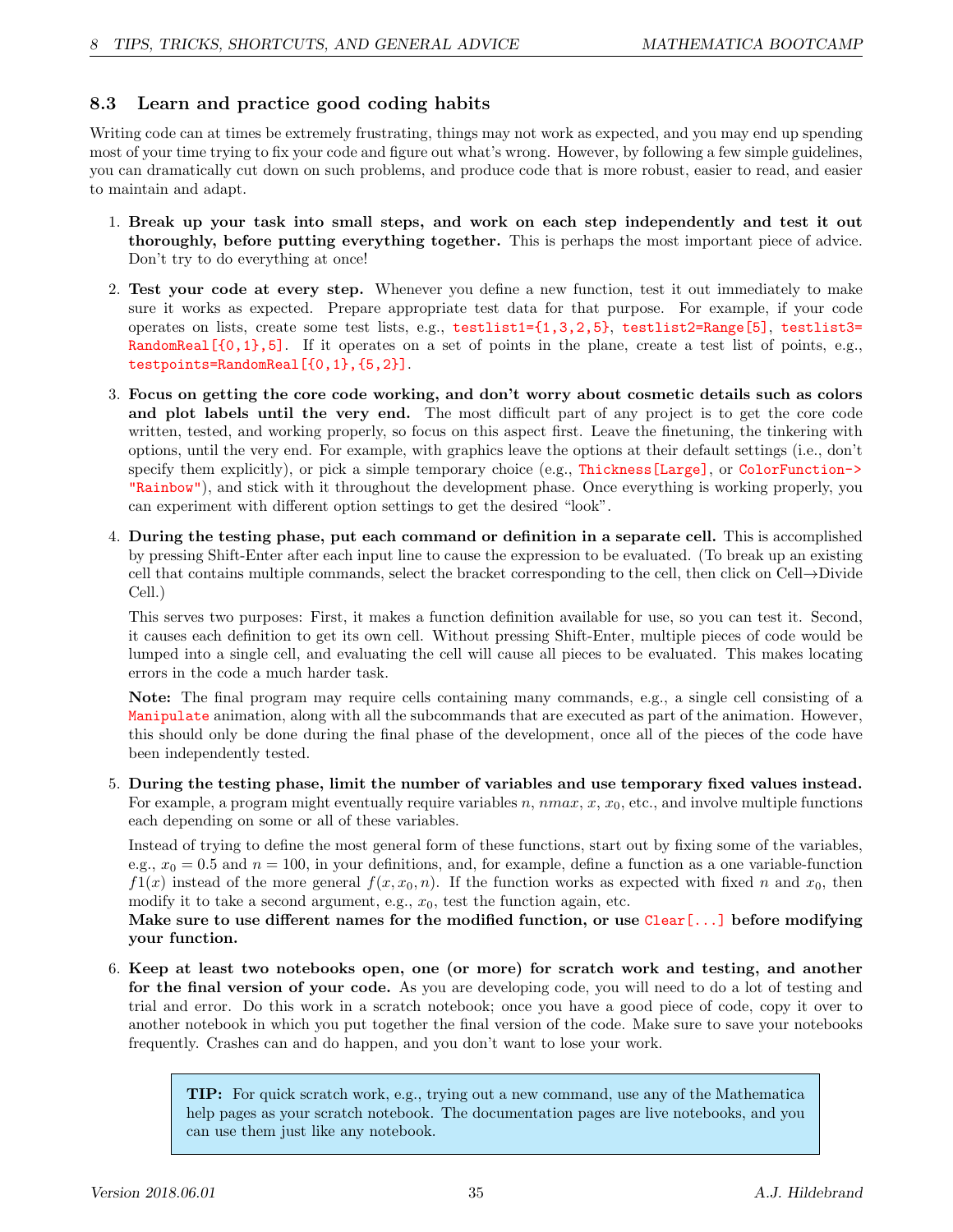- 7. Write code that is easy to parse, and easy to understand, modify, and improve: Here are some ways to make the code more readable:
	- Spread out lengthy commands. For example, for a Graphics command put each graphics item (e.g., lines, points) in a separate line along with the associated directives (e.g., Thickness[0.02], and put each plot option (e.g., ColorFunction->"Rainbow"), on a separate line. While this will cause the command to extend over many lines, it makes it much more readable, easier to modify, and easier to diagnose in case there are errors.
	- Introduce intermediate variables. For example, instead of writing a Graphics command that includes all the code to produce the points and lines, put the definition of the points and lines into auxiliary variables, say  $pts = Point[...]$  and  $lines = Line[...]$ , and then use  $Graphics[pts, lines,...],$ ...]. A Manipulate command would then have the following structure:

```
Manipulate[pts=Points[...];
  lines=Lines[...];
   ...;
   Graphics[{pts,lines,...},...]
   {x, 0, 1}, \ldots]
```
(Of course, the Graphics part would normally be spread out over many lines.)

- Add comments as needed. Ideally, your code should be "self-explanatory", so that anyone with basic knowledge of Mathematica will see how it works and will be able to tinker with the code. That said, adding comments or explanatory text may be helpful at times. In Mathematica comments can be enclosed in  $(* \cdots *)$ , or put in a text cell. To get a text cell, use Alt-7, or click on the FormatStyle $\rightarrow$ Text. For more complex code, you might want to break it up into sections, and add section headers (use Format→Style→Section, or Alt-4).
- 8. Force numerical evaluation unless you want symbolic output. Normally, Mathematica evaluates expressions exactly (i.e., symbolically); you can force *numerical* evaluation with an explicit N command.

The decimal point trick for forcing numerical evaluation: If any part of an expression is written in decimal form (e.g., 2.0 instead of 2), then Mathematica assumes that you want numerical output, and uses numerical evaluation, so an explicit N is not necessary. For example, Sin[2\*Pi/7] will not give a numerical output, but Sin[2.0\*Pi/7], Sin[2\*Pi/7. 0] and 0.0+Sin[2\*Pi/7] will all give numerical values.